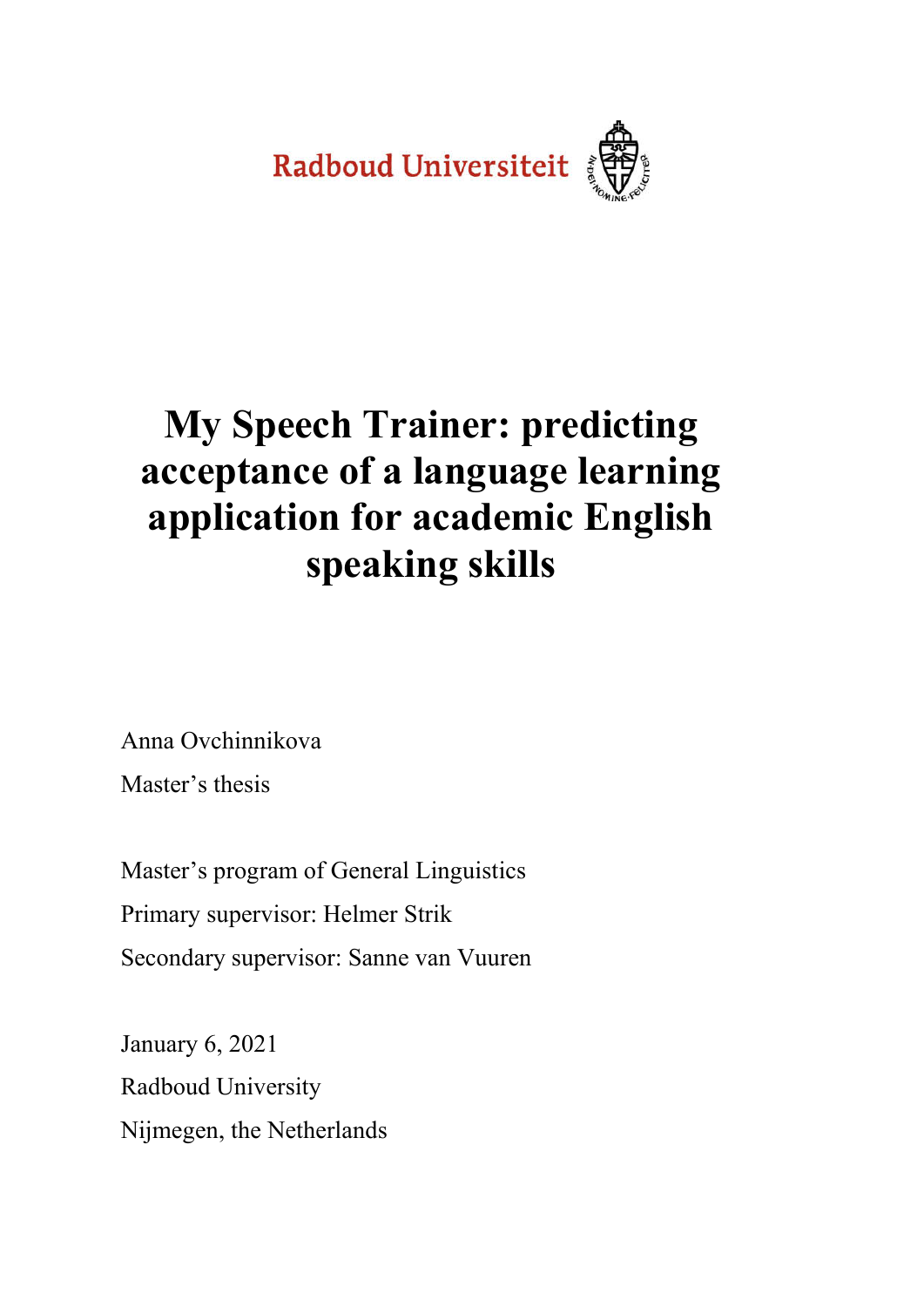# **Abstract**

While English as the language of instruction becomes more and more common at Dutch universities, students' speaking abilities often lack the needed level of proficiency. Incoming foreign students do not have enough opportunities for practice before the start of their studies and Dutch students struggle with transition to the appropriate level of formality. Considered that there is not enough time for speaking practice in language classrooms, this gap could be filled by computer-assisted learning. However, such applications should be rigorously tested and evaluated to ensure their relevance and effectiveness.

This thesis presents the evaluation of My Speech Trainer, a pilot application, powered by automatic speech recognition (ASR) technology. The application aims to improve the English academic speaking skills of students at Dutch universities. The theoretical framework UTAUT2 (Venkatesh, Thong and Xu, 2012) was chosen for the early evaluation as it allows predicting whether students would accept and use My Speech Trainer. Therefore, the first research question asks what factors influence students' decision to adopt My Speech Trainer. The second research question is posed about the opinions of students. Understanding these factors would allow developers and institutions to timely adapt and improve the learning tool.

The study was realized in the form of a quantitative study with a UTAUT2-based questionnaire. To this end, 48 students from two Dutch universities tested the application and filled out an online questionnaire. The results show that social influence and attitude are the key determinants of the participants' intention to use My Speech Trainer. It means that in order to ensure the use of this learning application, important people should encourage the students to use it and positive attitudes should be formed. Despite a number of technical issues, the students reported positive opinions about My Speech Trainer, in particular regarding the innovative feature of automatic speech recognition.

This research shed some light onto acceptance of a language learning application for speaking skills at Dutch academic institutions. It may be useful for stakeholders such as content creators, IT developers, lecturers, language centres and administrative staff at Dutch universities. Further research can investigate the effectiveness of My Speech Trainer after creating and testing more content in a longitudinal study.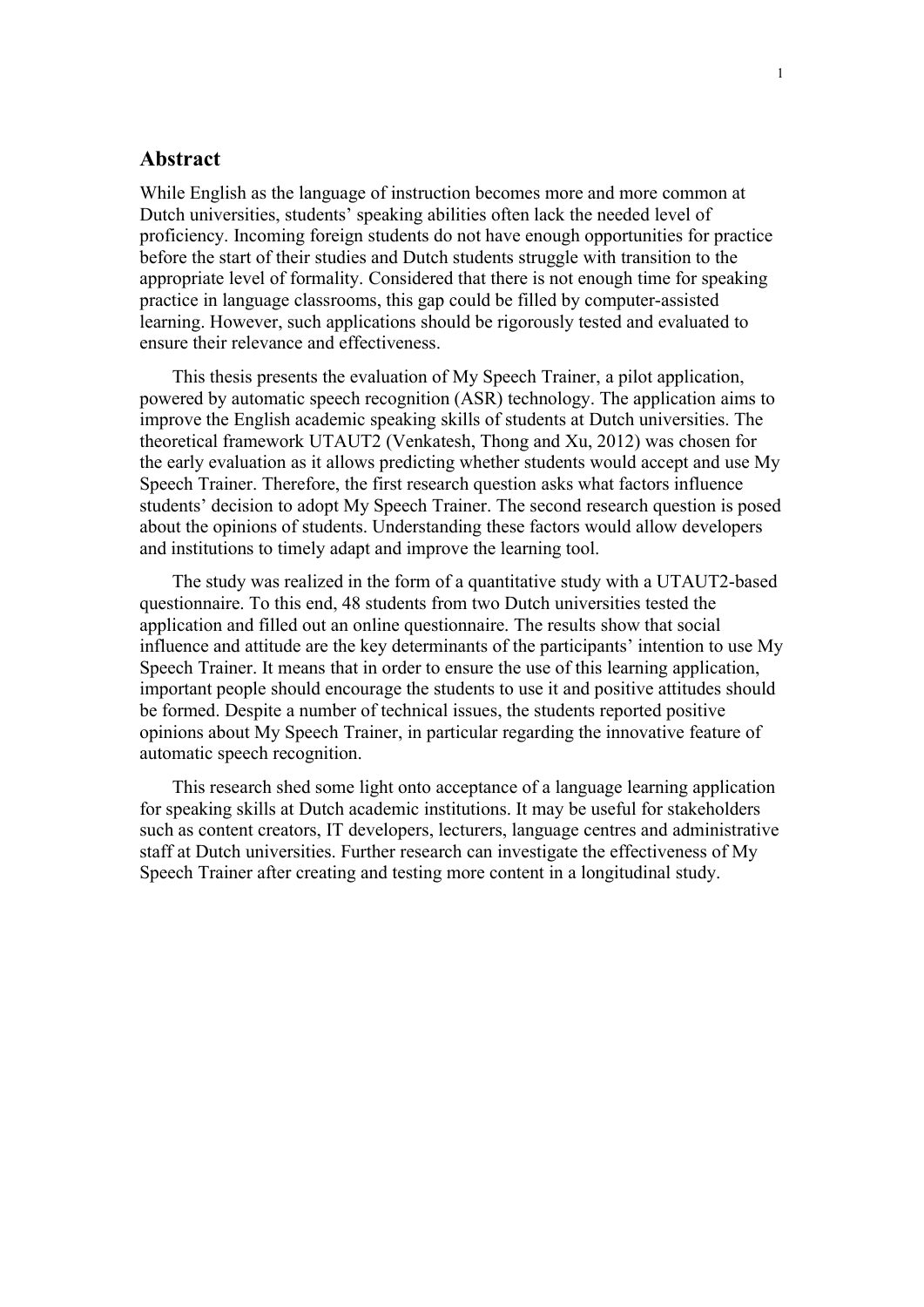# Table of Contents

| 5.3. Limitations and recommendations for future research37 |  |
|------------------------------------------------------------|--|
|                                                            |  |
|                                                            |  |
|                                                            |  |
|                                                            |  |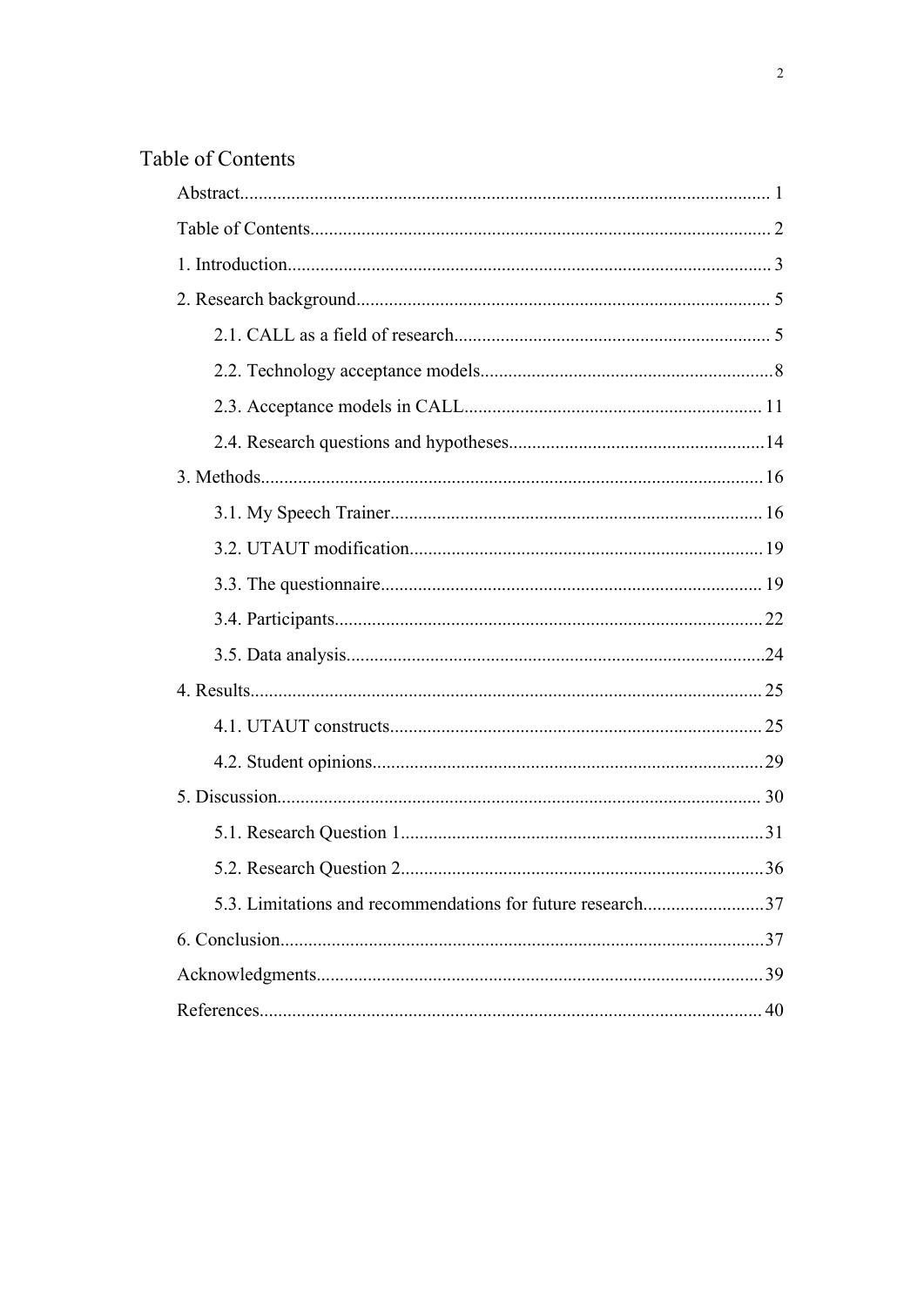### **1. Introduction**

English dominates Dutch universities more and more every year. The number of degrees offered in English is growing. This trend opens doors to broadening horizons and establishing international connections, but also poses a challenge to all parties involved who are studying or lecturing in a non-native language (Andrade, 2006; Gan, 2012). Although universities require a certificate of English language knowledge before being accepted to the university, the speaking skills are often not sufficient and students need more training (Cheng et al., 2004). Students experience difficulties while speaking in English, making errors in pronunciation, grammar, fixed expressions and formal register. This problem is more common at the offset of the studies and tends to diminish during their study for most students as their language skills improve. Nevertheless, the lack of speaking proficiency negatively influences their grades (Ghenghesh, 2015). In order to support freshmen students who are non-native speakers of English, universities should offer more linguistic assistance (Cheng, Myles and Curtis, 2004).

The students at Radboud University have shortcoming in speaking skills irrespective of their origin. In the needs analysis that had been carried out prior to this study, it was found that the problems often stem out of students' first language and vary per country of origin. Although Dutch students generally have a better level of English than international students, they still struggle with formality, pronunciation, fixed expressions etc. Fortunately for some, a number of Bachelor programmes include academic English training in their curricula. However, these courses do not allocate enough attention to speaking skills. There is not enough time for sufficient oral practice and feedback for all students.

Computer-assisted language learning (CALL) can be the answer to the lack speaking practice (Hsu, 2016; Strik, 2012). Digital learning programs can be accessed anywhere, anytime. It can be blended with classroom activities or used in an individual study. Provided there is automated feedback, a student can practice and improve speaking skills at their own tempo and according to their needs.

The major problem with CALL is that its potential is often taken for granted. Language learning with the use of technology has a lot of benefits, but also drawbacks. The latter tends to be underestimated (Hubbard, 2009). On the one hand, technology-enhanced learning can be efficient, effective, accessible, convenient, motivating and scalable. Learning happens faster or with less effort. While learning new materials, deeper associations with the learned words or images can be created which leads to longer retention. Computer or online websites provide access to materials, speakers or speech varieties that otherwise would not be available to the learner. The learning activities can be performed at a convenient place and time for the learner. Digital activities can be more engaging. Such tools also reduce costs for institutions as no or less instructor time is needed.

On the other hand, if these tools are developed without proper research, the technological or pedagogic insufficiencies are stronger than potential benefits. Careful research and frequent testing are needed to ensure the learning success. The research on both computer and mobile language learning lacks systematic approach, sound study design, and strong evidence for the findings (Chwo, Marek and Wu, 2018; Golonka, Bowles, Frank, Richardson and Freynik 2012). The studies have serious flaws, as their findings cannot be trusted and compared. Therefore, rigorous and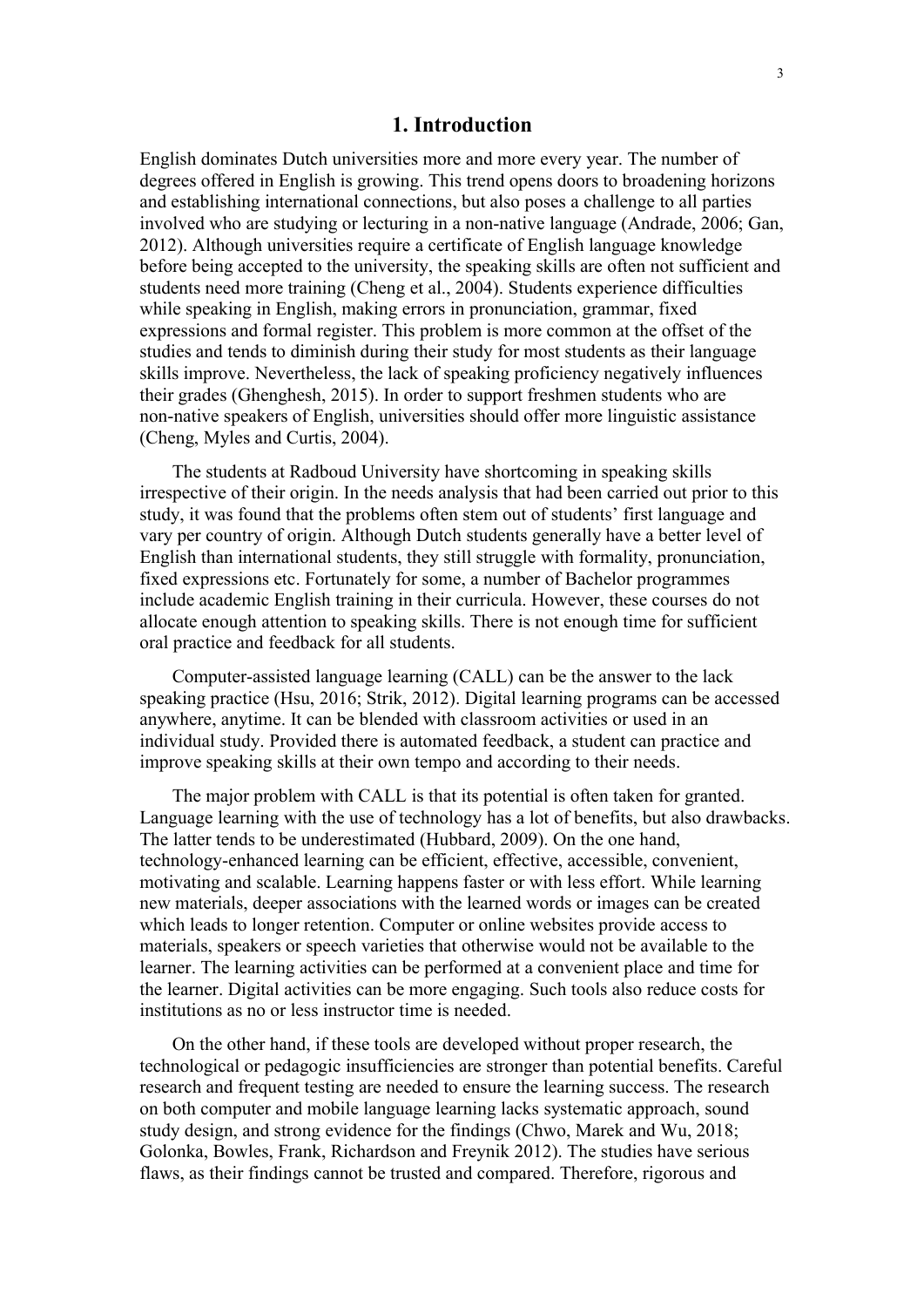comparable research must take place before launching learning tools and claiming their relevance and effectiveness.



*Figure 1.* A screenshot of My Speech Trainer

This thesis presents an application for academic English speaking skills and its evaluation. The innovativeness of My Speech Trainer is that it is based on automatic speech recognition (ASR) technology with sensitive pronunciation feedback. The technology of speech recognition is well-suited for individual speaking practice. Students can record their utterances, get immediate feedback, and practice as many times as they need. Twenty-four exercises were created in the Novo Studio, a program of a Nijmegen-based company NovoLearning (NovoLearning, 2020). Figure 1 provides a screenshot of the application.

The purpose of this study is to evaluate My Speech Trainer at the early stage of development using a validated theoretical framework. Different aspects could be evaluated, for instance whether the target users like using the technology, whether it will be used, and whether the learning will be effective. As the number of exercises in the application is limited, it is too early to measure effectiveness of the application. Instead, this thesis aims to discover which factors define students intention to use this application and what are their overal opinions about it. Understanding these questions is important to ensure that the application will actually be used and the learning will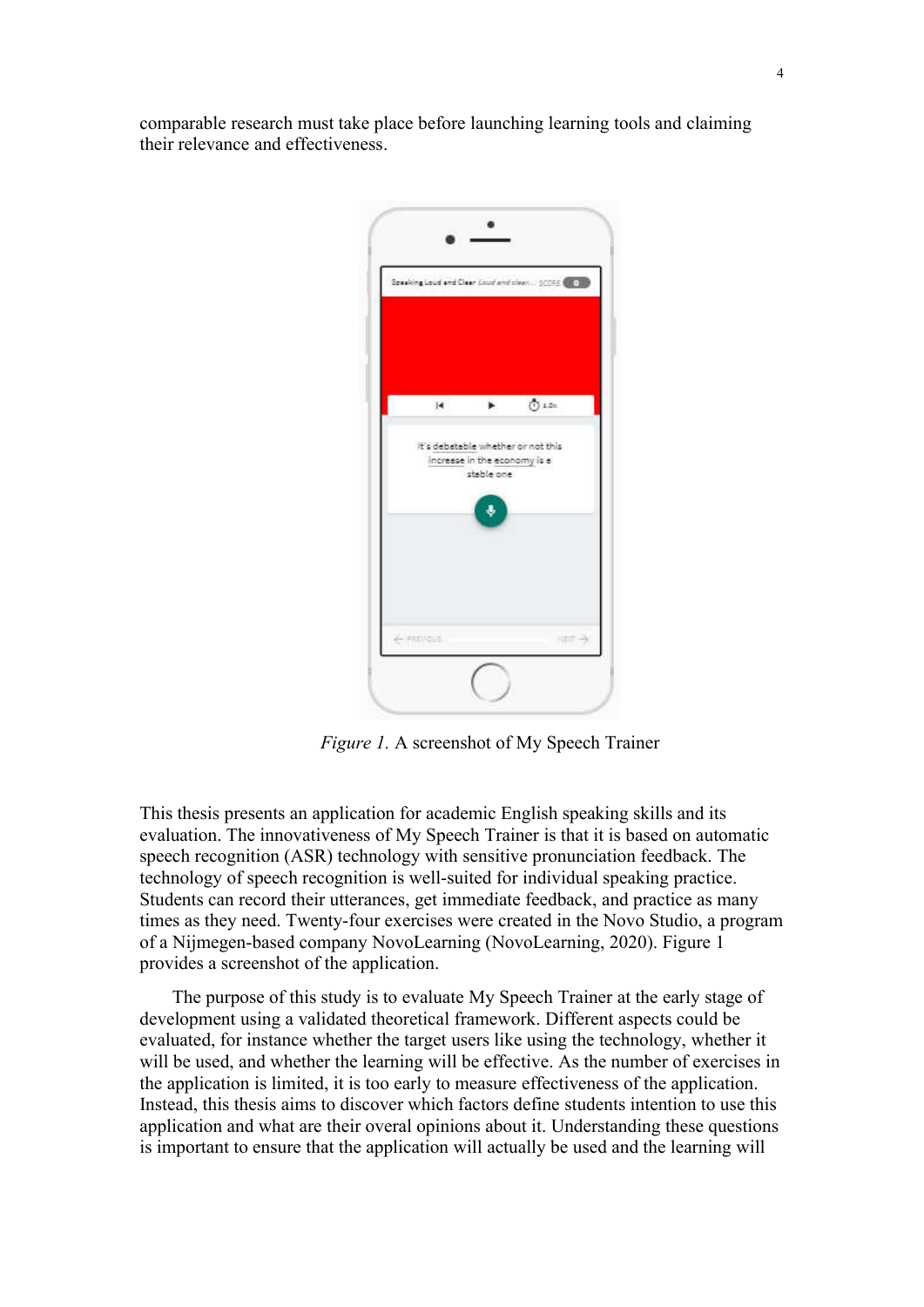take place. With such outcome, there is more chance that the learning will be effective and the goal of communicating in English at a higher level will be reached.

The research questions will be answered with the help of the unified theory of acceptance and use of technology (UTAUT) (Venkatesh et al., 2003). The UTAUT model shows which behavioral factors are dominant in the user's decision to accept a system. Applying the UTAUT framework in this research also contributes to improving the state of CALL research. Many studies failed to use comparable theoretical frameworks, whereas the UTAUT survey can be easily adapted, reproduced and compared in many settings.

This thesis is further organized as follows. Section 2 provides description of the CALL field, research issues, technology acceptance models and recent CALL studies that use acceptance models. Section 3 describes the methods used in this research, including the detailed description of My Speech Trainer, the survey, the sample and the approach used for data analysis. Further, section 4 reports on the results. Section 5 discusses and compares the findings in light of broader research, makes suggestions for stakeholders, provides recommendations for future research, and concludes the thesis. Section 6 concludes the thesis with the overview of key insights.

# **2. Research background**

This chapter descibes the field of CALL, in particular definitions, brief history and current trends for the reader to understand that state of the discipline. Next, the focus of the review moves to technology acceptance models. Finally, it reviews the studies that evaluated learning applications in educational context with the use of acceptance frameworks.

# **2.1. CALL as a field of research**

Several prevailing definitions of CALL have been proposed. Levy (1997: 1) defines CALL rather broadly as: "*the search for and study of applications of the computer in language teaching and learning*". The definition of Beatty is similarly broad (2013: 7): "*any process in which a learner uses a computer and, as a result, improves his or her language*". These definitions differ in a way that Levy (1997) sees CALL as a research subject, while Beatty (2013) focuses on its use and learning results. Both meanings have been used interchangeable in the research. Further, Beatty (2013) names a wide spectrum of computer technologies to belong to CALL: those that were developed specifically for language learning, and generic computer technologies that can be adapted for language learning purposes. Davies (2006), on the contrary, recognizes only the tools that were exclusively developed for language learning, and thus excludes other generic software tools. Although these definitions differ on the types of technologies and purpose of the field, they overlap in their reference to the technologies for language learning.

CALL is relatively young field of research. Its history began in the 1960s with the first computers and research projects that appeared at universities (for a more detailed overview see Davies, 2006). With the invention of personal computers in 1980s, the technology became accessible to broader audiences, and so CALL research started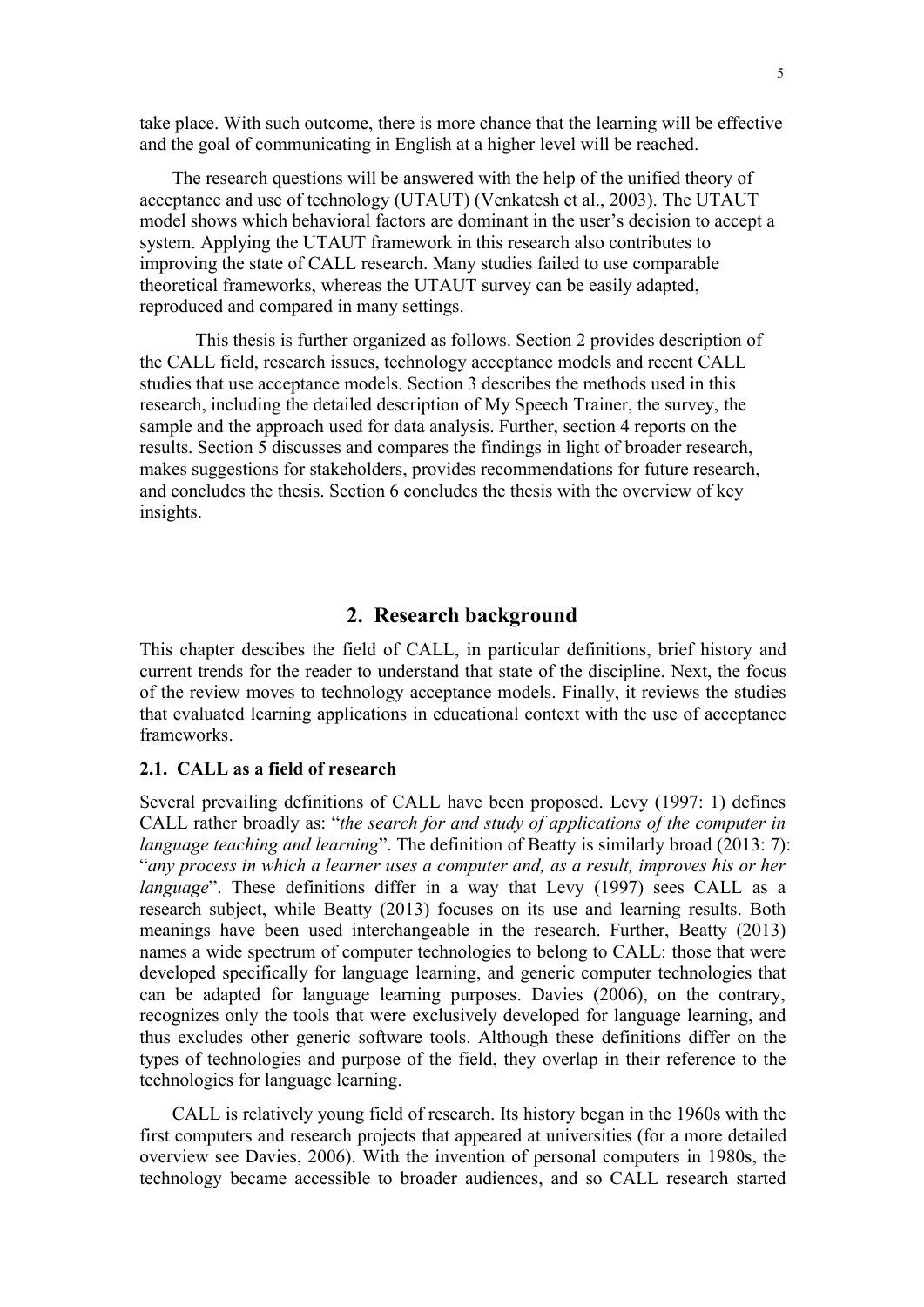expanding. In that period the technology was used for repetition exercises (drills), multiple choice and fill-the-gap (cloze) exercises with focus on grammar and vocabulary. Further advents in technology such as multimedia, world-wide web, CDs and DVDs in the 1990s broadened the possibilities of CALL to other areas of language knowledge (Davies, 2006). The early 2000s saw the rise of mobile phones, evolving to touchscreen smartphones about a decade later. The mobile technologies were also used for language learning and a separate branch in CALL research appeared: Mobile-Assisted Language Learning (MALL). Kukulska-Hulme (2008: 273) defined mobile learning as such that is "*mediated via handheld device and potentially available anytime, anywhere*". The mobile learning is seen as highly flexible in regards to location and timing. The field of CALL has travelled great distances in the past six decades, along with the rapid technological development.

Nowadays the variety of technologies available for language learning is quite wide. Golonka et al. (2012) reviewed 350 publications and divided CALL tools into four main categories: classroom facilities, individual learning facilities, social-based networking systems, and portable devices. See Table 1 for examples of each kind of technology.

*Table 1.*

*CALL technology type*

| Category                           | <b>Examples of technology</b>                                                                                          |
|------------------------------------|------------------------------------------------------------------------------------------------------------------------|
| classroom facilities               | interactive whiteboard, course management systems                                                                      |
| individual learning<br>facilities  | corpus, electronic dictionary, grammar checker,<br>Automatic-Speech-Recognition system, intelligent<br>tutoring system |
| social-based networking<br>systems | virtual world game, chat, blog                                                                                         |
| portable devices                   | smartphone, tablet                                                                                                     |

*Note*. Adapted from Golonka et al. (2012)

CALL has a broad array of benefits, but also a number of potential flaws. Hubbard (2009) describes the affordances of the technology-enhanced language learning as follows. Technology-enhanced language learning can be effective as it supports learning at a faster pace and with less effort, helps create deeper associations and assures longer retention. It is efficient as it provides access to materials, speakers or vocal varieties that otherwise would not be available. It is accessible, convenient and engaging, as the learner can choose the place and time for learning. The use of CALL tools can reduce costs for institutions, and therefore, it is scalable.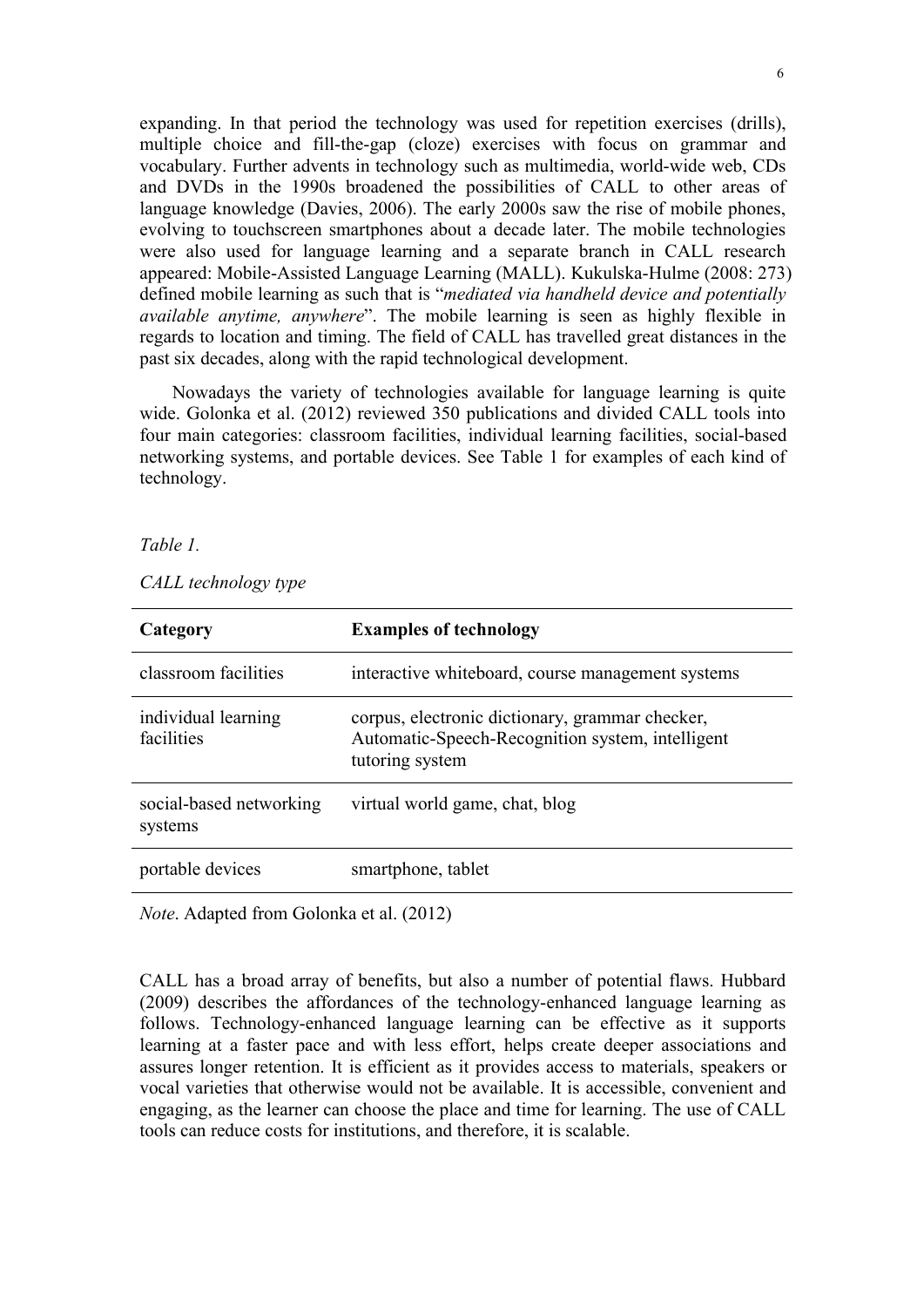However, these benefits lose their value if the instrument suffers technological or pedagogic deficiencies. Golonka et al. (2012) evaluated actual efficiency of the tools reported in the studies and found that only few studies were able to provide strong evidence on improved learning outcomes. Instead, the studies typically confirmed learners' enjoyment and increased motivation. According to Golonka et al. (2012), that is not the same as demonstrating the efficacy of learning. Such studies frequently admit serious failures in study design that severely harness conclusions that are drawn from the findings. Limitations such as a small sample size, lack of control groups, limited study time are common for CALL research (Golonka et al., 2012)

The benefits of mobile language learning are centered on its flexibility and accessibility. It is seen as a flexible way of learning, available anywhere (Kukulska-Hulme and Shield, 2008). Learners can access the language learning materials at their own chosen moment and place. Frequent exposure is another benefit of MALL (Petersen, Procter-Legg and Cacchione, 2013; Ushioda, 2013). The learners are likely to do small sessions of learning which can increase motivation.

Conversely, Chwo, Marek and Wu (2018) reviewed 218 MALL studies and found that expectations from mobile learning are often overestimated. It is frequently neglected that no deep learning can be expected in MALL (Stockwell and Hubbard, 2013). Although the nature of mobile learning is positively seen as accessible "anywhere, anytime", it often happens "on the go", in noisy and distracting environments, and with other distracting apps on the phone. These conditions make the learning process rather shallow. The assumption of the "anywhere and anytime" use can even be violated by learners themselves. Nah (2011) reported that students preferred to reserve a special time to use the tool in a library. Due to high stakes of learning outcomes, the students chose a quiet environment above the flexibility of learning "anywhere, anytime".

There is a relatively small body of research that is concerned with speaking skills in both computer- and mobile-assisted language learning areas. Historically, it was easier to offer practice for perceptive language skills on the screen, and hence, more research was done on listening and reading. Audio- and video-materials have been used for listening practice and drilling pronunciation since 1980s, along with multiple choice and cloze exercises for reading skills, grammar and vocabulary. Writing skills have been practiced often in a format of blended learning, when a human is needed to be involved for evaluating learner's written output. Speech, however, could only be evaluated by humans until recently. ASR-technology provides learners with automated feedback on their utterances and has a great potential for language learning (Hsu, 2016; Neri, Cucchiarini and Strik, 2006; Strik, 2012).

In view of all that has been mentioned so far, CALL is certainly a promising field of research and practice. On one side, teachers, learners and institutions have a range of opportunities offered by technology-enhanced learning at their disposal. On the other side, the effectiveness of applications and research of this topic in a valid and reliable way are the points for improvement for the whole field. Technology acceptance models have a long history in information technology research and can be adopted for standardization of research in CALL as well.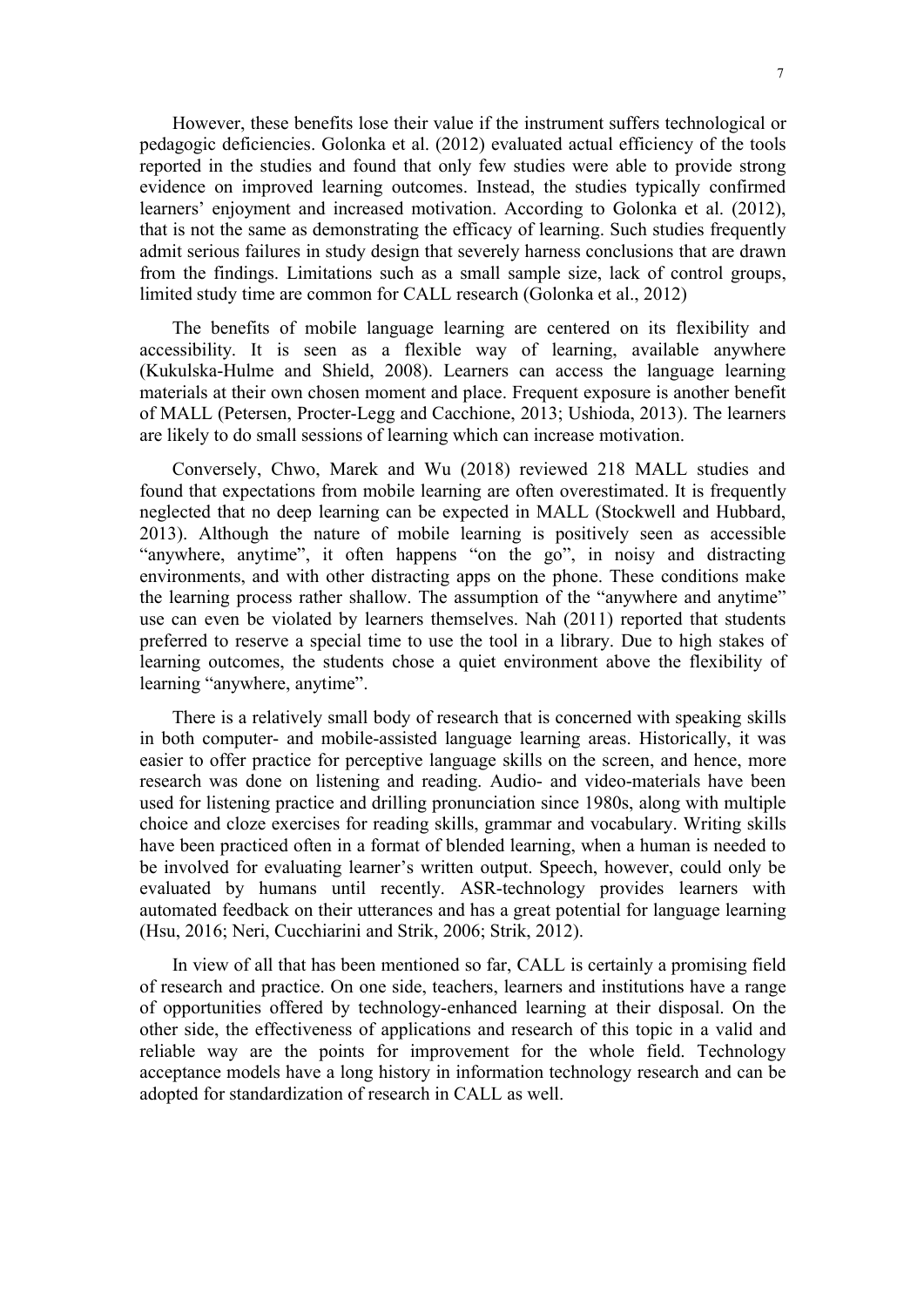### **2.2. Technology acceptance models**

Many CALL studies lack a sound theoretical framework and suffer inconsistent research design (Chwo et al., 2018; Duman, Orhon and Gedik, 2015; Kukulska-Hulme et al., 2012). A validated theoretical framework must be adapted in the CALL research (Morton and Jack, 2010; Rapp and Kauf, 2018) in order to obtain comparable findings and ensure collaboration in the field.

One type of the frameworks frequently used for evaluating technology is the model of technology acceptance. The first technology acceptance model (TAM) was developed by Davis, Bagozzi and Warschaw (1989). This model predicts the use of a new technology based on the intention to use it, the latter being measured in a survey. The intentions to use a system in TAM are correlated with two behavioral constructs: usefulness and ease of use. If the user expects the system to improve their performance or it is easy to use, they are likely to adopt it. Understanding the users' decision to accept the tool is useful for developers and other stakeholders. This model was extensively used in research and received many extensions and modifications (see review by Marangunić and Granić, 2015).

### *Table 2.*

| Construct                      | <b>Definition</b>                                                                                                               |  |  |
|--------------------------------|---------------------------------------------------------------------------------------------------------------------------------|--|--|
| Performance<br>expectancy      | the degree to which an individual believes that using the<br>system will help him or her to attain gains in job<br>performance' |  |  |
| Effort expectancy              | how easy users perceive the system to be                                                                                        |  |  |
| Social influence               | the degree to which an individual perceives that important<br>others believe he or she should use the new system'               |  |  |
| <b>Facilitating conditions</b> | the extend to which user is aware of infrastructure that<br>supports the use of the system                                      |  |  |
| Hedonic motivation             | the degree of fun or pleasure from using a system                                                                               |  |  |
| Price value                    | users' perception of obtained value of the system in relation<br>to its monetary cost                                           |  |  |
| Habit                          | behavior that is performed automatically or because of<br>learning                                                              |  |  |

Definitions of UTAUT2 constructs

*Note*. Adapted from Venkatesh et al. (2003) and Venkatesh et al. (2012).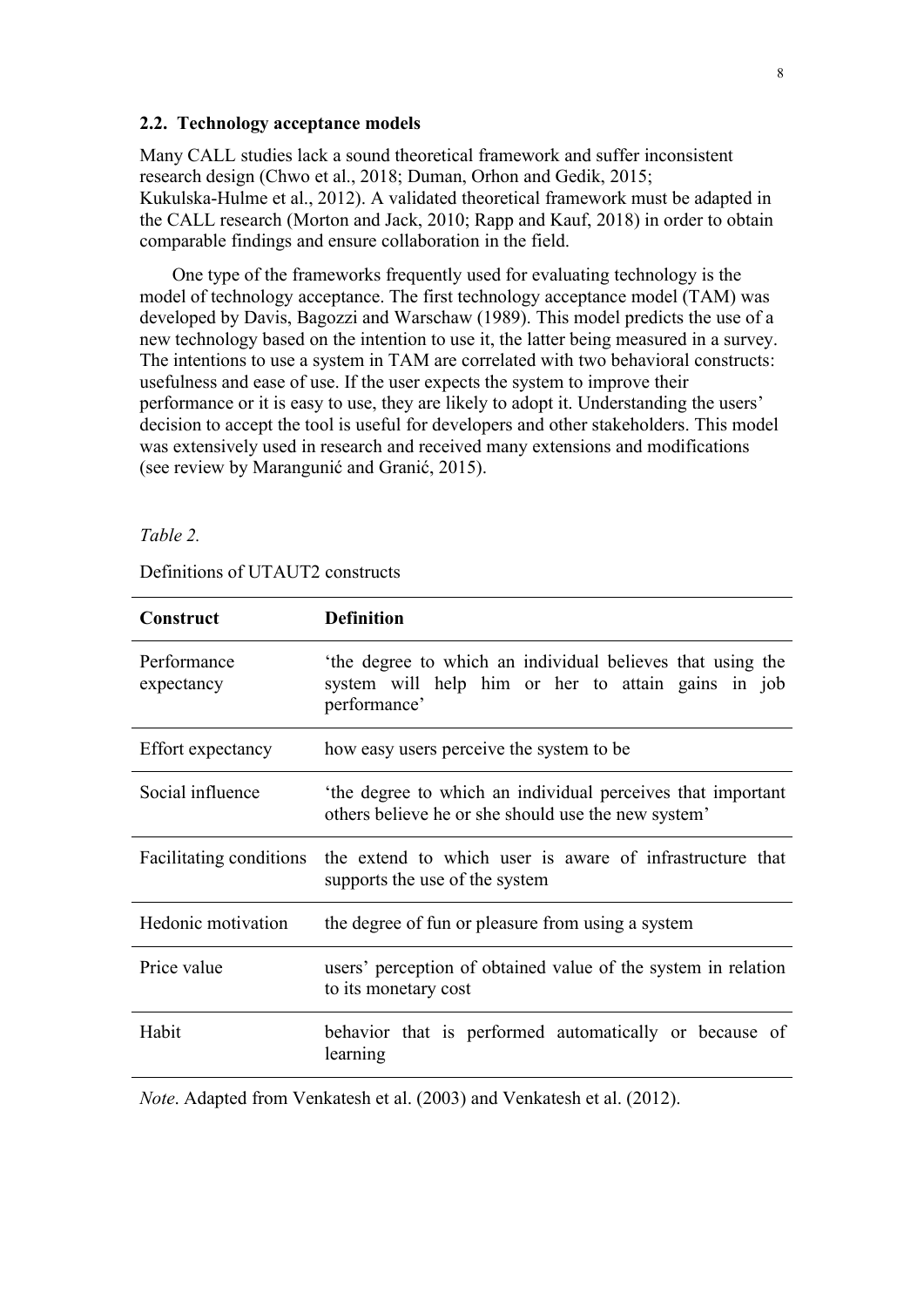The UTAUT framework is the most influential TAM follow-up model because it has the highest predictive power. It was proposed by Venkatesh, Morris, Davis and Davis (2003) who combined eight dominant but overlapping variations of technology acceptance models. The researchers identified four key determinants that predicted the variance in acceptance and actual use in the best way (70%). These predictors, in order of strength, were: *performance expectancy, effort expectancy, social influence* and *facilitating conditions*. The definitions of these constructs are provided in the Table 2. According to Venkatesh et al. (2003), these behavioral constructs are moderated by age, gender, experience and voluntariness of use.

Many studies modified or extended the original UTAUT model attempting to suit their research questions or improve the variance explained. Venkatesh, Thong and Xu (2012) extended the model by adding the constructs of *hedonic motivation, price value* and *habit* (see Table 2 for definitions). This extension, named UTAUT2 (Figure 2), considerably improved explained variance of behavioral intention and actual use (by 18% and 12% respectively).

Dwivedi, Rana, Jeyaraj, Clement and Williams (2017) challenged the originial UTAUT model on the question of excluding the construct of *attitude* from the predictors. Venkatesh et al. (2003) did not include this construct because no significant relationship was observed between attitude and intention in the statistical analyse. However, Dwivedi et al. (2017) carried out a meta-analysis of 162 studies and determined that attitude did have a direct effect on behavioral intention and actual use. This showed that attitude is an important predictor and moderator of both intention and use, and hence, should be included into the research in order to improve the predictive power of the UTAUT model (Figure 3).



*Figure 2.* UTAUT2 model. (Venkatesh et al., 2012)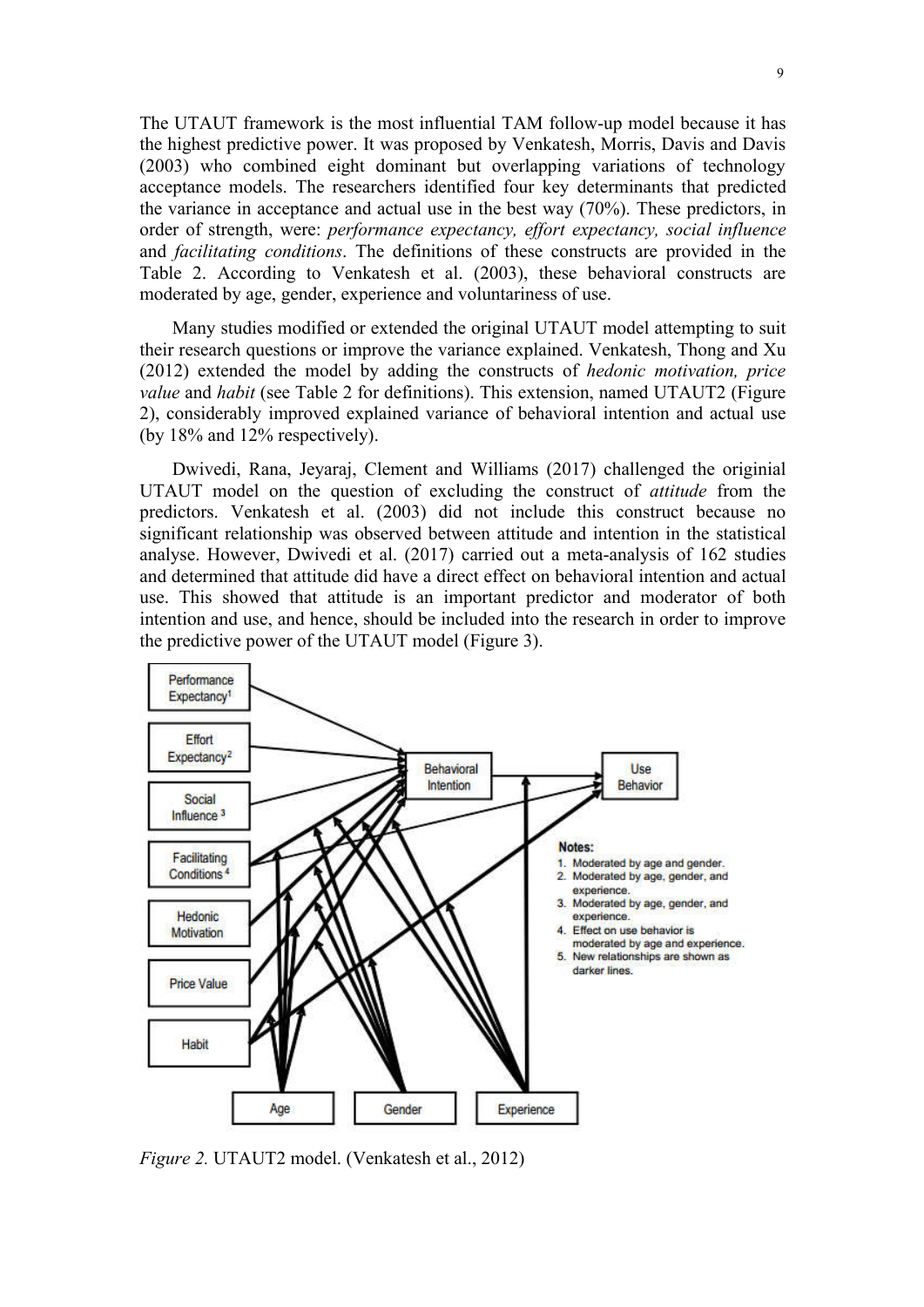Attitude is defined as a subjective reaction of an individual towards an object (Bohner and Dickel, 2011; Mantle-Bromley, 1995). Venkatesh et al. (2003) defined the attitude toward using technology as "*an individual's overall affective reaction to using a system*". It is hard to define and measure attitude as it is highly subjective. However, it has a strong influence on user's irrational decision to use a new product (Dwivedi et al., 2017) and thus is worth including in the survey.



*Figure 3.* Adjusted UTAUT model including attitude (Dwivedi et al., 2017)

Viburg and Groenland (2013) investigated attitudes towards mobile technologies for language learning and the correlation of these attitudes with cultural norms. Questionnaire results from 345 students in Sweden and China showed that about 70% students are positive towards MALL. The nationality as in Hofstede dimensions did not matter in the attitudes. Authors suggest that this could be a notion of new technological era, where technology shapes culture. Indeed, students from both countries that are so different in their culture (individualist vs. collective, different power distance etc.) were equally interested in using technology for their learning. It is even more surprising because Swedish students already receive language training exclusively online, and Chinese only face-to-face. Surprisingly, there was a strong influence of gender on attitude. Female students were more positive about use of MALL. In development of MALL, authors advice to focus on using socio-cultural framework by Kearney et al. (2012) model (individualization, collaboration and authenticity) in combination with pedagogic principles.

The UTAUT model was criticized for its complexity and a high number of disparate predictors (Bagozzi, 2007; van Raaij and Schepers, 2009). Bagozzi (2007) found that the combination of predictors with moderators resulted in 41 variable which can be of little guidance to decision-makers. Nevertheless, UTAUT has been widely used by numerous studies and in various fields, due to the validated and easily adaptable survey format, comparable findings and high degree of prediction power.

Various types of innovative technologies have been tested with UTAUT. Williams, Rana and Dwivedi (2015) reviewed 174 studies that used this model. They divided the tested technologies in several groups: general, communications,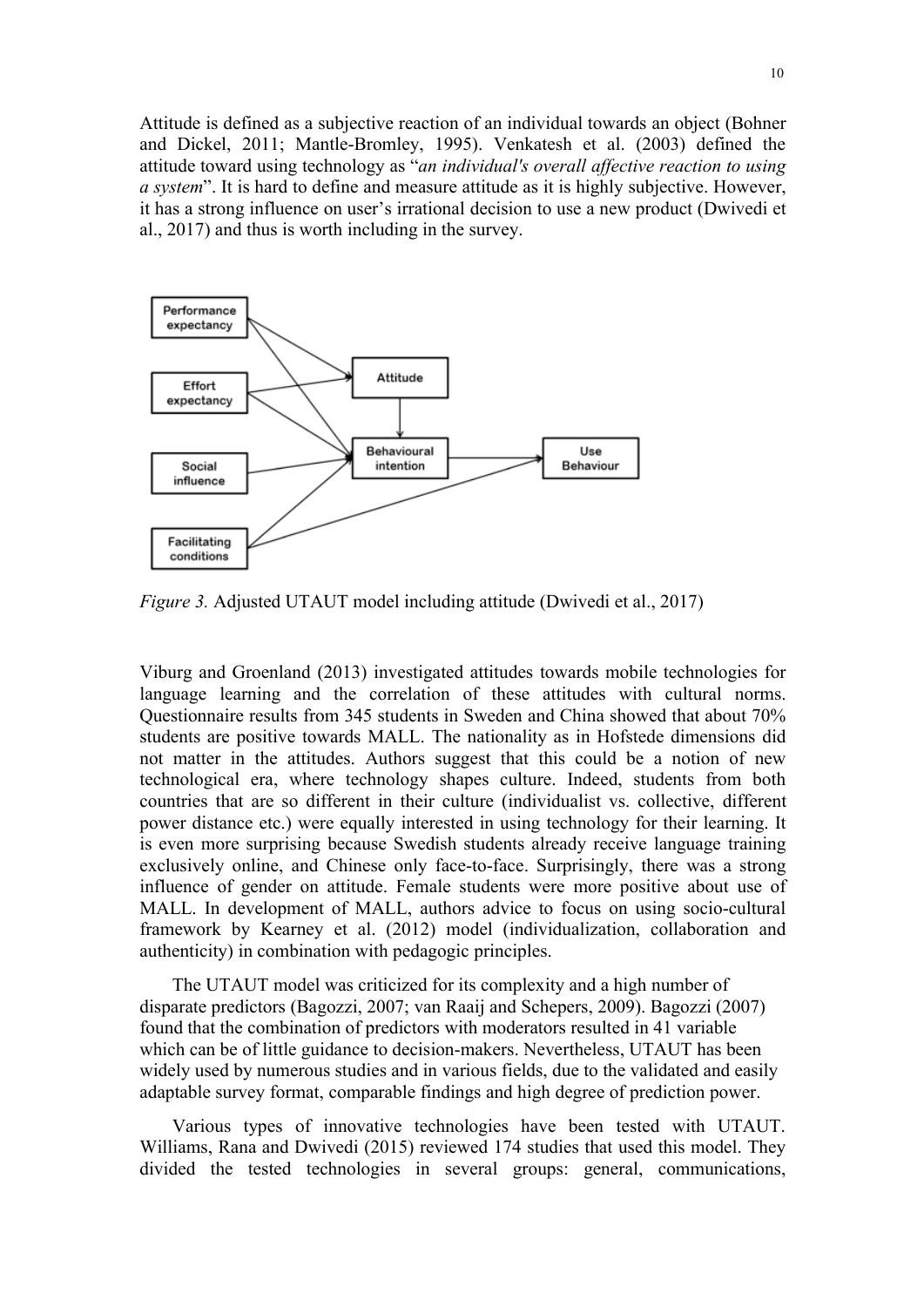specialized and office technologies (see Table 3 for details). The outcomes of the studies vary naturally due to different settings. Interestingly, performance expectancy and behavioral intention seemed to be the best predictors of behavior and actual use (Williams et al., 2015). Frequent limitations in UTAUT studies include small unnatural settings with overly focused tasks, using non-target participants, small sample and short period of study. This framework has proved to be a popular method for reviewing technologies, and although still in development, researchers can use it and improve state of research by avoiding these common pitfalls.

*Table 3.*

| <b>Type</b>    | <b>Examples</b>                                                    |
|----------------|--------------------------------------------------------------------|
| General        | Digital learning, Windows, internet, personal computer etc.        |
| Communications | Mobile phones, online banking instant messaging, chat bots<br>etc. |
| Specialized    | Enterprise resource planning, e-voting etc.                        |
| Office         | Standard office applications, databases etc.                       |
|                |                                                                    |

Types of technology in UTAUT research

*Note*. From Williams et al. (2015)

### **2.3. Acceptance models in CALL**

Relatively few studies used the UTAUT model in the context of language learning studies. Due to the limited number of such studies, the literature investigation was expanded to papers about e-learning or digital systems in education. These studies are interesting for this research because CALL falls under the umbrella of e-learning, and so these studies can be compared. A literature search was performed using the combination of keywords "UTAUT" and "computer-assisted language learning", "speaking skills", "language learning", "higher education", "students". The selection criterion for the papers were as follows: the study used UTAUT or TAM model, analyzed a technology for language learning or for learning in general, took place in educational or academic settings and was published within the past ten years.

The studies that were found under the above-mentioned criterion can be grouped into three segments: papers about a specific CALL tool, about the use of technology for language learning in general and about other technologies in educational or academic contexts, such as digital learning systems and virtual learning environments (see Table 4). In this order these studies are reviewed below in more detail.

Hsu (2016) investigated the influence of learning styles on the perceptions of usefulness and easiness of use of a pronunciation training tool MyET (My English Tutor). Based on the results of a 3-month long study with 341 Taiwanese students, it was found that only visual and kynesthetic styles had a significant effect and only on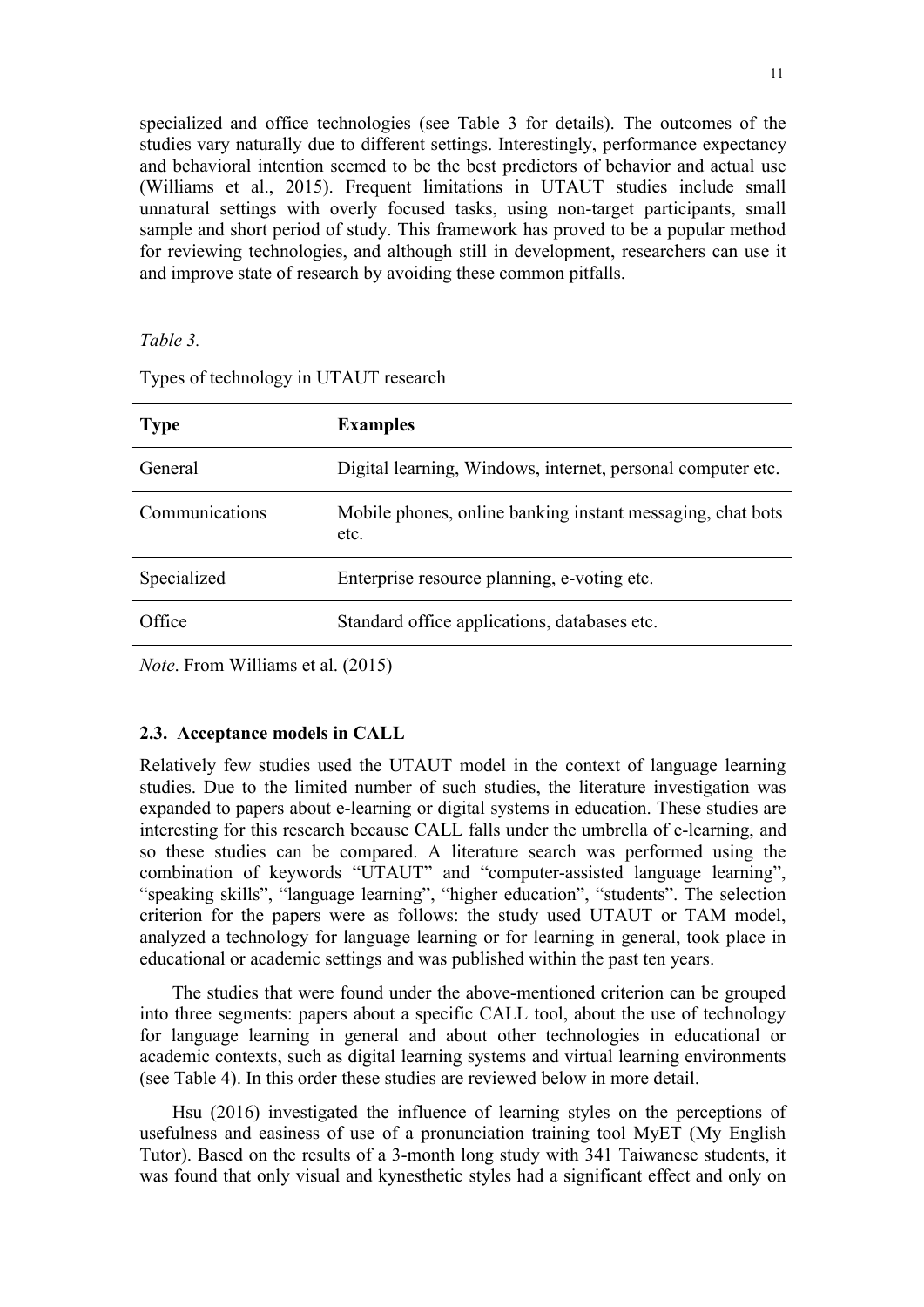perceived easiness of use. So, the look and feel of application is important for students who process information by visual or mechanic methods. For this group, the looks of the application determine the subjective perception whether the app is easy to use.

### *Table 4.*

CALL studies that used UTAUT framework

| Subject of the paper                    | Authors                                                                                                     |
|-----------------------------------------|-------------------------------------------------------------------------------------------------------------|
| learning                                | Specialized technology for language Hsu, 2016; Liu, 2013, Liu and Huang, 2015                               |
| General technology<br>language learning | adapted for Hsu, 2012; Tan, 2015; Lai, Li and Wang, 2017                                                    |
| educational purposes                    | Specialized technology for other Khechine et al., 2014; van Raaij and Schepers<br>2008; Rapp and Kauf, 2018 |

A similarly big-scale study  $(N = 418)$  was carried out by Lai, Li and Wang (2017). The researchers investigated the influence of teacher support on students' acceptance of technology for language learning as a self-study, comparing universities in Hong Kong and the U.S. The study utilized a UTAUT-based questionnaire in combination with items about cultural dimensions. Interestingly, teacher's support was effective for increasing self-directed technology use in both groups, but different types of support worked better in the Asian and North American cultures. As of the UTAUT predictors, social influence and facilitating conditions are the most significant moderators that influence teacher's behavior, and thus in its turn, users acceptance.

Tan (2015) investigated the use of websites for learning English in Taiwan, collecting 176 responses to a UTAUT-questionnaire. All four predictors were found significant, with performance expectancy and social influence the strongest. This confirms the original UTAUT theory (Venkatesh et al., 2003) which suggests all four constructs to predict acceptance and use. However, it is not clear how the actual use was measured in this study.

Khechine, Lakhal, Pascot, and Bytha (2014) collected 114 UTAUT-questionnaires to investigate acceptance and use of a webinar platform Elluminate for various disciplines, including language learning. There was no previous research about the technology of webinars and it was necessary to understand students' readiness to use it. The analysis showed that performance expectancy, social influence and facilitating conditions were the significant predictors. Therefore, expectations of performance should be well met. Authors suggest making bite-sized videos for students to watch relevant pieces. Enough support should be provided, e.g. video tutorials, FAQ, phone number. Interestingly, age had moderating effect on performance expectancy: younger students (till 24 years old) wanted to use the tool because of easiness and productive way to achieve learning objectives, in line with Venkatesh et al. (2003). Also age moderated the construct of facilitating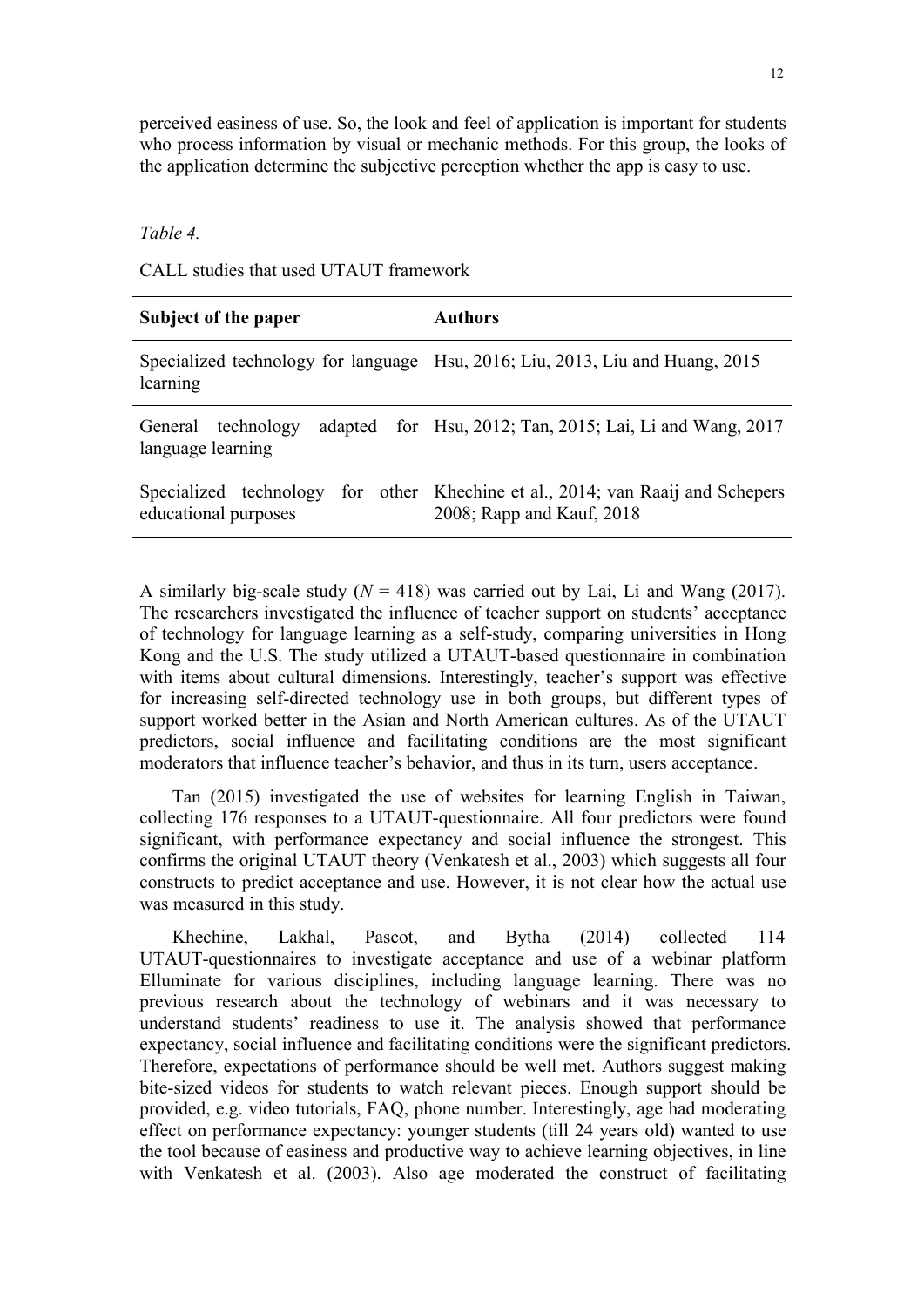conditions for older students (21 years and older). Perhaps, the younger students are more enthusiastic and eager when they start studying. This study has limitations. Results might have varied depending on the discipline and lecturer's engaging interaction with the online audience. If the students liked the webinar or the subject, they might accept the webinar system more eagerly. Other constructs can be included to understand intentions better, such as attitude or hedonic motivation.

Several studies utilized UTAUT framework with a considerably low number of participants. Hsu (2012) investigated the use of Moodle platform for language learning through computer-mediated communication, namely online forums. Collecting questionnaires from 47 students in Taiwan and running a regression analysis, it was found that performance expectancy, effort expectancy and social influence were the significant predictors. Reactions towards Moodle were positive. Intention to use was also highly correlated with actual usage. Facilitating conditions, in line with Wu and Chen (2006), did not predict acceptance of use for such a highly technologically developed country.

The same technology, Moodle, was investigated by Liu (2013) who investigated its acceptance and use in ESL classes in the published Master's thesis. This researcher collected responses to the UTAUT questions by means of focus groups with 13 participants in total. Also here performance expectancy was a significant predictor, followed by effort expectancy. Another construct popped up in the research, namely previous use. Students who had used Moodle previously, were easier to accept or resist the use of this technology in the classroom. This construct is reflected in UTAUT2 framework (Venkatesh et al., 2012) and is operationalized as habit. However, Liu carried out the research by means of focus groups and facilitated data from 13 students only. Hence, the data cannot be statistically compared to other cases and conclusions on significance of the constructs could be influenced by personal judgement of the researcher. Liu and Huang (2015) researched the use of Google Docs for synchronous translation practice with 27 students and found facilitating conditions, social influence and effort expectancy to be significant predictors. It was first time for these students to use this technology, which explains the student's appreciation of support in using the system and solving technical difficulties. This study would yield more valid results if they tested the technology for a longer period.

Van Doremalen, Boves, Colpaert, Cucchiarini, and Strik (2016) developed and evaluated a prototype of an ASR-system named DISCO. It provided pronunciation, syntax and morphology training. The evaluation was carried in several ways: in focus groups, with a UTAUT-based questionnaire and interviews. The students were generally positive and liked the system. However, due to a small sample  $(N = 5)$ , the study did not carry out a statistical analysis and did not report which predictors were significant. Van Raaij and Schepers (2008) used an extended TAM-model to investigate the acceptance of a custom virtual learning environment for an MBA program in China. With a sample of 45 learners, and partial least squares regression analysis, the researchers found performance expectancy as the main predictor. Additionally, performance expectancy was found to be effected by effort expectancy and social influence. The unique trait of this study was that they provided evidence about personal innovativeness and anxiety having effect on effort expectancy. Thus, if a person likes to buy new gadgets, they may expect it to be easier in use. Vice verca, if a person feels anxious about using technology, they may expect it to be more difficult than other users.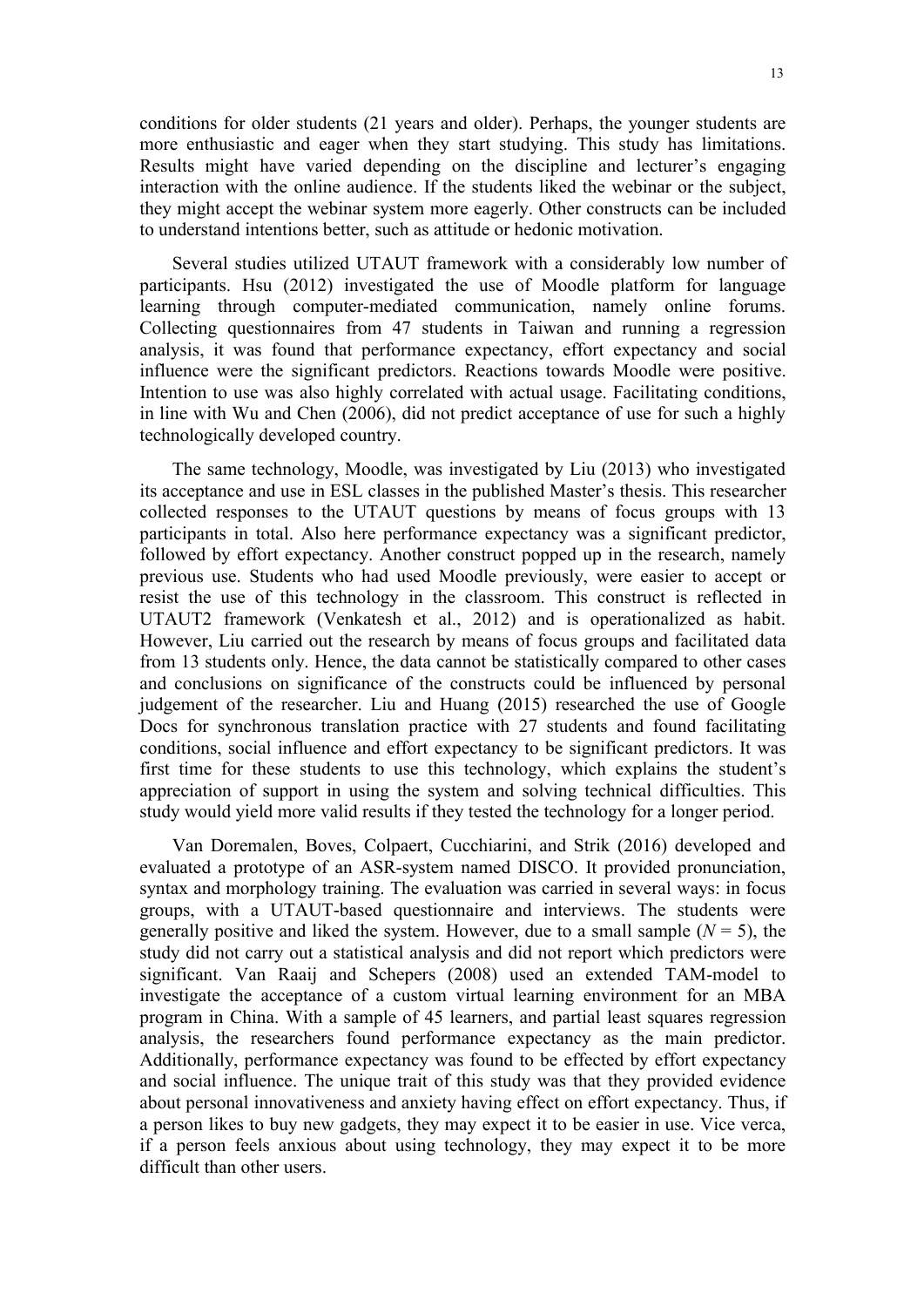One longitudinal study (Pynoo et al., 2011) investigated teachers' acceptance of an online learning management system for secondary schools (smartschool.be). As the tool was mandatory and already in use by ninety teachers, the researchers could compare the predicted intention with the actual use. They collected the questionnaire responses three times throughout the year and observed interesting changes in intention determinants throughout the year. In the long term, performance expectancy was found the main predictor for attitude, intention and actual use. Effort expectancy predicted attitude. Social influence predicted intention, self-reported use and actual use. Facilitating conditions predicted actual use. Re-using the same questionnaire three times is a weakness of this study as it might have caused a respondent fatigue and have negative effect on the quality of responses (Lavrakas, 2008).

The dominant predictors in the reported studies vary per tool, target audience and context. Performance expectancy is the most dominant predictor in research on CALL and e-learning systems, in line with research in other disciplines (Williams et al., 2015). Participants make the decision to use the technology because they expect it to improve their performance.

This study uses UTAUT model to bridge the gap between technology and language learning fields, tackling the problem of inconsistent methodologies in CALL research and applying a well-tested model for evaluating a tool. Furthermore, this study aims to evaluate acceptance of a tool with ASR technology, which is an innovative tool as little research has been done about speaking practice in CALL. Although the system is expected to be beneficial by stakeholders, it yet needs to be accepted by target users. The UTAUT-based questionnaire study will help understand what influences the acceptance of My Speech Trainer.

### **2.4. Research questions and hypotheses**

### **2.4.1. Research question 1**

### *Which factors define the intention of students to use My Speech Trainer?*

This study aims to bridge the gap in the research about speaking skills in CALL. My Speech Trainer is an electronic application which utilizes ASR in an innovative way and thus its acceptance can be predicted through UTAUT model. In total, seven behavioral constructs were studied: six of the seven behavioral constructs from UTAUT2 framework (Venkatesh et al., 2012; Price value was removed), with the addition of the construct of attitude (Dwivedi et al., 2017). All seven constructs are hypothesized to have effect on students' intention to use this tool (Table 5). Knowledge about which of these constructs have a large effect on the intention to use My Speech Trainer, is important for stakeholders and developers, so that they can set the priorities in further development of the app.

Previous studies reported mixed results on which constructs are significant. Originally, Venkatesh et al. (2003) showed that all four factors predict actual use: performance expectancy, effort expectancy, social influence and facilitating conditions. This combination of constructs was confirmed in study by Tan (2013). Consecutively, Venkatesh et al. (2012) proved that the degree of variance improves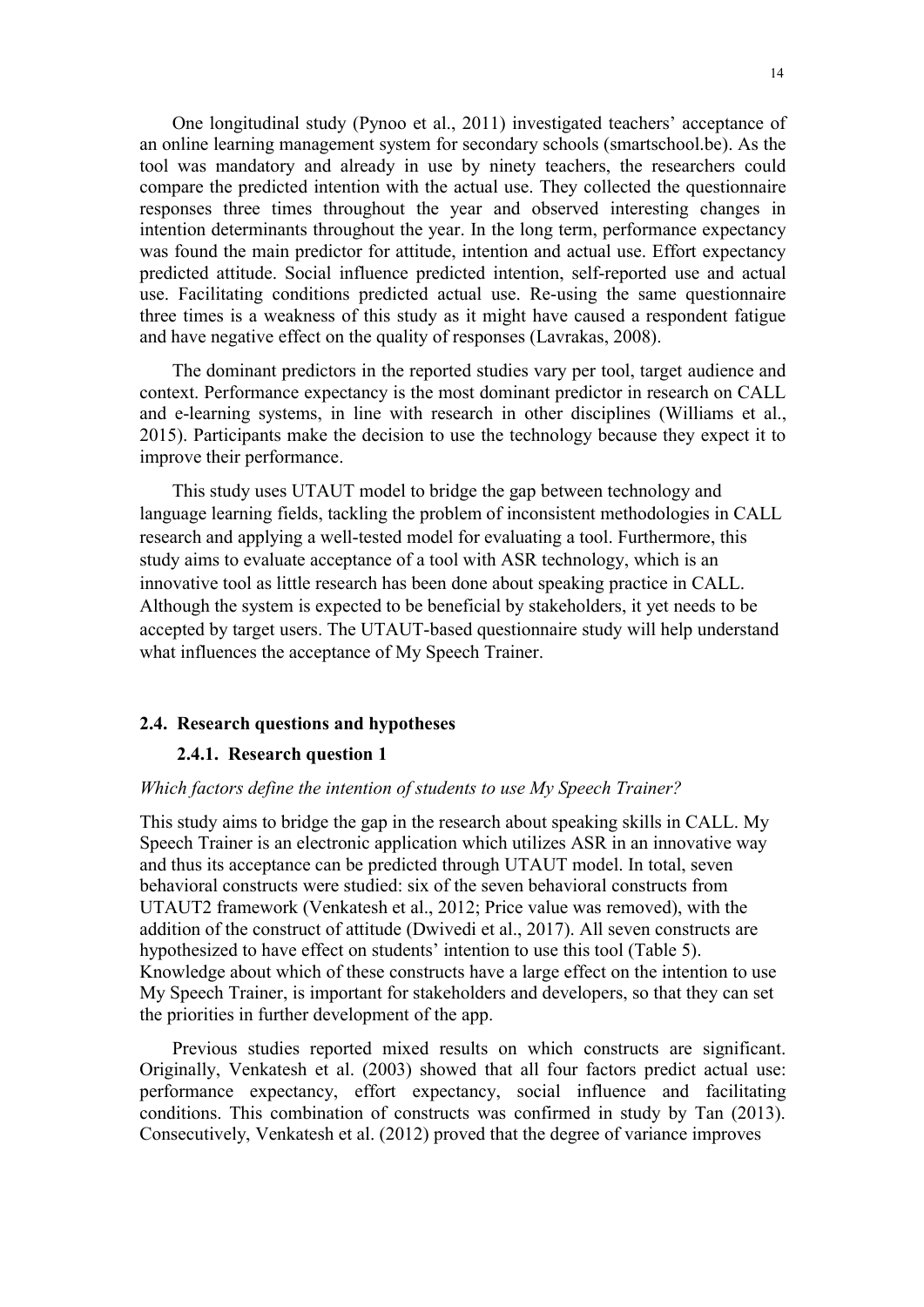## *Table 5.*

Hypotheses to the Research Question 1

| <b>Number</b> | <b>Statement</b>                                                                              | <b>Supported in</b>                                                                                                                        |
|---------------|-----------------------------------------------------------------------------------------------|--------------------------------------------------------------------------------------------------------------------------------------------|
| Hypothesis 1  | Performance expectancy has a positive<br>effect on the intention to use My Speech<br>Trainer. | Khechine et al. (2014), Liu<br>(2013), Pynoo et al.<br>$(2011)$ , van Raaij et al.<br>$(2008)$ , Tan $(2013)$ ,<br>Venkatesh et al. (2003) |
| Hypothesis 2  | Effort expectancy has a positive effect on<br>the intention to use My Speech Trainer.         | Hsu (2012), Liu (2013),<br>Liu and Huang $(2015)$ ,<br>Tan (2013), Venkatesh et<br>al. $(2003)$                                            |
| Hypothesis 3  | Social influence has a positive effect on the<br>intention to use My Speech Trainer.          | Liu (2013), Khechine et al.<br>$(2014)$ , Pynoo et al.<br>$(2011)$ , Tan $(2013)$ ,<br>Venkatesh et al. (2003)                             |
| Hypothesis 4  | Facilitating conditions has a positive effect<br>on the intention to use My Speech Trainer.   | Khechine et al. (2014), Liu<br>$(2013)$ , Liu and Huang<br>$(2015)$ , Tan $(2013)$ ,<br>Venkatesh et al. (2003)                            |
| Hypothesis 5  | Hedonic motivation has a positive effect on<br>the intention to use My Speech Trainer.        | Venkatesh et al. (2012)                                                                                                                    |
| Hypothesis 6  | Habit has a positive effect on the intention<br>to use My Speech Trainer.                     | Venkatesh et al. (2012)                                                                                                                    |
| Hypothesis 7  | Attitude has a positive effect on the<br>intention to use My Speech Trainer.                  | Dwivedi et al. (2015)                                                                                                                      |

when three constructs are added: hedonic motivation, habit and price value. However, no studies have been detected to find all six or seven constructs significant at the same time. Usually the combination of significant constructs varies from one study to another. This study hypothesizes all seven constructs to be significant, based on other studies, where each construct had been found significant at least once (see Table 5). Collecting data in the context of Dutch universities will allow unveiling the unique combination of constructs, significant for this setting.

# **2.4.2. Research question 2**

### *What are students' opinions towards using My Speech Trainer?*

No hypothesis is posed for this question as we will be open to opinions reported by students. An attempt will be made to draw conclusions based on the key themes that will appear in the collected data. This research question is important in order to understand the attitudes towards the application. Researchers agree that if students like the application, they learn better because their motivation increases (Liaw, Huang and Chen, 2007; Merisuo-Storm, 2007; Vandewaetere and Desmet, 2009). If the users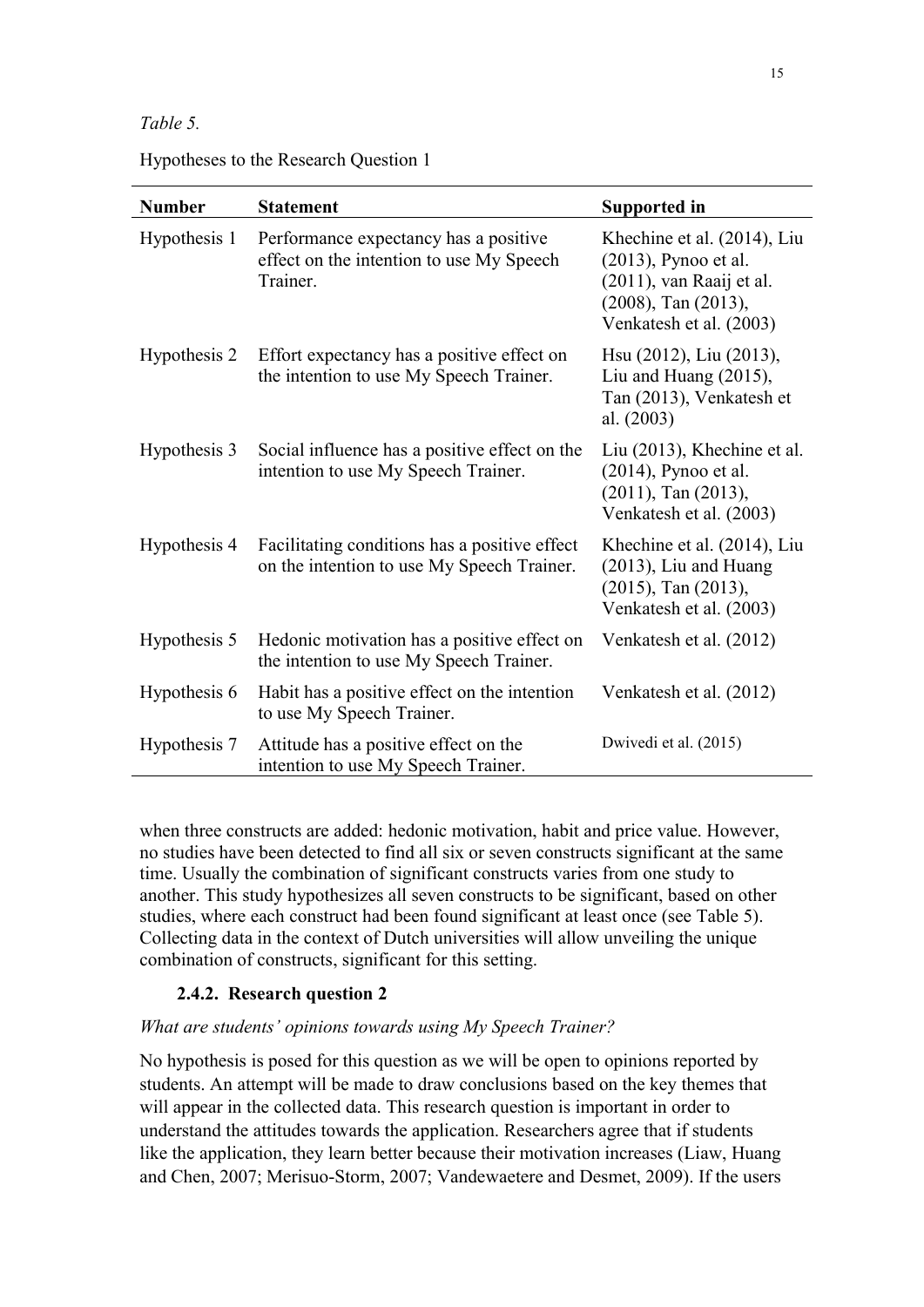dislike the technology, the learning may be less effective if take place at all. Moreover, understanding user opinions in the early stage will help improving My Speech **Trainer** 

Ghorbani and Ebadi (2020) carried out interviews with students to understand their attitudes towards using chats for learning grammar. Nearly all students were enthusiast and believed in the effectiveness and usefulness of learning English with MALL. This was contradictory to the study of Pettit and Kukulska-Hulme (2008) where students did not use their devices for learning. As attitudes may be different for every context, this research will shed light on what is important for technology-aided language learning in the context of Dutch universities.

# **3. Methods**

This chapter describes the course My Speech Trainer in details. Further, it explains reasons for choosing UTAUT framework and its modification for the current study. Finally, information about participants recruitment and the sample is provided.

### **3.1. My Speech Trainer**

### **3.1.1. The content and learning objectives**

My Speech Trainer is a pilot e-learning course created in the Novo app (https://platform.novo-learning.com/player/). This course is meant to help students who study in the Netherlands in English as the medium of instruction to improve their English speaking skills. The total of 24 exercises are grouped into four sections: pronunciation, vocabulary, expressions and grammar. Some examples are provided in Image 1. The total learning time with the existing content is estimated at 1.5-2 hours.

The general learning aims of the course are: to provide speaking practice with the most frequent academic words and phrases and to eradicate common grammar mistakes. Table 6 enlists specific learning objectives per exercise and what the learner should be able to do upon its completion. The vocabulary and expressions exercises are based on the Academic Word List (Coxhead, 2000; Coxhead, 2011). This list contains the most commonly used vocabulary in the academic setting based on several spoken and written corpora. By practicing the commonly used words and phrases, the vocabulary of learners is hoped to be expanded, they could become more fluent while speaking and be able to switch from informal to formal register easier. The grammar items are based on the mistakes that had been observed during the needs analysis and classroom observations. After doing the exercises, the learners should be more aware of the grammar rules and speak more correctly and confidently. The full content is provided in Appendix B.

Additionally, My Speech Trainer has three subject-specific activities created for Cultural Studies. These items are based on ten terms which were pre-selected by the lecturer. The learning objective of these exercises is to use the common in Cultural studies terms confidently and correctly while speaking, for example presenting or debating in the course.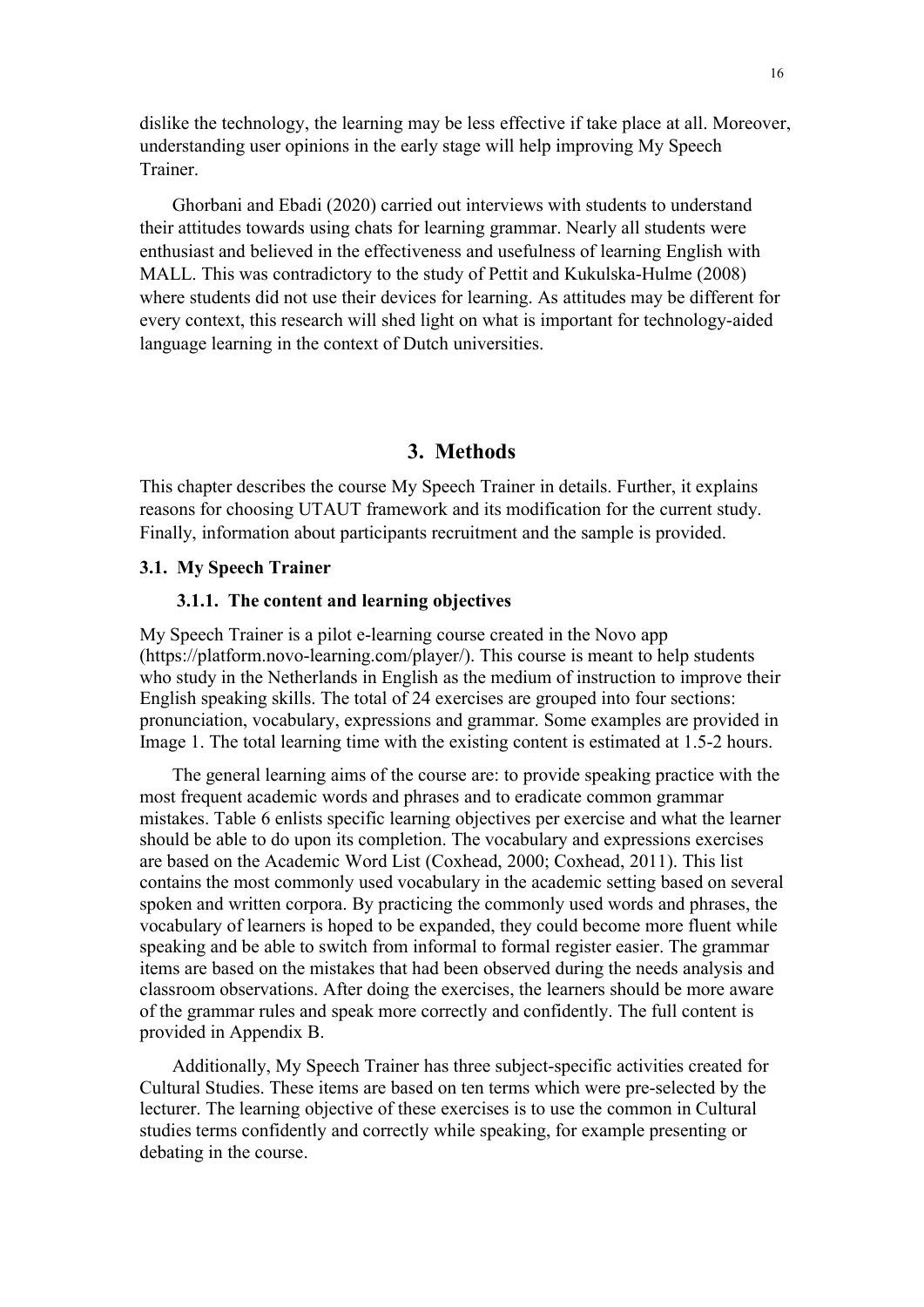### **3.1.2. Novo platform functionality**

Novo platform is the environment where My Speech Trainer course was created. It is a platform where custom e-learning courses can be created. It can be accessed on a desktop via the website www.novolearning.com or downloaded as an app on Google Play or Apple store. To receive access, one must request an account. The administrator creates an account and grants access to the course in the Novo learning.

One unique feature of the platform is the recognition of spoken input with the ASR technology. Almost every activity elicits spoken input from the learner, for instance, multiple choice, dialogue, pronunciation exercises. Feedback for pronunciation or speech exercises is given with focus on segmental pronunciation. A content creator must pre-select potential incorrect pronunciation, to which the system will match the user's input. Another specialty of the platform is that it is user-friendly for content creators. It is easy to create exercises without prior training, and thus course instructors could use it, for instance to support their teaching in class or to provide interactive materials for self-study.

Further, there are elements of gamification in the application. For instance, scoring can be added per item which can create a feeling of competitivness and encourage the learner to get the highest score. The user will immediately see scores

### *Table 6.*

| <b>Section</b> | <b>Learning objectives</b><br>Number of                                                                     |           |
|----------------|-------------------------------------------------------------------------------------------------------------|-----------|
|                | By the end of the activities, the student will be able to:                                                  | exercises |
| Pronunciation  | - pronounce several multi-syllable words correctly in semi-formal<br>sentences;                             | 2         |
|                | - pronounce the words with correct stress in semi-formal<br>sentences.                                      |           |
| Vocabulary     | - use formal synonyms of common words;                                                                      | 7         |
|                | - differentiate between nouns, adjectives and verbs by their ending<br>and context;                         |           |
|                | - use appropriate parts of speech with a correct ending;                                                    |           |
|                | - have a discussion with a superior at a university in a formal way;                                        |           |
|                | - differentiate between formal and informal discourse.                                                      |           |
| Expressions    | - use expressions with their correct prepositions;                                                          | 6         |
|                | - speak the target expressions with correct pronunciation;                                                  |           |
|                | - use correct form of expressions;                                                                          |           |
|                | - use expressions with fixed prepositions correctly;                                                        |           |
|                | - ask questions to lecturer or assistant lecturer in formal or<br>semi-formal way, using fixed expressions. |           |
| Grammar        | - use tenses correctly;                                                                                     | 5         |
|                | - use correct word order.                                                                                   |           |

### Sections and learning objectives of My Speech Trainer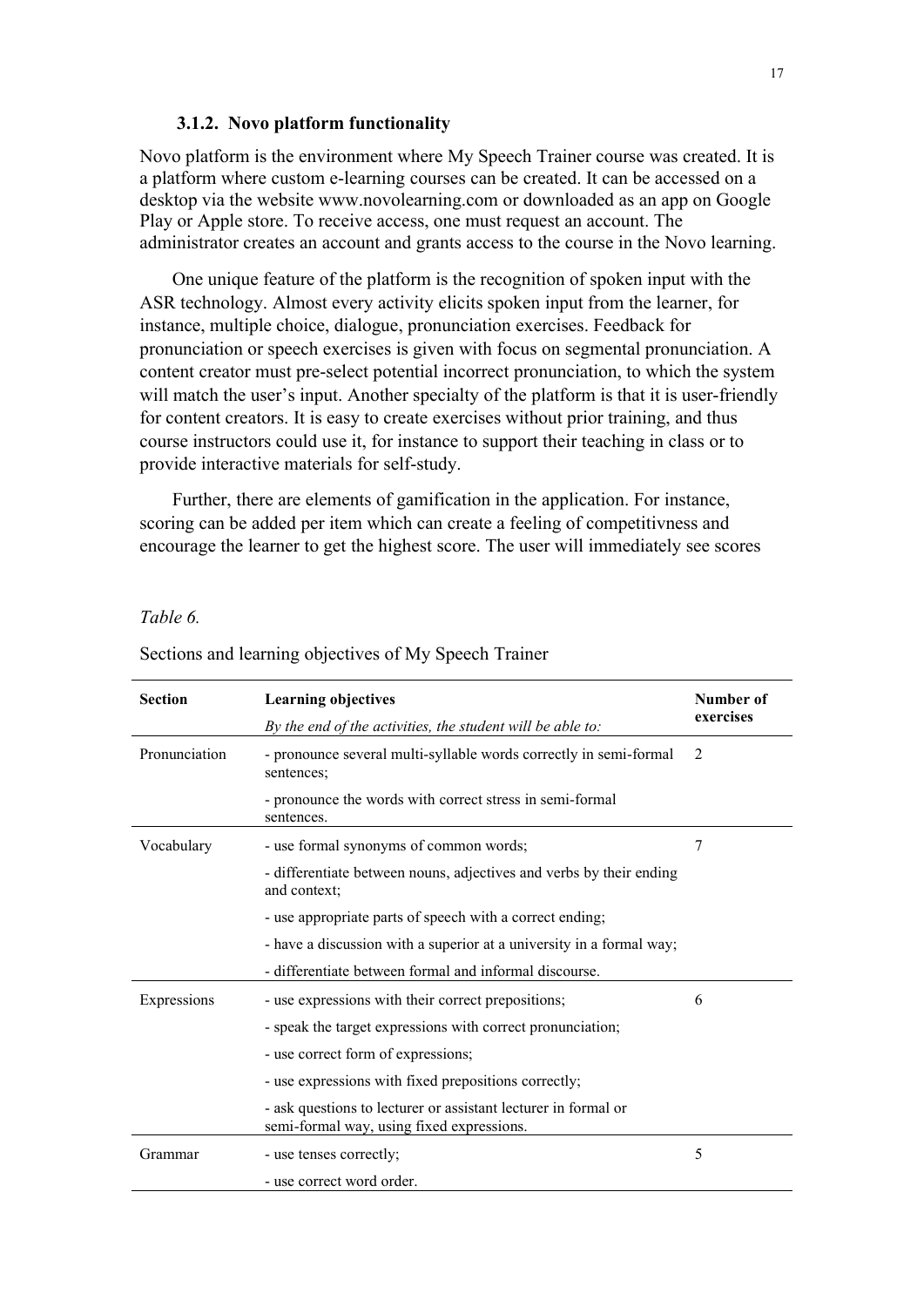

*Image 1 Screenshots of grammar, vocabulary and formality exercises*

added when he or she provides a correct response. No points are granted for incorrect response or second attempt. In the end of the exercise the learner will see a percentage of correctness or other criteria as implemented by content creator. The feedback message can also include a custom text with a supportive message if provided by content creator. A minimal passing bin can be pre-selected. This makes the application more engaging. However, there is also an assessment mode where the learner has only one attempt and sees the score at the end of the activity.

The user administrator can see the user logs which detail the time spent in the app, as well as scoring percentage. This is convenient for learning analytics, for understanding individual and class progress. Further, the administrator can set deadlines for completion and pre-requisites for access to a certain assignment. If users require support, they can click help button and report an issue. The reported issues are handled by Novo support team and solutions are communicated to users. We also stated in our communication with learners, that if any issues or questions occur they could contact us by email.

# **3.1.3. Pilot-testing**

The contents of the app were quality-checked and revised by the members of the work group. This group included several linguistics students and lecturers from the language centre and Radboud University. Afterwards, My Speech Trainer course was pilot-tested with a group of 20 Master's students of General Linguistics program in April 2018. The reviewers reported some technical and content issues that were fixed accordingly. The questionnaire was pilot-tested by the members of the research team and by one student from the target audience. After the suggestions were taken into account, the questionnaire was improved and ready for distribution.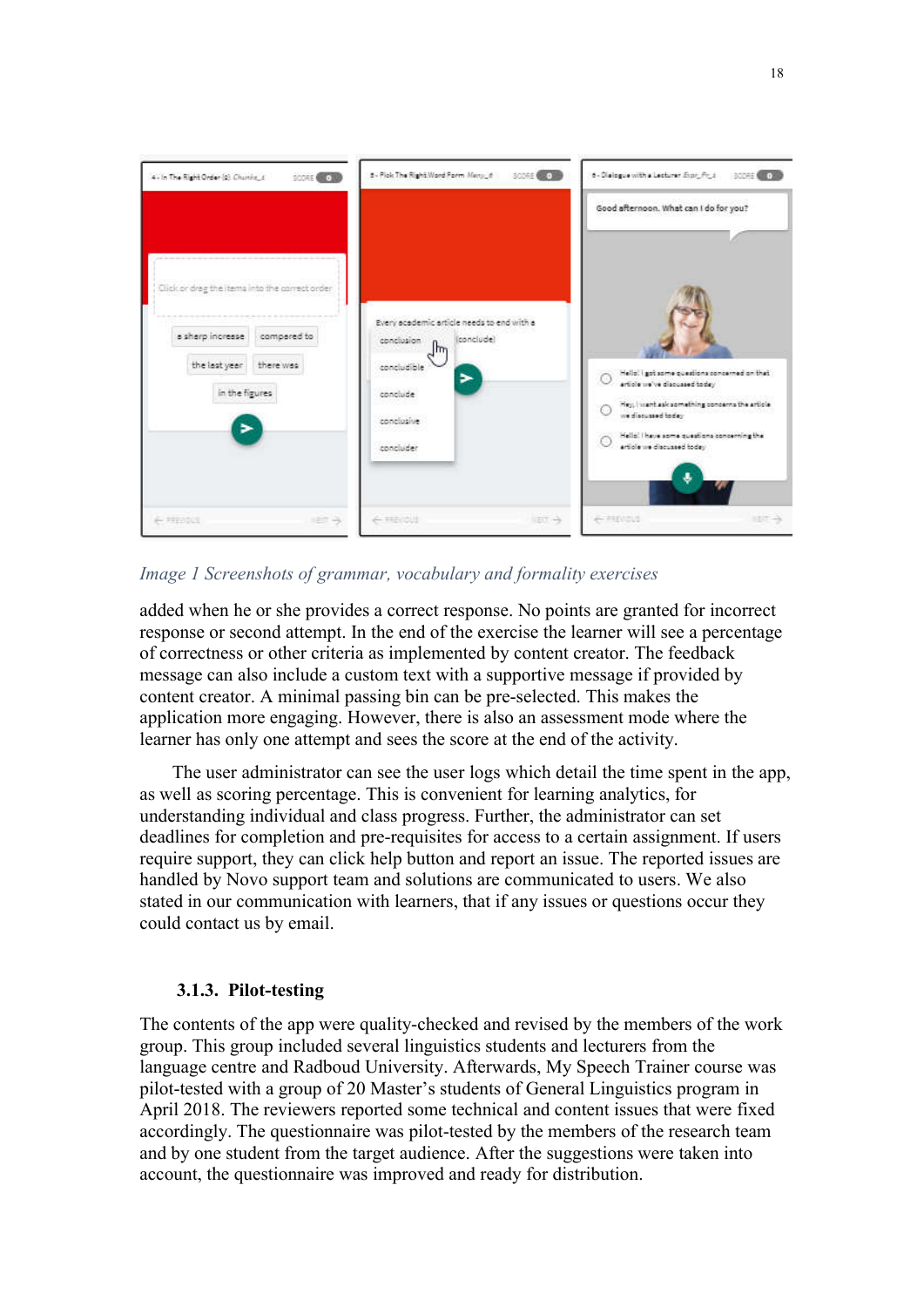### **3.2. UTAUT modification**

In order to investigate the first research question, an adapted UTAUT2 model will be utilized (Venkatesh et al., 2012). This model, as depicted in Figure 4, allows understanding which behavioral factors influence user's decision to use a new technology. If My Speech Trainer is accepted and used by students, they will be able to improve their speaking skills.

The theoretical framework UTAUT was chosen for this research because it is recent and generally recognized framework in technology acceptance research (Williams et al., 2015). Its first version was developed for organizational context (UTAUT: Venkatesh et al., 2003) and later modified by adding several constructs for consumer context (UTAUT2: Venkatesh et al., 2012). One of the most important benefits of this model is that it has the potential to explain the variance in user intentions at the highest statistical value compared to preceding technology acceptance models (70 percent) (Venkatesh et al., 2012). The more variance is explained, the more clarity and confidence the stakeholders possess to inform their decisions while developing an innovative learning tool. Further, this model provides questionnaire statements that were validated multiple times and that are easily adaptable for any innovative technology or application. Finally, it was used in a number of studies in language and education research. Therefore, the findings of such studies can be compared to this one and contribute to the overall knowledge in the field.

Several changes were done to the original model (Venkatesh et al., 2013). First of all, the construct of price value was removed as the application is offered for free. Removing irrelevant questions and reducing the size of the questionnaire helps reducing questionnaire fatigue (Dörnyei, 2003). Secondly, the construct of attitude is added. As discussed in the literature review section, this factor was erroneously neglected in the original UTAUT as it provides important insights for the acceptance and actual use. Therefore, adding the construct of attitude would improve the model (Dwivedi et al., 2017). Next, the moderators of gender, age, experience and voluntariness of use are dropped. This was done in order to simplify the model and the analysis. When one includes these moderators, a high number of variables occurs which may lead to confusion and misinterpretation (Bagozzi, 2007). The adapted model in this study is hypothesized to provide valuable insights onto acceptance and use of My Speech Trainer for students bettering of their speaking skills.

### **3.3. The questionnaire**

The questionnaire consisted of three parts (Table 7). The first part contained a consent form in order to obtain students' permission to process their data. There was also a field to fill in the email. Collecting the emails was necessary in order to distribute rewards to five randomly selected participants later. The second part consisted of 26 UTAUT statements that provide data for the first research question. They were rated on Likert 7-points scale, conform to other UTAUT studies. The values of the scale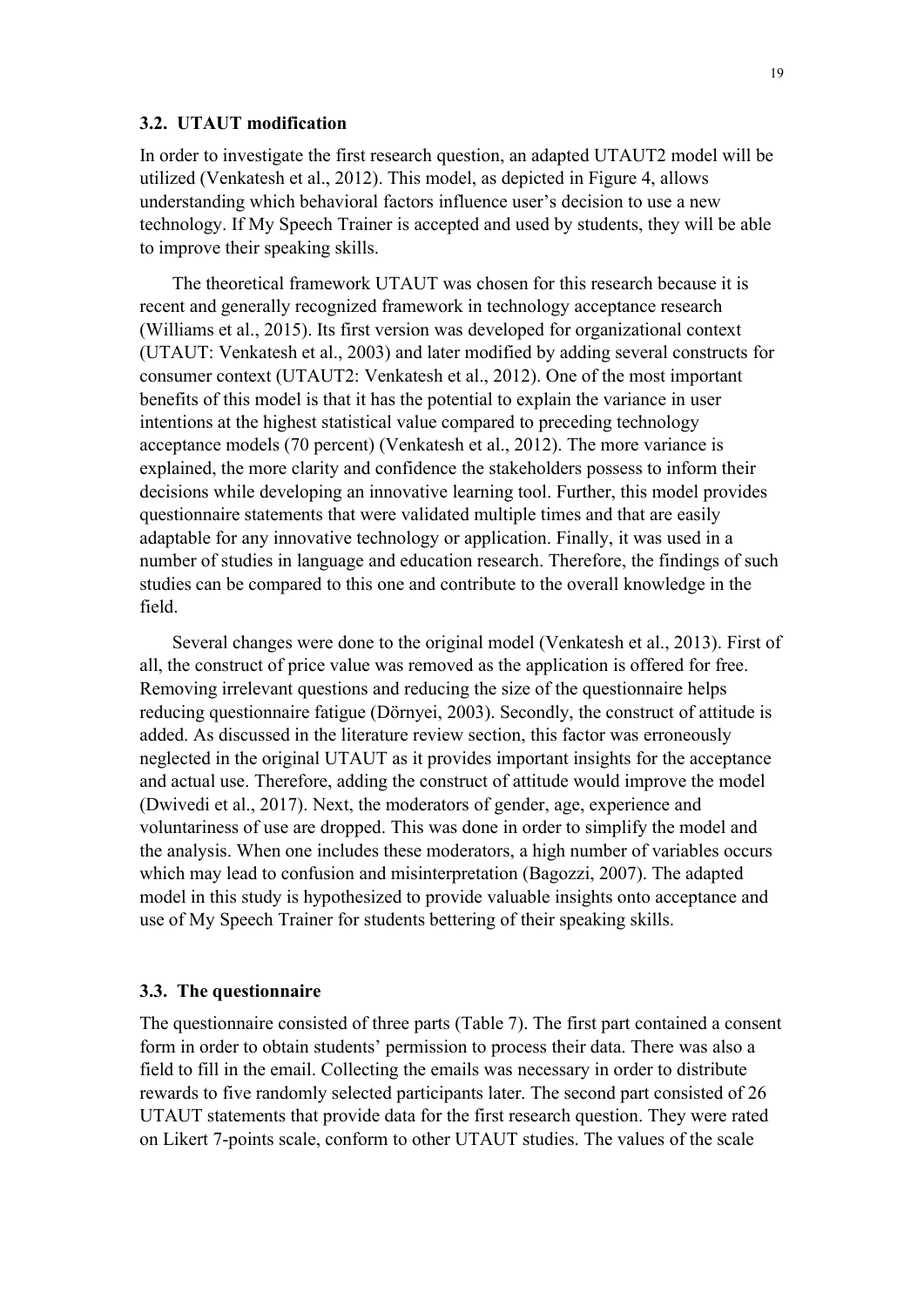

*Figure 4.* The theoretical framework used in this study

*Note. Adapted from Venkatesh et al. (2013) and Dwivedi et al., 2017).*

# *Table 7.*

The layout and contents of the questionnaire

| Parts                  | <b>Content</b>                                            |                                                             |  |
|------------------------|-----------------------------------------------------------|-------------------------------------------------------------|--|
| Introduction           | Description of research, consent form and students' email |                                                             |  |
| (2) Main research data | UTAUT2 statements and the open-ended question             |                                                             |  |
| (3) Demographic data   | Personal                                                  | Gender, age, nationality                                    |  |
|                        | Linguistic                                                | Native language,<br>self-assessment of English<br>knowledge |  |
|                        | Educational                                               | University, degree level,<br>program of enrolment           |  |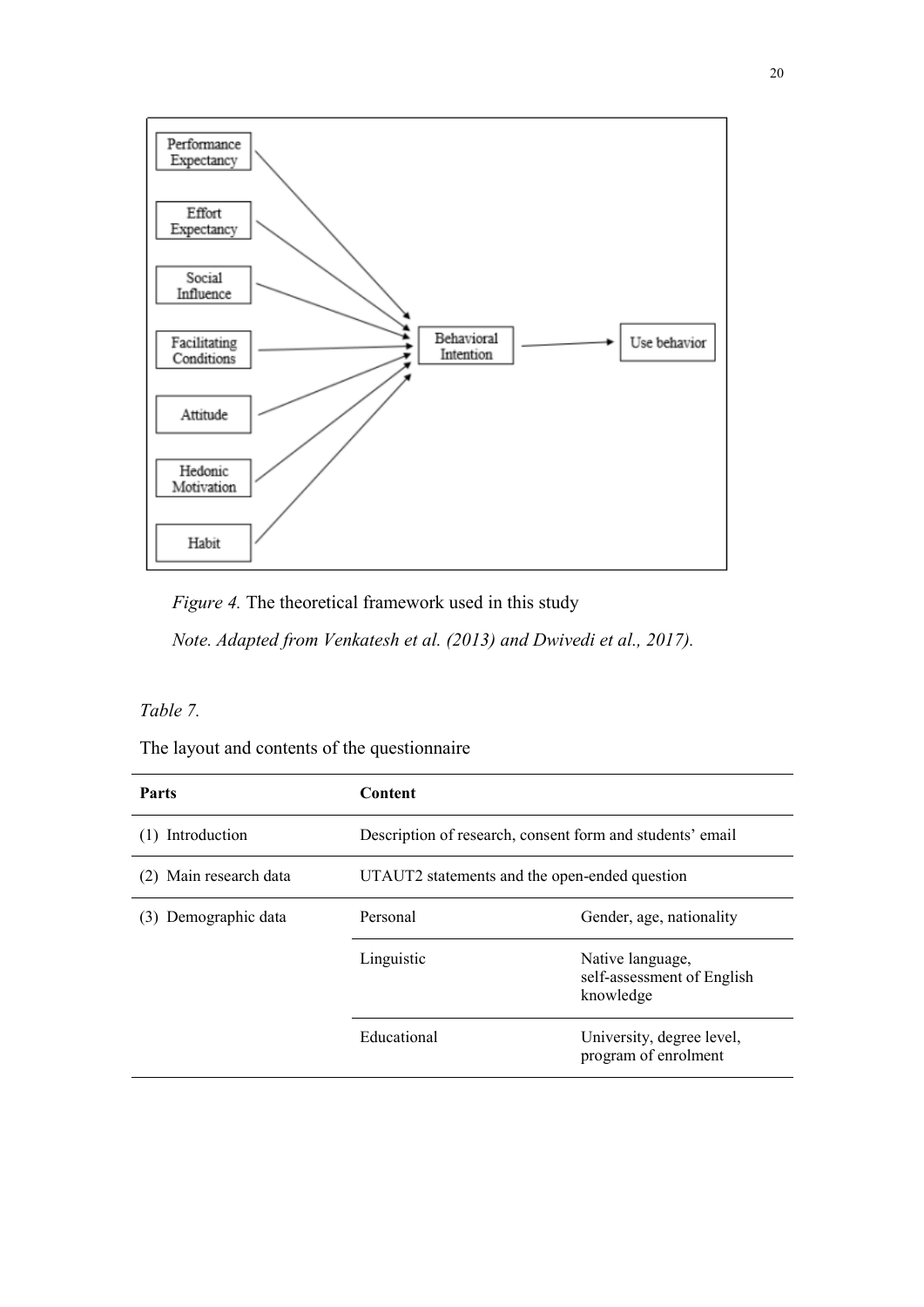# *Table 8.*

Likert scale values

| Strongly<br>disagree | Disagree | Somewhat<br>disagree | Neither agree<br>nor disagree | Somewhat<br>agree | Agree | Strongly<br>agree |
|----------------------|----------|----------------------|-------------------------------|-------------------|-------|-------------------|

Table 9.

# UTAUT2 statements in the questionnaire

| <b>Number</b><br>Construct                |                 | <b>Statement</b>                                                      |  |  |
|-------------------------------------------|-----------------|-----------------------------------------------------------------------|--|--|
| Performance                               | PE1             | I would find MyST useful in my studies.                               |  |  |
| Expectancy                                | PE <sub>2</sub> | Using MyST would enable me to speak academic English better.          |  |  |
|                                           | PE3             | Using MyST would improve my academic English speaking skills.         |  |  |
|                                           | PE4             | If I use MyST, I will increase my chances of studying successfully.   |  |  |
| <b>Effort Expectancy</b>                  | EE1             | It would be clear and understandable to me how to use MyST.           |  |  |
|                                           | EE2             | I would find MyST easy to use.                                        |  |  |
|                                           | EE3             | Learning to use MyST is easy for me.                                  |  |  |
|                                           | SI1             | People who influence my behavior think that I should use MyST.        |  |  |
| Social Influence                          | SI <sub>2</sub> | People who are important to me think that I should use MyST.          |  |  |
|                                           | SI3             | People from my university are encouraging the use of MyST.            |  |  |
|                                           | FC1             | I have the resources necessary to use MyST.                           |  |  |
| <b>Facilitating Conditions</b>            | FC <sub>2</sub> | I have the knowledge necessary to use MyST.                           |  |  |
|                                           | FC3             | The system is not compatible with other systems I use.                |  |  |
|                                           | FC4             | A specific person is available for assistance with MyST difficulties. |  |  |
|                                           | At1             | Using MyST is a good idea.                                            |  |  |
| Attitude toward using                     | At2             | MyST makes language learning more interesting.                        |  |  |
| technology                                | At3             | I like learning with MyST.                                            |  |  |
|                                           | HM1             | Using MyST is fun.                                                    |  |  |
| Hedonic Motivation                        | HM <sub>2</sub> | Using MyST is enjoyable.                                              |  |  |
|                                           | HM3             | Using MyST is very entertaining.                                      |  |  |
|                                           | Ht1             | The use of language learning apps has become a habit for me.          |  |  |
| Habit                                     | Ht2             | I often learn language(s) in mobile or computer applications.         |  |  |
|                                           | Ht3             | I must use mobile or computer applications to learn languages.        |  |  |
|                                           | BI1             | I intend to use MyST in the next 3 months.                            |  |  |
| Behavioral intention to<br>use the system | B <sub>I2</sub> | I predict I would use MyST in the next 3 months.                      |  |  |
|                                           | BI3             | I plan to use MyST in the next 3 months.                              |  |  |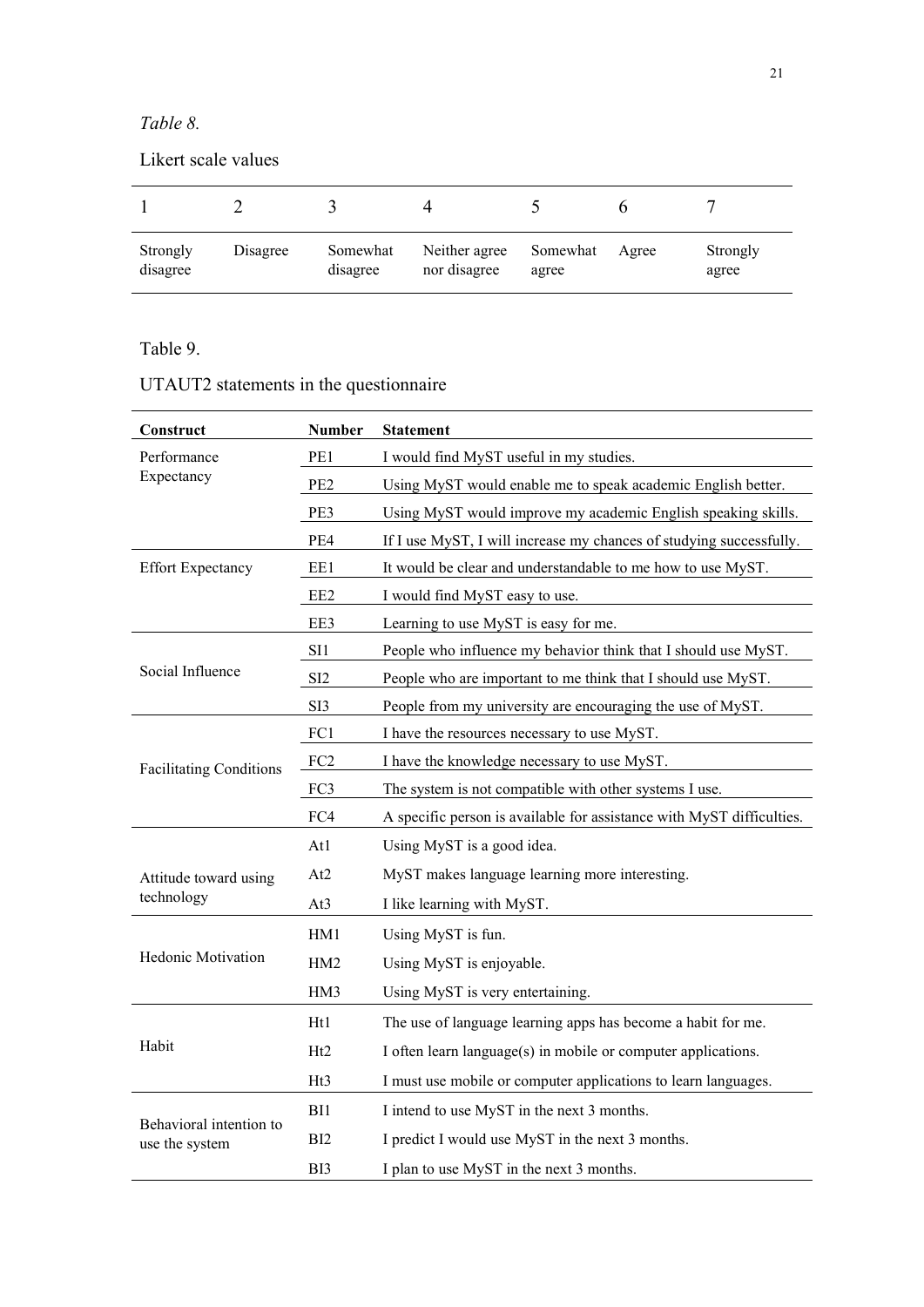points are provided in Table 8. The statements as listed in Table 9 were entered in the survey in a randomized order. This was done to make sure that participants paid attention, especially for similarly formulated statements. Finally, the third part of the questionnaire contained questions on personal, linguistic and educational backgrounds. Placing the demographic data items at the end was another measure to prevent fatigue and to ensure that the most attention was given to the UTAUT statements. The questionnaire was created using Qualtrics software (version April 2018) and could be accessed through an internet link. The full version of the questionnaire is provided in the Appendix B.

### **3.4. Participants**

### **3.4.1. Recruitement**

Participants were recruited in several different ways. First of all, we approached lecturers from the first-year Bachelor programs and study advisers at the faculties of arts, social sciences and applied sciences of Radboud University in May and in September 2018. Six lecturers from Radboud University and two teachers from the language centre Radboud In'to Languages were interested in the project and agreed to collaborate. At the time agreed upon with the lecturers, we came to the classes to briefly present My Speech Trainer to the students. After the presentation, we collected emails of the students who were willing to participate. Unfortunately, this approach yielded low participation rate. Although the students readily provided their emails and seemed interested, only few actually completed the exercises in My Speech Trainer, in spite of the personal reminders from us and from the lecturers. For the course of cultural studies, we collaborated with the lecturer and created a customized set of three exercises linked to the terms used in the course. Regretfully, this group did not use use these exercises actively.

Next, we sent out emails to study advisors at the Utrecht University, University of Delft and Hochschule Rhein-Waal (Kleve, Germany) with a suggestion for students to try out My Speech Trainer, help research and improve their speaking skills for free. This yielded no substantial results. Several messages were posted in Facebook groups of the respective universities, inviting students to participate in the research, however this was also not successful.

Finally, it was decided to approach students at the campus directly and involve them in the testing on the spot. This was done in the Refter canteen and the canteen in the Huygens building at Radboud University and at the campus of Utrecht university. We asked students whether they recently started their studies or wanted to improve their English speaking skills and had approximately 20-30 minutes of free time. In exchange for participation, we would reward them with a pack of chocolate bars. Students who agreed to participate, were asked to try out the application by completing two-three exercises of their choice, or using it for 10-15 minutes until they became familiar with the application. They could choose to use the researcher's account, or receive their own account, in order to access more exercises in their own time. The participants used My Speech Trainer using one of the two laptops and one smartphone that we prepared for them. Right after that, they filled out the questionnaire on the same device and received their reward.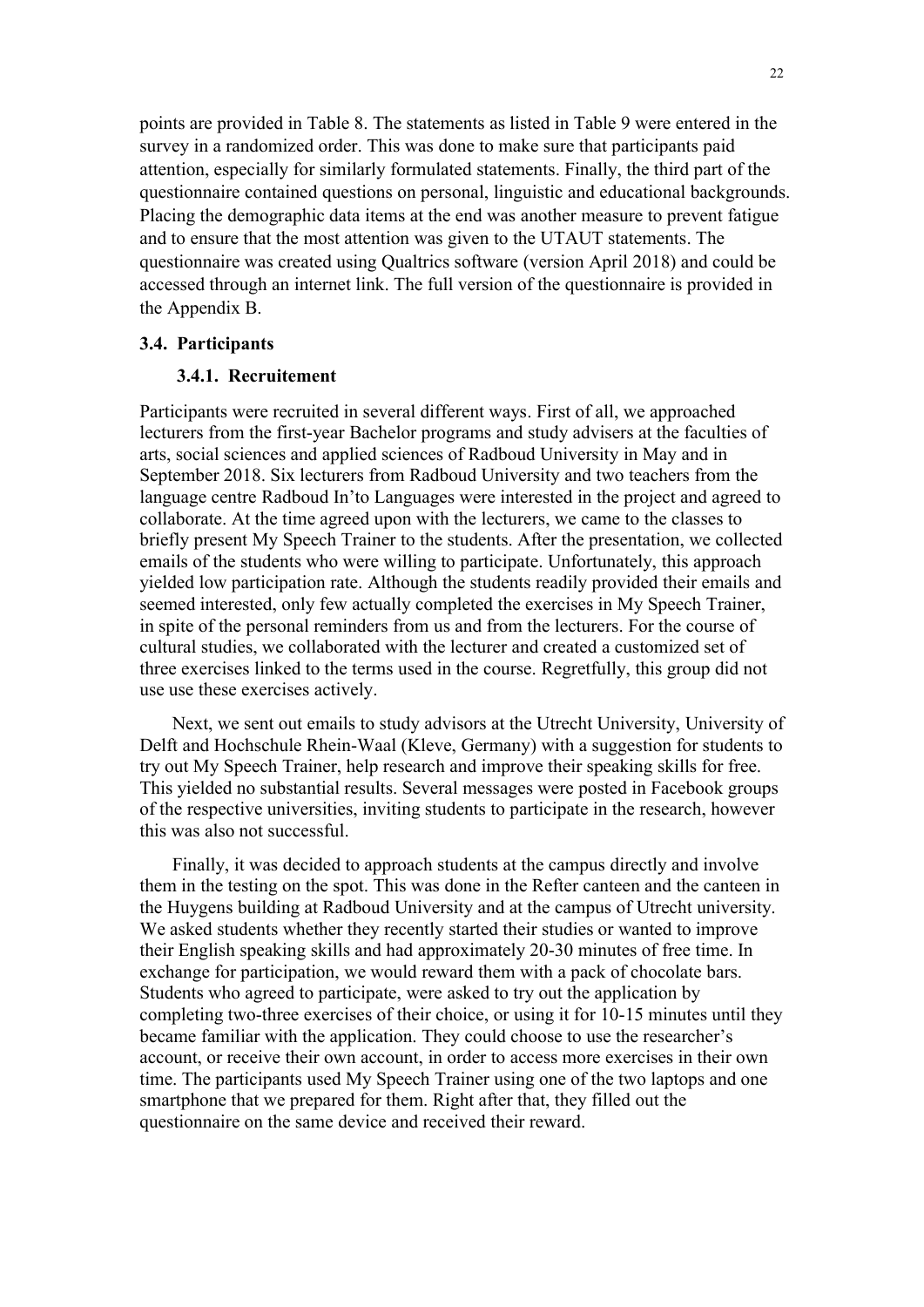There were a several rewards for participation. The participants who were approached at the campus, were offered a chocolate as a reward. After the data collection was complete, five participants were randomly selected by an online loting of the anonymized IDs. The five winners were approached by email and each awarded a coupon of 10 EUR worth at a personal appointment at the university campus.

### **3.4.2. The sample**

The target participants were non-native speakers of English who studied at a higher education institution in the Netherlands with English as the main language of instruction. Originally, the preference was given to the students of Bachelor programs in the first year or those with self-estimated speaking skills at the CEFR levels B1-B2. However, due to low participation rate of the first-year Bachelors' students, this condition was lifted and a broader audience was approached. The content of My Speech Trainer can be created for a wide range of language needs at different levels, and therefore we approached students from different study years.

### *Table 10.*

| Category       | <b>Subcategory</b>      | N  | $\frac{0}{0}$ |
|----------------|-------------------------|----|---------------|
| Gender         | Female                  | 28 | 58            |
|                | Male                    | 20 | 42            |
|                | <b>Total</b>            | 48 | <b>100</b>    |
| Age            | $18-20$ years           | 23 | 48            |
|                | $21-24$ years           | 18 | <u>38</u>     |
|                | 25 years and older      | 7  | 14            |
| The program of | Bachelor's              | 40 | 83            |
| enrollment     | Master's                | 8  | 17            |
|                | <b>Social Sciences</b>  |    | 35            |
| Faculty of     | Arts                    | 15 | 31            |
| enrollment     | <b>Applied Sciences</b> | 10 | 21            |
|                | Others                  | 6  | 13            |

Description of the sample

Out of 95 students who received access to My Speech Trainer, a total of 54 questionnaires were filled out and collected. Six questionnaires were incomplete and were excluded from the further analysis. Among the remaining participants, 28 were female (58.3%) and 20 male (41.7%) (see Table 10). Most participants were 18 to 24 years old (85.4%), and the remaining 14.6% participants were older than 25 years. The participants were mostly Dutch (N=35, 72.9%) and German (N=5, 10.4%). Among other nationalities, there were one Chinese, two Italian, one Belgian, one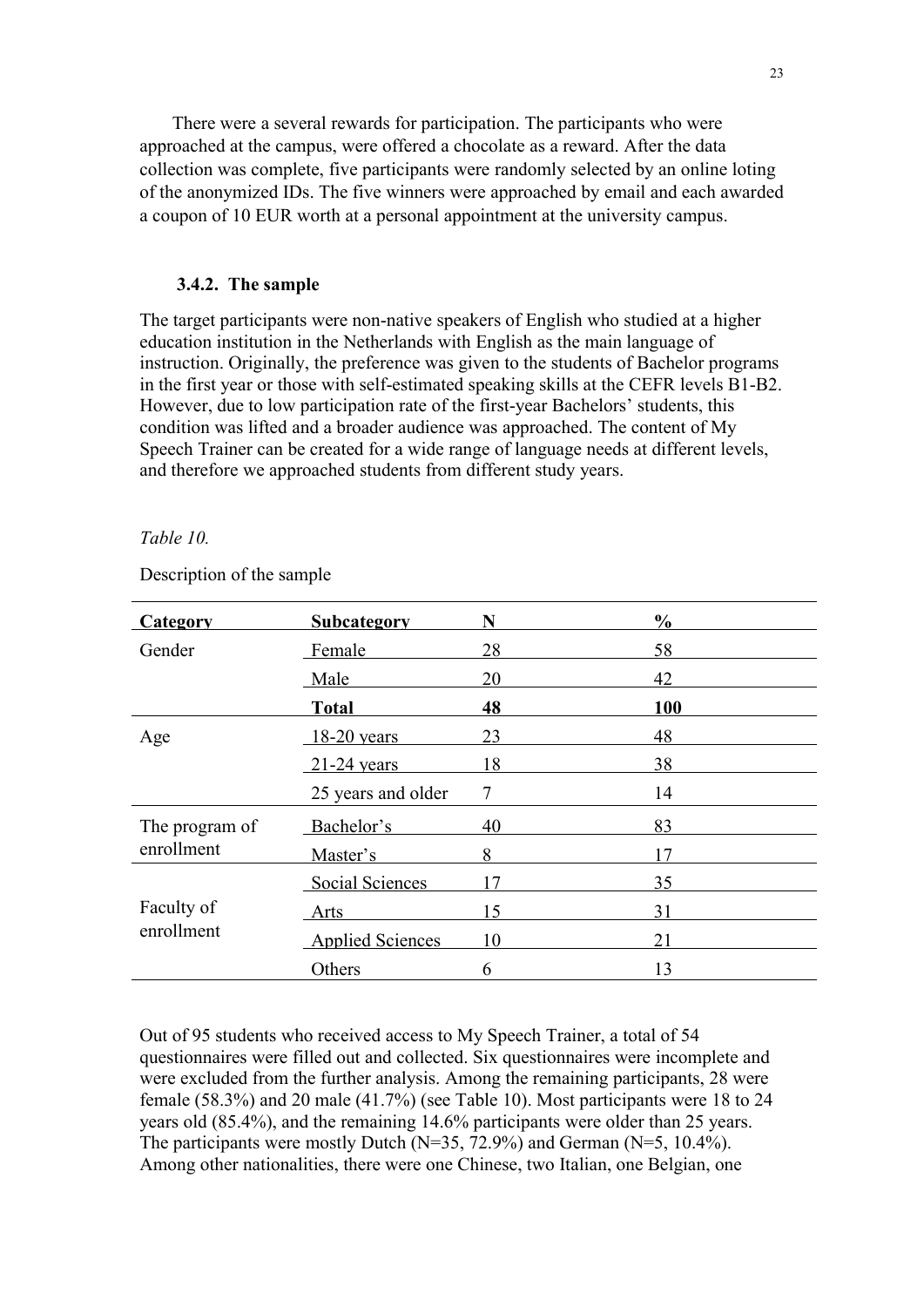Romanian, one South Korean and one Syrian Arab Republic nationals. The native languages of the participants were respectively Dutch, German, Chinese, Italian, French, Romanian, Korean and Arabic. Most of the participants were enrolled in a Bachelor's program (N=40, 83%). 17% participants were enrolled in a Master's program. Most studied at the Social Sciences faculty, followed by Arts and Applied Sciences.

### **3.5. Data analysis**

Analyses were run in the software IBM SPSS Statistics, version 25 (IBM Corp, 2017). To reduce bias in the dataset, the sample was checked for outliers as advised in Field (2013, p.167). Outliers can be a source of bias, affecting the mean and standard error. The outliers were identified through inspecting boxplots for each statement (Field, 2013, p. 176). SPSS software detected extreme scores. One of the ways of dealing with outliers is winsorizing, that is replacing the outliers by the next highest score (Field, 2013, p. 198). It is assumed that the outlier is very unrepresentative of the sample and would bias the mean and other parameters, therefore it is considered acceptable to replace it by a nearest value that is less suspect. Another way of dealing with outliers is bootstrapping (Field, 2013, p. 198) however, this option was not available for stepwise regression in the IBM SPSS Statistics version 25. Therefore, winsorizing was performed.

Reliability of the scales was checked to control for consistency of the measurement and whether the observed values were measured correctly. Cronbach's *α* is a often used to determine scale reliability, with the recommended threshold value of 0.7 (Field, 2013, p.709). Items with Cronbach's  $\alpha$  < 0.7 were removed to increase the reliability of the measurement. Although there is no consensus in the research on how to interpret the Likert-scale data, the data is assumed as continuous and so Pearson correlation was used. The validity of the statements used in the questionnaire and that they indeed measure the constructs they intend to measure were validated in the previous research (Venkatesh et al. 2003; Venkatesh et al., 2012).

Multiple linear regression was used to answer the first research question. This analysis helps identify which predictors influence the outcome variable. Regression was chosen based on the literature review by Williams et al. (2015) who found the regression analysis to be one of the most frequently used methods in the UTAUT studies. Regression analysis allows to predict by how many units will the dependent variable change, with one unit of change in the independent variable (while other predictors are held fixed). Outcome or dependent variable in this study was the construct behavioral intention to use MyST. The predictors or the independent variables were the constructs of performance expectancy, effort expectancy, social influence, facilitating conditions, attitude, habit and hedonic motivation.

The second research question was analyzed with the method of thematic analysis (Braun and Clarke, 2006). This approach is used for analyzing data collected from participants answers in form of an open-ended text entry or interviews. Originated in the field of psychology, this method is widely used in the CALL research (Halverson, Graham, Spring, Drysdale and Henrie 2014; Alresheed, Raiker, Carmichael 2016, Bueno Alastuey, 2011; Ghorbani and Ebadi, 2019). The analysis consists of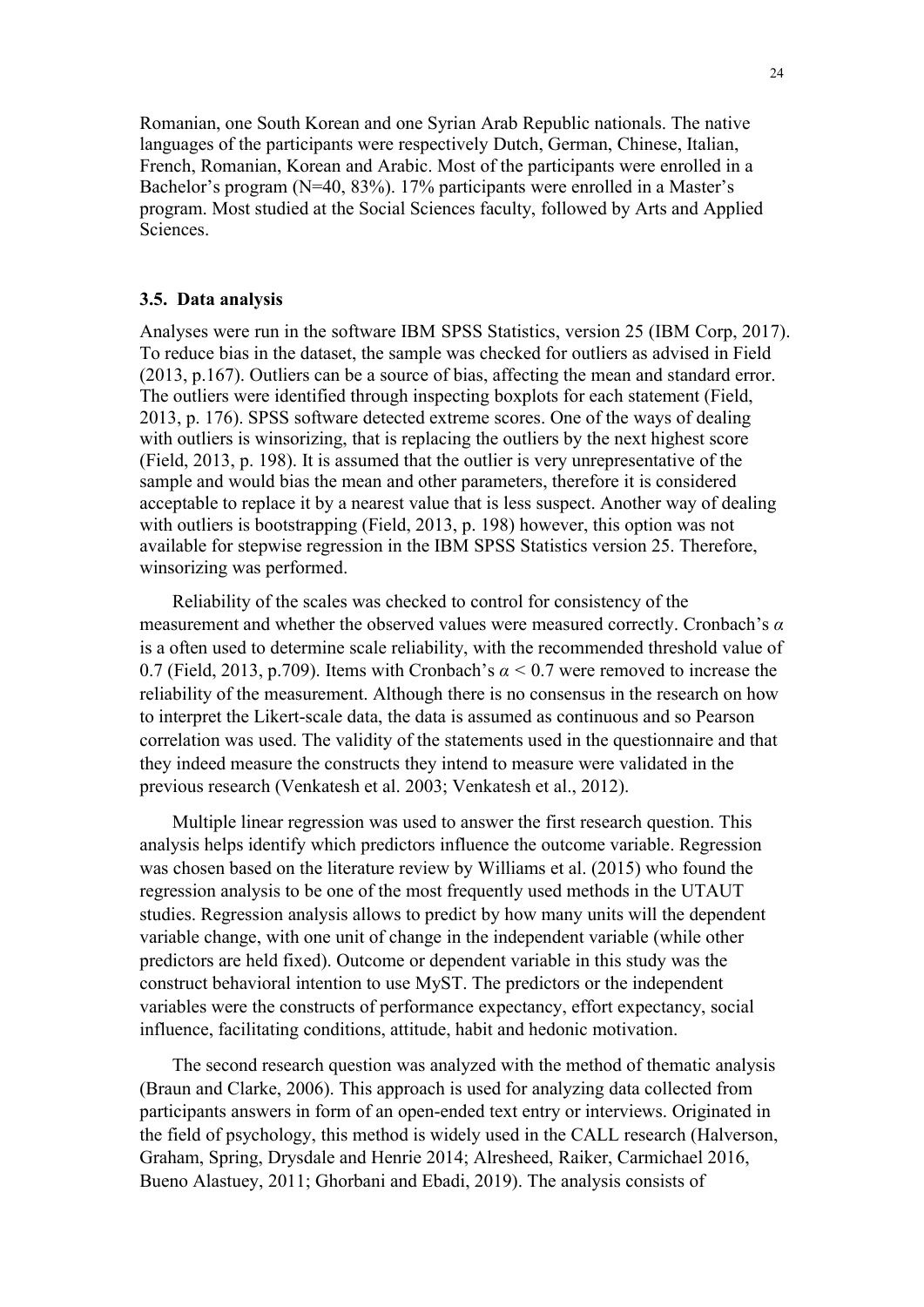familiarizing with the data, identifying interesting aspects, coding them, identify themes at a broader level and analyze the meaning. Each comment is tagged with a theme that it discusses. If a comment mentions more than one theme, both are tagged. Then frequency or percentage of instances each theme is mentioned will be calculated. This allows to notice patterns in responses and to pinpoint the important meanings. This approach is chosen because it allows inducing meanings from the data and is data-driven, as opposed to deductive analysis where one tries to find the meanings based on the research question and hypotheses that had been made. The thematic analysis allows the researcher some degree of freedom in the relation to what can be found and what conclusions can be made. One does not need to search for confirmations of what they expect to find and allow themselves to really listen to the opinions of the participants by looking for meanings and patterns in the dataset.

# **4. Results**

This chapter reports on the analysis results. After the data collection was complete, the dataset was prepared for the analysis in the IBM SPSS Statistics, version 25 (IBM Corp, released 2017). The identities of the participants were anonymized by replacing these with an random ID. Four incomplete responses were removed. The responses to statement FC3 "*MyST is not compatible with other systems I use*" were reversed by re-coding its values in opposite order.

### **4.1. UTAUT constructs**

The winsorization procedure was performed for 14 statements that had outliers (At1, At2, EE1, EE2, EE3, FC2, HM1, HM2, HM3, PE1, PE2, PE3, SI3). In these questions, 1 to 4 cases were changed, total of 34 cases. This constitutes 2% to 8% of changed data per question. In relation to all data (48 respondents x 26 questions = 1248 cases), 2.8% of data was winsorized, which is acceptable. Item SI1 was problematic, because it had 14 outlying values as identified by SPSS. No changes were made to the responses in this question, instead it was removed from further analysis. The winsorization improved reliability and inter-item consistency of the scales effort expectancy, facilitating conditions and attitude. The standard deviations slightly reduced for most scales as well.

Reliability checks were run per scale (see Table 11). Most Cronbach's alphas were above the recommended threshold  $(> 7)$  (p. 829, Field, 2013). The reliability of the effort expectancy scale was lower than recommended (3 items;  $\alpha$  = .65). After deleting the item EE1 "*It would be clear and understandable to me how to use MyST*", the reliability of the effort expectancy scale improved (2 items;  $\alpha = .72$ ). The construct of facilitating conditions had a low Cronbach alpha value (4 items;  $\alpha = .36$ ) and was improved after deleting items FC1 and FC3 ( $\alpha$  = .63). The Cronbach alpha's of other scales were higher than 0.7 and thus, the measurements could be considered internally consistent.

Next, scale means were calculated for all constructs. As reported in the Table 11, effort expectancy scale had a high mean value ( $M = 6.12$ , SD = 0.68) which suggests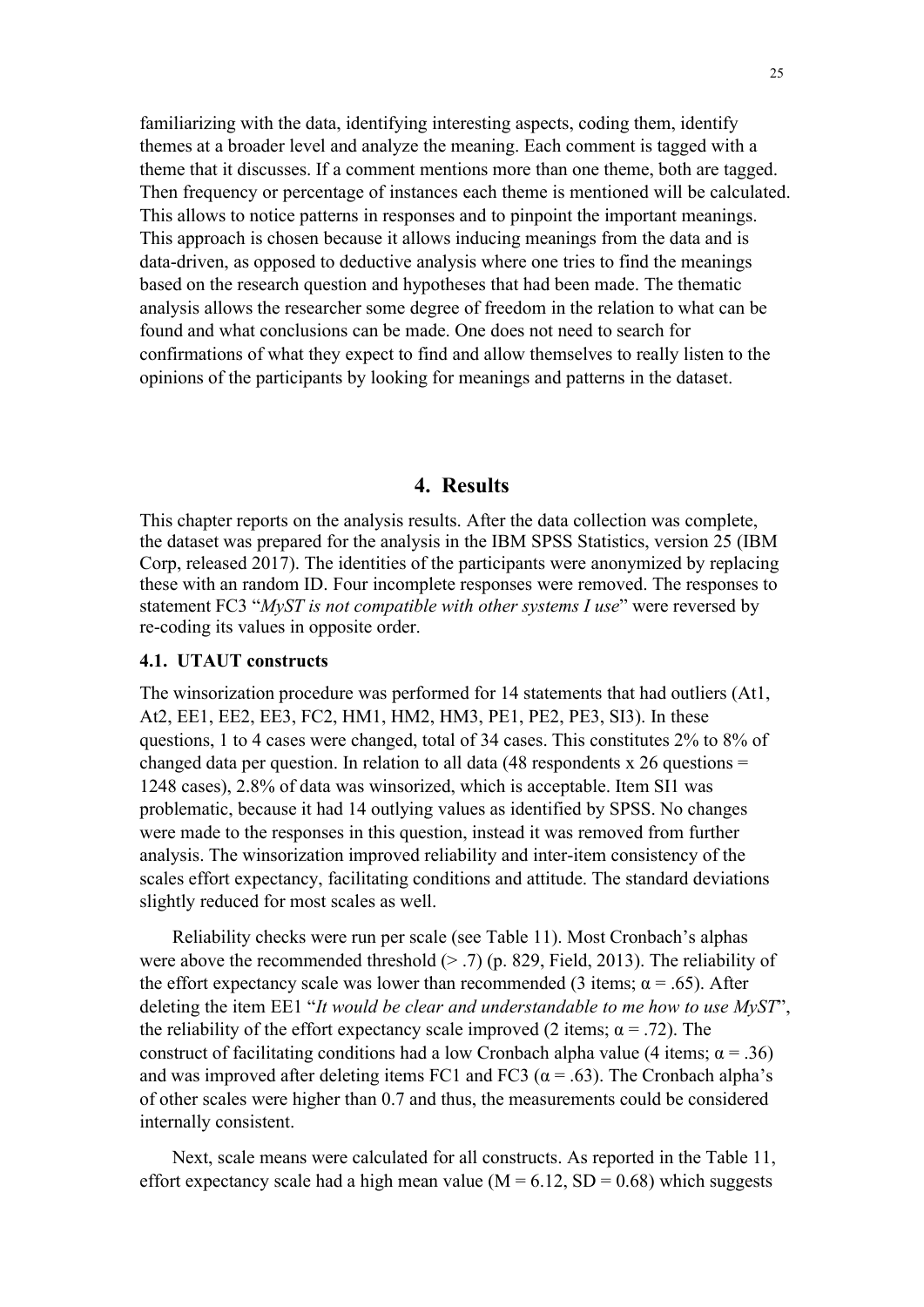that most users found My Speech Trainer easy to use. Users somewhat agreed with the statements that it could improve their academic performance ( $M = 5.49$ , SD = 1.01). Support and conditions were found sufficient ( $M = 6.44$ , SD = 0.68). The participants attitude was positive ( $M = 5.57$ , SD = 0.85). It was enjoyable and fun to use ( $M = 5.49$ ,  $SD = 0.92$ ). The participants were rather neutral about their intention to use the app in future ( $M = 4.04$ ,  $SD = 1.64$ ). Finally, the participants were on average neutral regarding the statements about Social Influence ( $M = 3.72$ , SD = 1.43) and Habit ( $M = 3.67$ ,  $SD = 1.75$ ).

# *Table 11.*

| <b>Scale</b> | N items in<br>the scale | Cronbach $\alpha$ | Inter-item<br>correlations | <b>Scale M</b> | <b>SD</b> |
|--------------|-------------------------|-------------------|----------------------------|----------------|-----------|
| BI           | 3                       | .96               | .89                        | 4.04           | 1.64      |
| PE           | $\overline{4}$          | .73               | .41                        | 5.49           | 1.01      |
| EE           | $\overline{2}$          | .72               | .56                        | 6.12           | .68       |
| FC           | 2                       | .63               | .47                        | 6.44           | .68       |
| <b>SI</b>    | 3                       | .77               | .52                        | 3.72           | 1.43      |
| Ht           | 3                       | .82               | .61                        | 3.67           | 1.75      |
| HM           | 3                       | .87               | .70                        | 5.49           | .92       |
| At           | 3                       | .83               | .63                        | 5.57           | .85       |

Reliability, correlations and scale means

# *Table 12.*

Pearson's correlations between the constructs

|    | BI     | PE     | ЕE     | FC          | SI     | Ht     | HМ     | At   |
|----|--------|--------|--------|-------------|--------|--------|--------|------|
| BI | 1.00   |        |        |             |        |        |        |      |
| PE | $.51*$ | 1.00   |        |             |        |        |        |      |
| EE | $.30*$ | $.36*$ | 1.00   |             |        |        |        |      |
| FC | .10    | .08    | $.52*$ | 1.00        |        |        |        |      |
| SI | $.67*$ | $.57*$ | .21    | $-.16$      | 1.00   |        |        |      |
| Ht | $.33*$ | $.37*$ |        | $.28* -.01$ | $.41*$ | 1.00   |        |      |
| HM | $.46*$ | $.40*$ | $.54*$ | $.29*$      | $.26*$ | .06    | 1.00   |      |
| At | $.57*$ | $.64*$ | $.56*$ | $.29*$      | $.41*$ | $.36*$ | $.78*$ | 1.00 |

Note: all values with an asterisk  $(*)$  are significant ( $p < .05$ )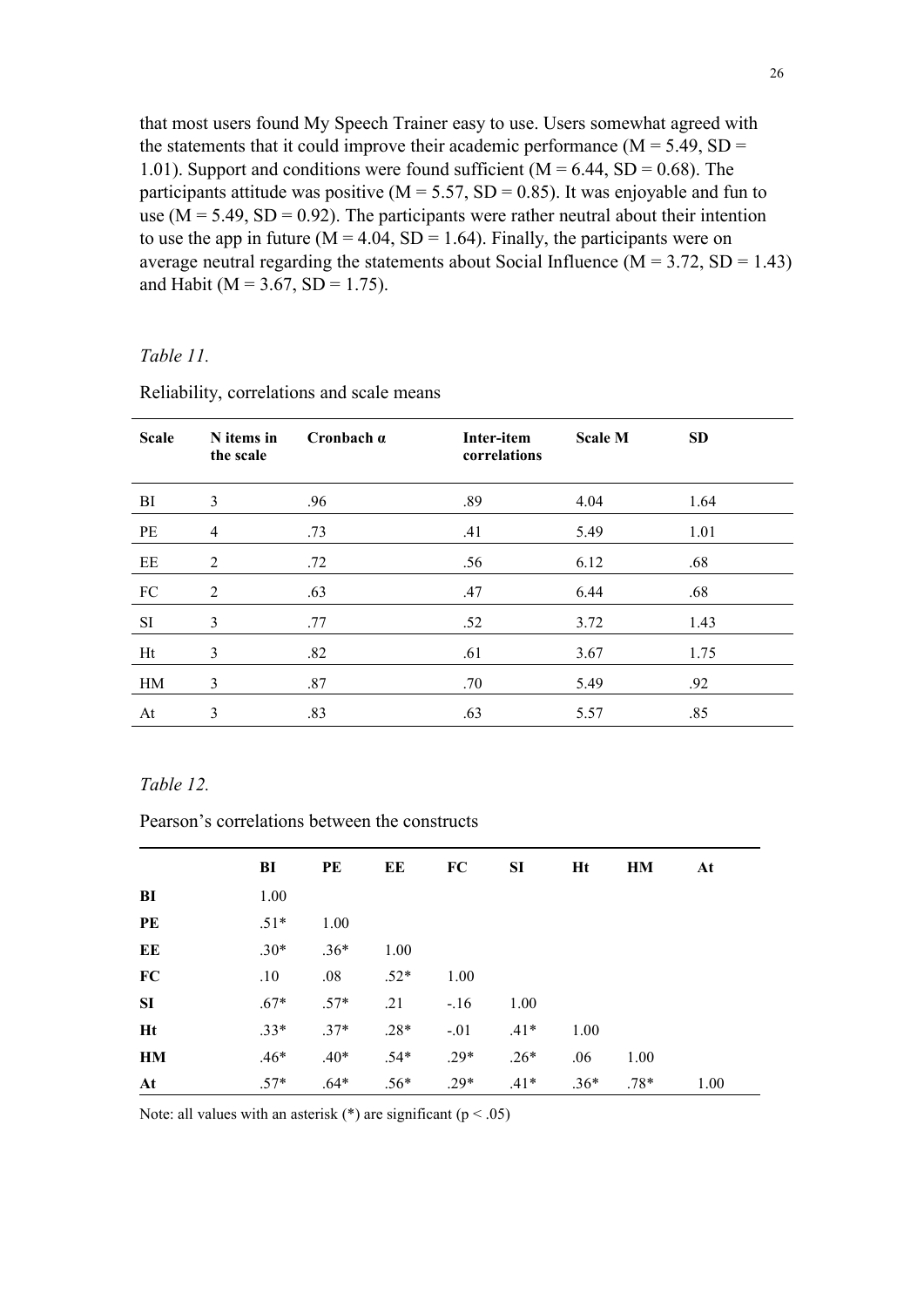Pearson's correlations were checked between all constructs to search for signs of multicollinearity (see Table 12). Multicollinearity is a phenomenon in multiple regression analysis, when there is a high linear relationship between two variables. If there is multicollinearity in the dataset, it would make predictions less precise.

No substantially high correlations were found in the data set (higher than .9). Hence, no multicollinearity was observed. Further, all predictor variables, except for facilitating conditions, were found to have significant large positive correlations with the outcome variable. Behavioral intention correlates the best with social influence (r  $(48) = .67$ ,  $p < .05$ ), followed by attitude and performance expectancy. Other predictors also have significant correlations between each other, except for facilitating conditions. Attitude and hedonic motivation have a large significant correlation (r (48)  $= .78$ ,  $p < .05$ ).

Before running the multiple regression analysis, the assumptions of linearity and normality were checked. A linear relationship between the predictor and outcome variables is a prerequisite for using the linear regression method (pp.228, 395, Field, 2013). The linear relationships were checked by using the scatterplots function in SPSS (p.395, Field, 2013). The linear relationships of behavioral intention were observed only with performance expectancy, social influence, hedonic motivation and attitude. The rest of the predictors do not show a linear relationship in the given sample, which partially violates the assumption.



*Figure 5.* Scatter-plot matrix of the relationships between the outcome behavioral intention (Y-axis) and predictor variables (X-axis)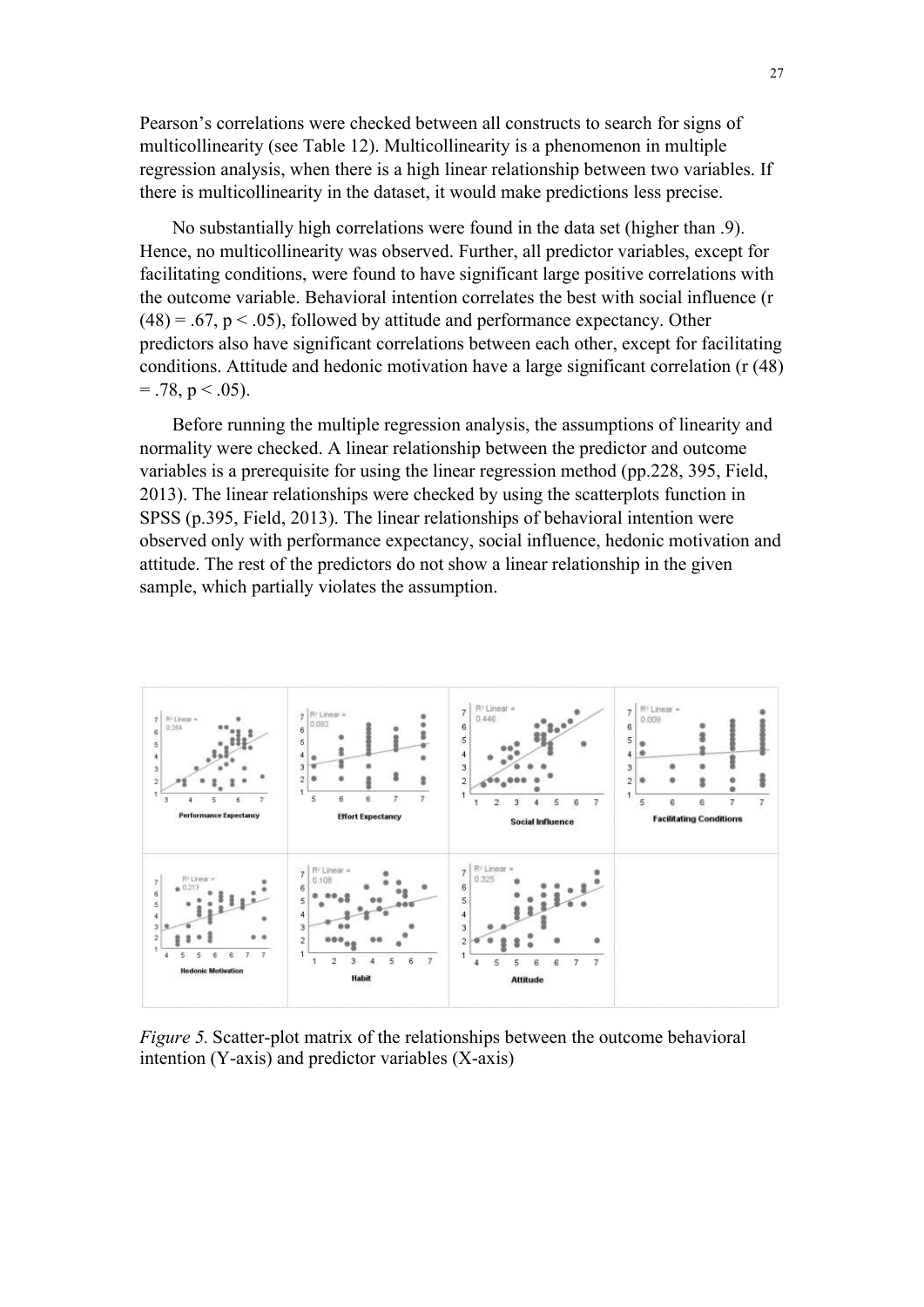

*Figure 6.* Scatterplot showing homoscedasticity



*Figure 7.* Histogram and P-P plot of the residuals

Multiple regression analyses were run to test which behavioral constructs influenced students' decision to use My Speech Trainer application. First, a linear multiple regression (forced entry) analysis was run with all seven predictors, with bootstrapping (based on 1000 samples). The results indicated that the seven predictors explained 57% of variance (R2=.57, F(7,40)=7.47, p<.01. It was found that only social influence significantly predicted the behavioral intention ( $\beta$  = .74, p<.01). As the first model with all predictors had only one significant predictor, it was decided to run a regression with only those predictors that met the assumption of a linearity (performance expectancy, social influence, hedonic motivation and attitude). The model with the four predictors explained nearly the same level of variance  $(R2=56,$  $F(4, 43)=13.5$ ,  $p<01$ . In this model, social influence still remained as the sole significant predictor  $(\beta = .71, p < .01)$ .

Stepwise regression was used to find out which of predictors contribute the most to the outcome variable. Stepwise regression was run with all seven predictors, to see if any other predictors except of social influence, were significant. The scatter-plot of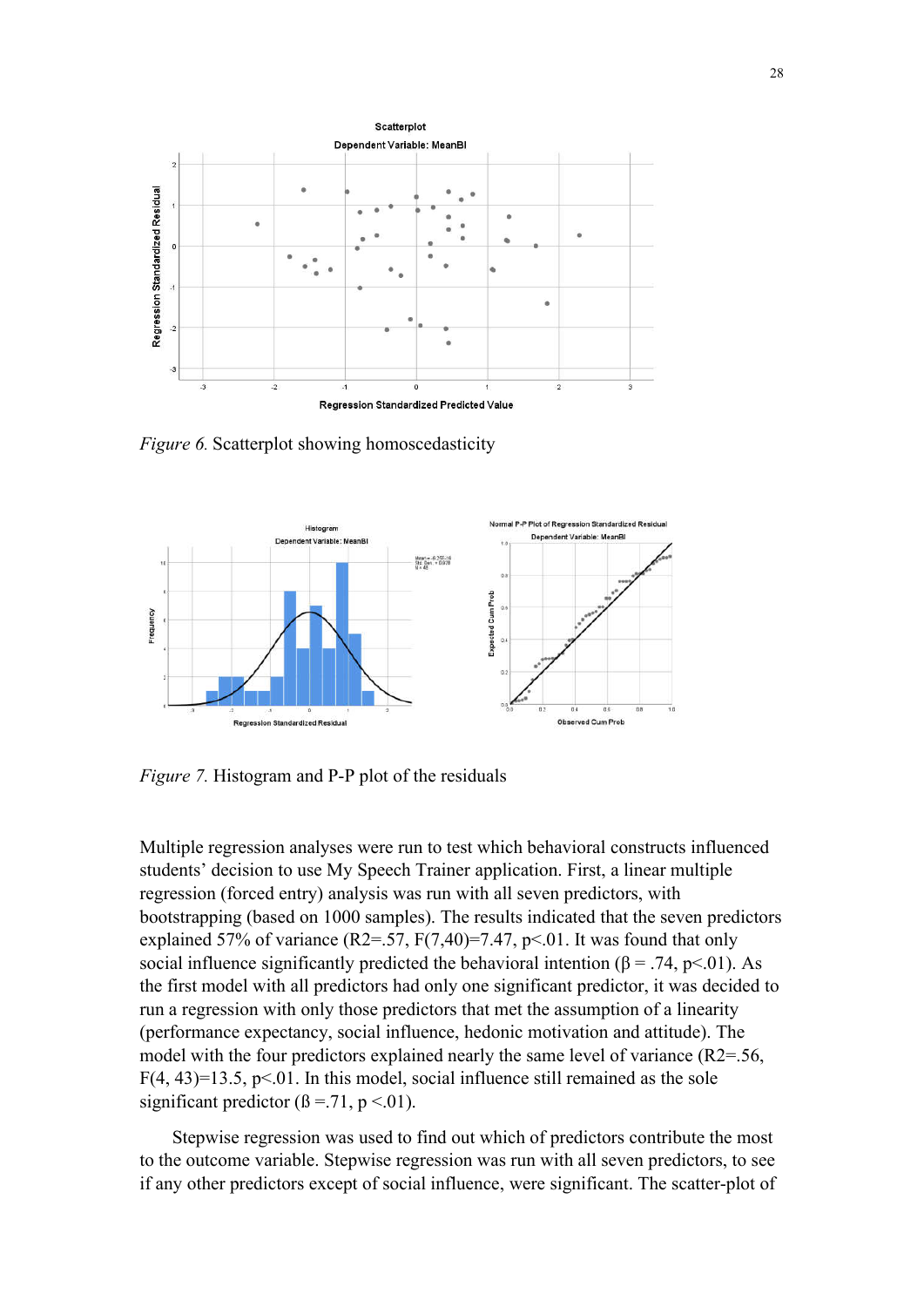standardized residuals shows that the data points are randomly distributed (see Figure 6) (p.254, Field, 2013). This verifies that the assumption of homoscedasticity is met. The assumption of multicollinearity is also met: the tolerance value of the significant predictors are smaller than 10 (.83) and VIF value is near 1 (1.205) (p.405, Field, 2013). P-P plots show that the residuals are not quite normally distributed (see Figure 7), thus caution should be taken while interpreting the results.

This model confirmed social influence as the significant predictor ( $\beta = .7$ , p<.01) and also brought another one into light. Attitude ( $\beta$  = .76, p<.01) was found the second significant predictor of behavioral intention. This model explained 55% variance  $(R2=55, F(2,45)=27.58, p<0.01$ . The coefficients of the predictors are reported in Table 13. The findings coincide with the results of the analysis that was run in the statistical program R for comparison.

### *Table 13.*

|                                | B                  | t       | р    |
|--------------------------------|--------------------|---------|------|
| Constant                       | $-2.78$ (SE=1.2)   | $-2.32$ | 0.03 |
| Performance expectancy         | $-.02$             | $-12$   | .91  |
| <b>Effort expectancy</b>       | $-.003$            | $-.03$  | .98  |
| <b>Facilitating conditions</b> | .09                | .80     | .43  |
| Social influence               | $.67$ (SE= $.15$ ) | 4.75    | .00. |
| Habit                          | $-02$              | .17     | .87  |
| <b>Hedonic motivation</b>      | .12                | .76     | .45  |
| <b>Attitude</b>                | $.76$ (SE= $.24$ ) | 3.25    | .002 |

Coefficients in stepwise regression model

Note: the dependent variable is Behavioral Intention

### **4.2. Student opinions**

The total of 21 comments were collected, meaning that nearly a half of participants provided feedback (44%). The answer to this research question was sought by collecting feedback to an open-ended question at the end of the survey:

*"Would you like to share something else about your experience with My Speech Trainer? If you have any suggestions or remarks, please write them down here. For example, what is one thing you liked best / least about MyST?"*

The comments were analyzed by the method of inductive thematic analysis (Braun and Clarke, 2006). A number of themes were identified. The following themes were mentioned in a positive tone: general attitude, appreciation of ASR, easiness of use, content, fun and gamification, feedback. Criticism was expressed about the following themes: malfunctioning of ASR, usability and technical issues, need for more feedback. They noticed that this application, unlike others, provides a lot of speaking practice: "*I like that you have to talk out loud*", "*I like that the app gives the user to*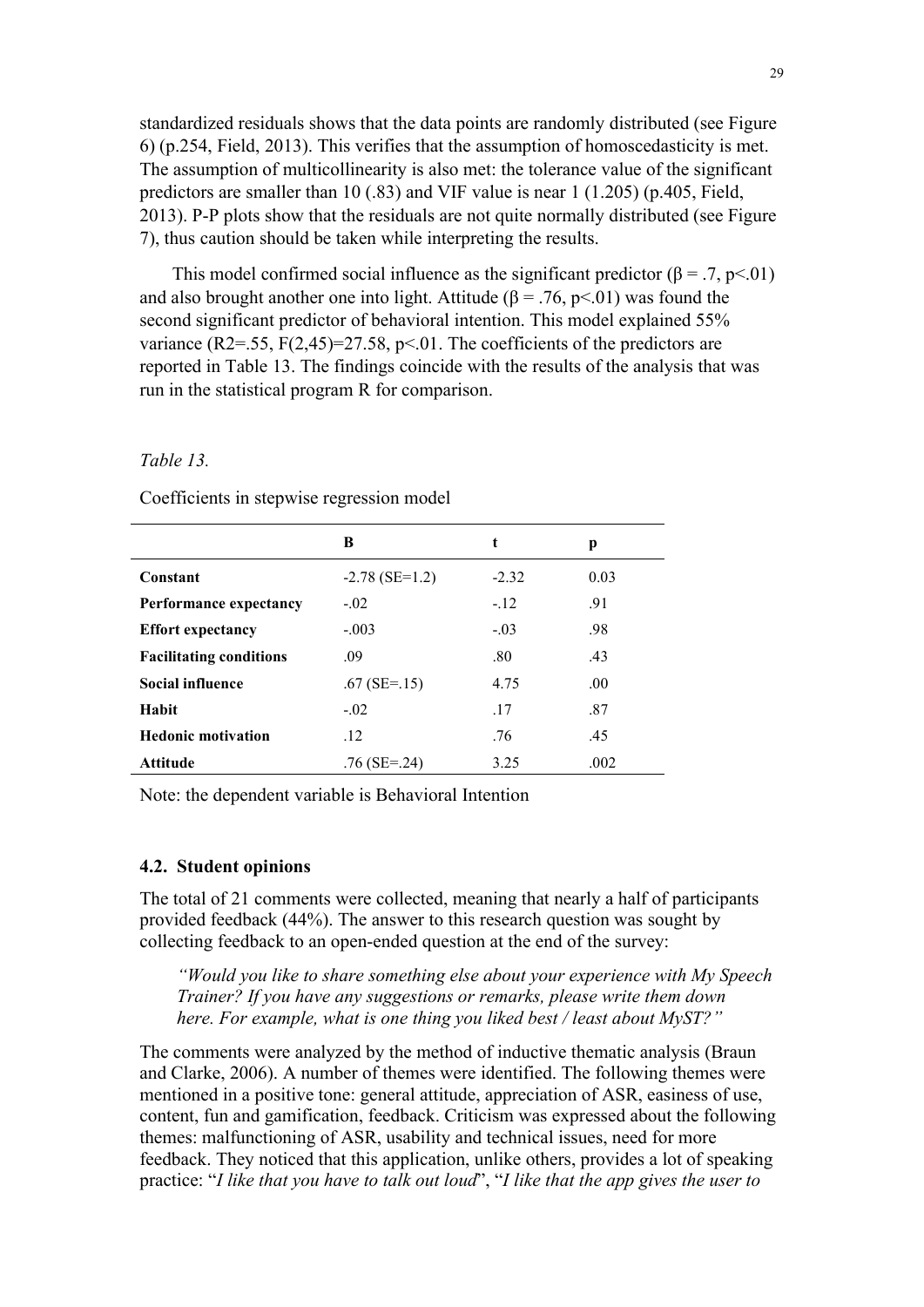*chance to advance their pronunciation, which not many other apps focus on.*", "*The app is very easy to use, and very usefull because you really have to pronounce all the different words carefully.*", "*I like the way it learns you how to speak. And the feedback is good.*". Other positive comments complimented on the look and feel of the app: "*It looks fun*", "*Easy to use and entertaining with the game-like aspect, very useful for practicing language learning*", "*Helpful and clear concept. Good visuals and not complicated to use.*".

There were also some critical comments or suggestions that reported bugs, oversensitivity of ASR or suggested improvements in the user interface. Students reported the following improvement points regarding the ASR performance: "*[…] In the pronunciation exercise I had trouble, although I was pronouncing the words right. […]*", , "*[…] the microphone doesn't always hear what is being said correctly […]*", "*It's probably a very sensitive program, so some of my answers were counted wrong, when I spoke them right. Sometimes this makes it very frustrating to work with a program.*". Others noticed that the application does not work properly in the noisy environments: "*MyST is not suitable for crowded environments.*", "*Sometimes I pronounced a word correctly, but the result didn't correspond. This may be due to the noise around me.*". This finding was reported to the IT-team of Novo, and indeed the performance of ASR improved when used in quiet environments with a headset.

Finally, one student reported a bug in the drag-and-drop exercises: "*There was a bug in one of the exercises where you have to put words into the correct order.*". Indeed, there was a bug and it was not possible to move the blocks around as the app recognized the move as swiping and proceeded to the next slide. This was reported to the IT-team and they fixed this issue. The full text of students' remarks is provided in Appendix C. The next section discusses these findings and compares them to other papers.

# **5. Discussion**

This chapter discusses the results of the study and their place in the broad research. The first aim of this study was to understand what drives students' decision to use an innovative online learning application. The application, My Speech Trainer, was created for improving students' academic English speaking skills by means of the ASR technology. The innovativeness of the technology was in providing practice for speaking on academic level with automated feedback, while there nearly no other similar applications. To investigate the aforementioned aim, a modified UTAUT2 framework (Venkatesh et al., 2012) was chosen, for the reason that it is considered reliable for predicting acceptance of new technologies.

Seven behavioral factors were hypothesized to have a positive effect on the intention to use My Speech Trainer: performance expectancy, effort expectancy, social influence, facilitating conditions, hedonistic motivation, habit and attitude. The results showed that significant effects were found for only two constructs: social influence and attitude (hypothesis 3 and 7, see Table 14).

The second aim was to understand students opinions about the application. It was investigated by means of an open-ended question. Students' suggestions and remarks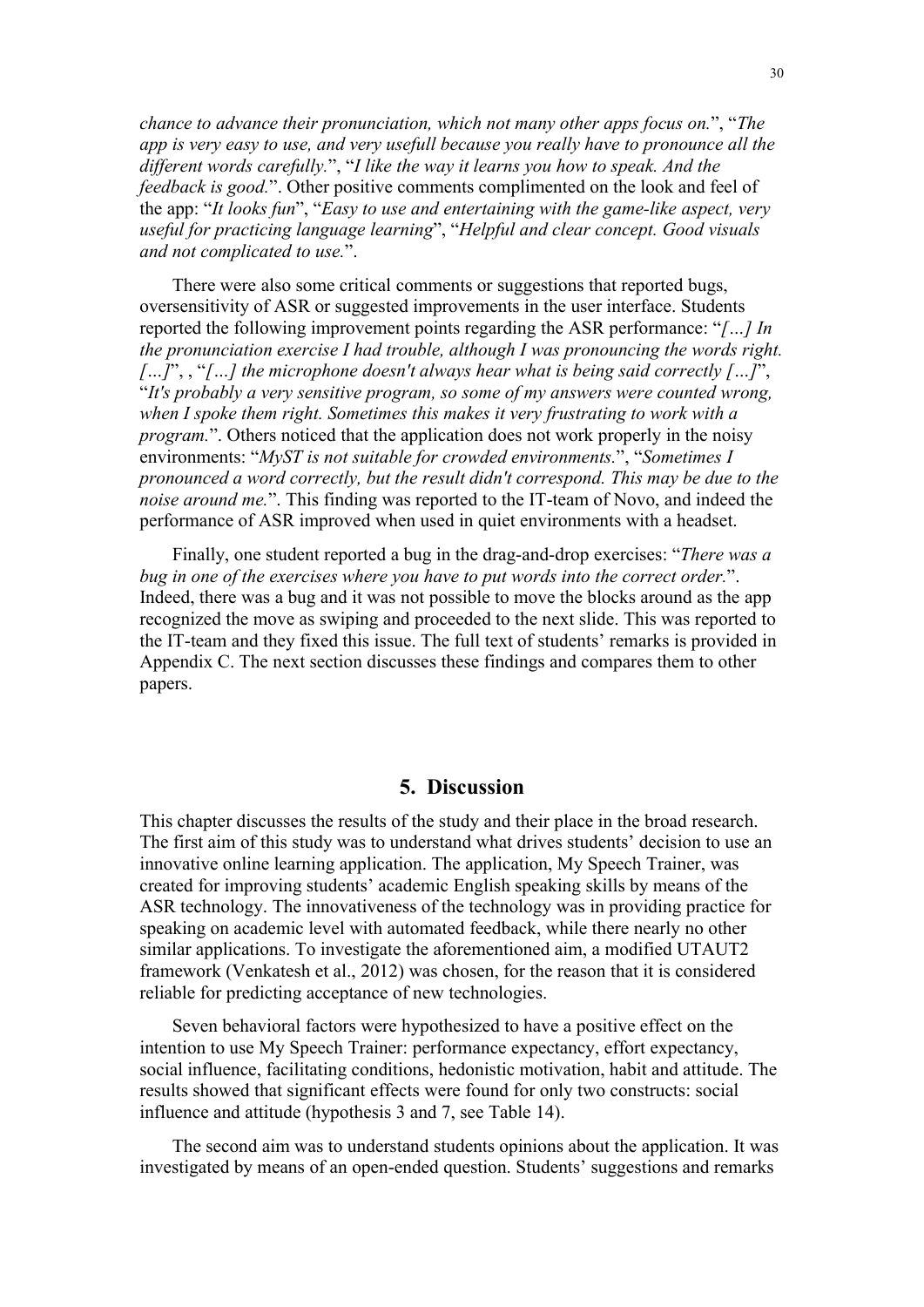### *Table 14*

| <b>Number</b>  | <b>Statement</b>                                                                               | <b>Result</b> |
|----------------|------------------------------------------------------------------------------------------------|---------------|
| H1             | Performance expectancy has a<br>positive effect on the intention to use<br>My Speech Trainer.  | rejected      |
| H <sub>2</sub> | Effort expectancy has a positive<br>effect on the intention to use My<br>Speech Trainer.       | rejected      |
| H <sub>3</sub> | Social influence has a positive effect<br>on the intention to use My Speech<br>Trainer.        | supported     |
| H4             | Facilitating conditions has a positive<br>effect on the intention to use My<br>Speech Trainer. | rejected      |
| H <sub>5</sub> | Hedonic motivation has a positive<br>effect on the intention to use My<br>Speech Trainer.      | rejected      |
| H <sub>6</sub> | Habit has a positive effect on the<br>intention to use My Speech Trainer.                      | rejected      |
| H7             | Attitude has a positive effect on the<br>intention to use My Speech Trainer.                   | supported     |

Confirmation of hypotheses for RQ1

revealed several themes: general positive attitude, appreciation of speech technology, reporting technical issues. These findings, their place and implications in the broader research, as well as limitations and suggestions for future research are discussed below in more detail.

# **5.1. Research Question 1**

*Which factors define the intention of students to use My Speech Trainer?*

# **5.1.1. Supported hypotheses**

# *Social influence*

The results revealed that social influence was the strongest significant predictor of the intention to use My Speech Trainer. The third hypothesis was thus supported. Social influence is the degree to which the user decides to use a new technology because their peers, or important others would support or expect that behavior. In the context of My Speech Trainer, peers could be other students, lecturers, university stuff, parents.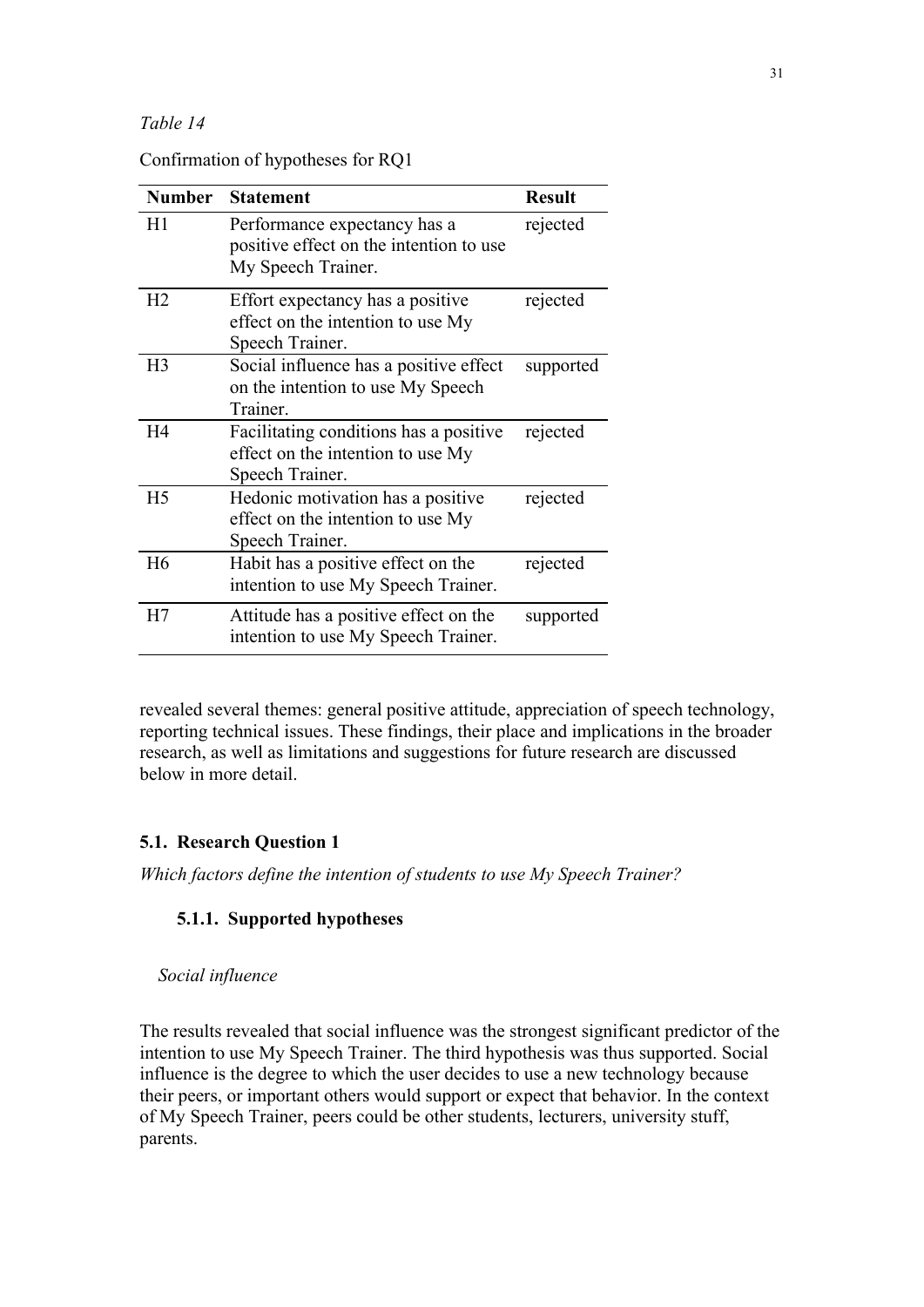Social influence was also a significant predictor in the studies of Lai et al. (2016), Liu and Huang (2015), Khechine et al. (2014). This is also in line with the follow-up investigation at Utrecht university, where social influence was also found the dominant predictor in a more longitudinal study (Strik, Ovchinnikova, Giannini, Pantazi and Cucchiarini, 2019). However, this finding is contradictory to the UTAUT2 research by Venkatesh et al. (2012) who wrote that the construct of social influence is significant only in mandatory settings. On the contrary, our results showed that social influence can also be significant in voluntary settings. Thus, the influence of important others determines people's decision and intention to use a technology in both voluntary and mandatory settings. If others reflect positively about My Speech Trainer, the students are more likely to do adopt it. Having other students and professors talk about it would boost students' intention and actual use.

### *Attitude*

This is an innovative finding as the original UTAUT theory dismisses the construct of attitude as not important. The results of the study indicate that attitude plays a significant role for the given group of users in their intention to use My Speech Trainer. Thus, the seventh hypothesis is supported. Attitude is understood as a sum of subjective feelings towards an action. This finding supports Dwivedi et al. (2017) who suggested bringing the construct of attitude back into the UTAUT2 theoretical model as as it plays a central role in adoption of innovations and increases the explanatory power of the model. This is also consistent with Thomas, Singh and Gaffar (2013). Therefore, the construct of attitude should not be overlooked in UTAUT research.

When the target audience generally like the new technology and think it is a good idea to use it, the tool is likely to be used. Therefore, if the students feel positive about using My Speech Trainer, they are likely to adopt it and use it. As findings to the second research question demonstrate, the students felt positive about the app. They appreciated its novelty in terms of voice-recognition technology. If the attitude were negative, and students do not like it for some reasons, they might be reluctant to use it, even if there were other obvious gains from its use. Considering that My Speech Trainer is a tool provided on voluntary basis, the attitude is especially important, since the users are not forced into using it.

When launching an innovative learning application, efforts must be taken to make the IT feel amiable and likeable. This can be achieved in various ways, starting with communication about it, that comes from the teachers, should be positive and encouraging. If any problems occur, they should be investigated and solved, so that users retain their positive attitude towards the product and do not feel annoyed by technical issues. Gathering and implementing user opinions about the app interface and content may also be helpful, to make the users feel that their voices matter and are heard. Future research on attitude can investigate the links between attitude and other behavioral constructs. As Dwivedi et al. (2017) found, it influences all other aspects of decision-making behavior, and thus it would be interesting to investigate and understand the interplay of these constructs better.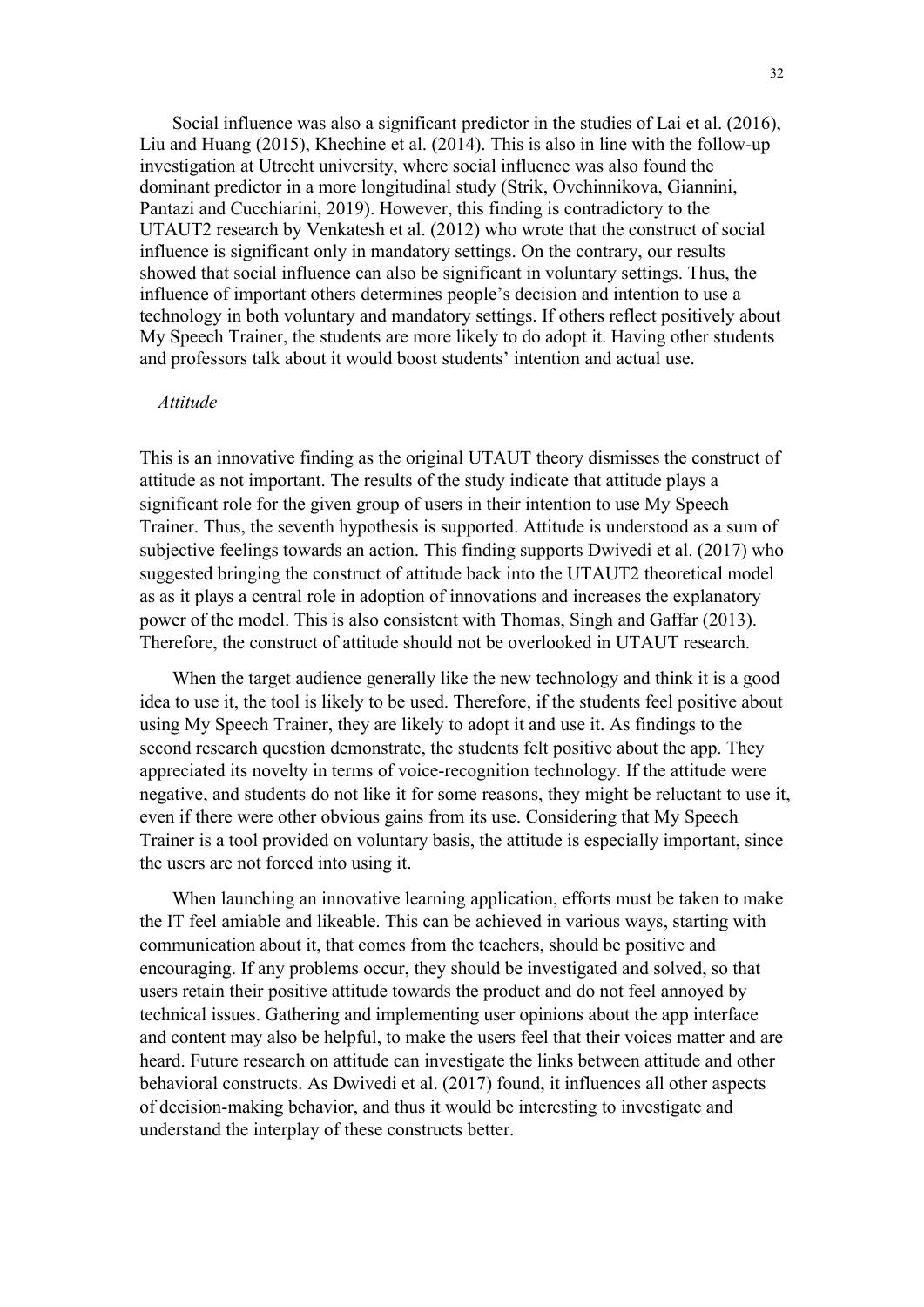### **5.1.2. Rejected hypotheses**

# *Performance expectancy*

Surprisingly, the construct of performance expectancy was not significant in the given study, in the contrary to many other studies where this construct is the most significant (Khechine et al., 2014; Pynoo et al., 2011, Tan, 2015; Onaolapo and Oyewole, 2018; Salini and Johnson, 2020; Nikolopoulou, Gialamas and Lavidas, 2020). The first hypothesis is thus rejected. Performance expectancy is the degree to which users expect the new technology to improve their performance. The intention to use My Speech Trainer is, therefore, not defined by the expectations to improve one's performance. This finding was also reported by Liu and Huang (2015) and by Moorthy, Yee, T'ing and Kumaran (2019). The former was carried out with a relatively low number of participants  $(N=29)$ . It is possible that if there were more data, this construct would have more significance statistically in either study. Collecting data from more participants would allow researchers to check for this assumption. On the other hand, it could be that the students from both studies did not believe that the tested technologies would help improve their performance, or did not deem the performance important. This line of thought is discussed below.

The discrepancy between the majority of the studies and the result in the given study could be explained by the difference in academic cultures. In the study of Khechine et al. (2014), the significance of performance expectancy was explained by the nature of students who were young and ambitious. Similarly, Pynoo et al. (2011) argued that the teachers in their study cared about their performance and thus wanted to improve it by using the new learning management system. By contrast, Dutch higher education system appears to "suffer" from the culture of low academic achievement (Onderstal, 2015, p. 56). This is referred to in Dutch as "*zesjescultuur",* a culture of sixes, the minimal passing grade. Students do not feel the need to gain high grades as long as they pass the minimum requirement. In other words, performance is of no or little importance to students at Dutch universities. Hence, students are not interested in bettering their performance, and have no intention to use a new learning application for that. This could explain why performance expectancy did not predict the intention to use My Speech Trainer.

Several other explanations to the discrepancy of this finding with other studies are proposed further on. Firstly, as the students already had been admitted to the university and thus, passed the language requirements, they might consider their English skills sufficient. They might feel no need to improve their linguistic performance. Secondly, it could be that the linguistic performance is not perceived identical to the performance in students' degree program. Students who care about their grades in their courses are sometimes not aware of the fact that their grades are also influenced by their language proficiency (Ghenghesh, 2015). Making language mistakes or being not fluent enough will influence the grade of an assignment such as a presentation. The perceptions of students about their achievement in relation to their linguistic skills could be investigated to fully understand the weight of this behavioral factor.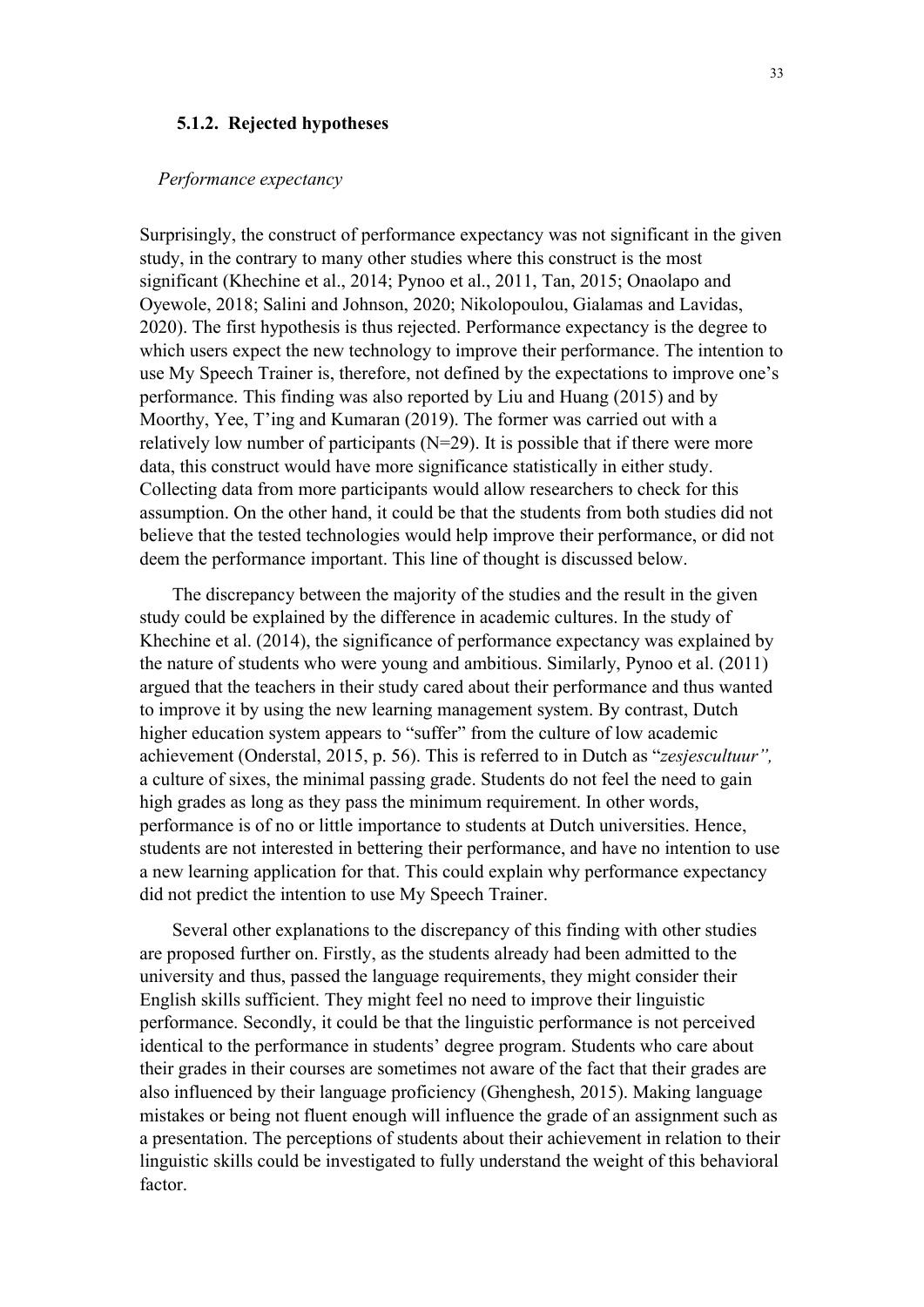### *Effort expectancy*

The construct of effort expectancy was found not significant in predicting users' intentions to use My Speech Trainer. The second hypothesis was rejected. Effort expectancy is how easily users expect the new technology to be when they would use it. Therefore, the efforts for using the app did not define the decision to use My Speech Trainer.

This finding is in line with Khechine et al. (2014) who pointed out that technologies had already been part of the culture at their Canadian university and therefore, it would not be difficult for students to adopt a new tool. The situation at Dutch universities is similar. Students are expected to use computers and various tools for completing assignments in virtual learning environments, making presentations etc and thus they are accustomed to using and adopting new technologies. Furthermore, the interface of My Speech Trainer is user-friendly, and instructions were provided for each exercise. The application was intuitively easy to use, and therefore this was not an obstacle to its adoption. This could explain why effort expectancy was not a determinant in the decision to use it.

### *Facilitating conditions*

The fourth hypothesis was rejected. The construct of facilitating conditions was not a significant predictor. This construct is defined as user's perception about the availability of technical support, troubleshooting and other conditions. This construct is argued to predict actual use (Venkatesh et al., 2003). Even though a contact person for any questions, including technical was provided in communication to students, this condition did not define their intention to use the app.

This result is contrary to Liu and Huang (2015) who found facilitating conditions to be the strongest predictor. However, in their study the technology was not straightforward to the students and facilitation was required to solve problems. The finding is in line with Hsu (2012) who argued that Taiwanese students are accustomed to an advanced technology infrastructure and so this factor would not influence their adoption of a new tool. Similarly, the Dutch universities established a technically savvy environment where online learning management systems such as Blackboard, and the programs such as Microsoft Word, Powerpoint, statistical package SPSS are used frequently. A user-friendly application such as My Speech Trainer does not require extensive support or explanations for its use. Although it is important to facilitate conditions for support to users, this factor is not crucial for adoption of My Speech Trainer by students.

# *Habit*

The construct of habit was not significant for the intention to use My Speech Trainer, and thus this hypothesis is rejected. The construct of habit is defined as the automaticity of behavior based on prior experience with a similar technology. It was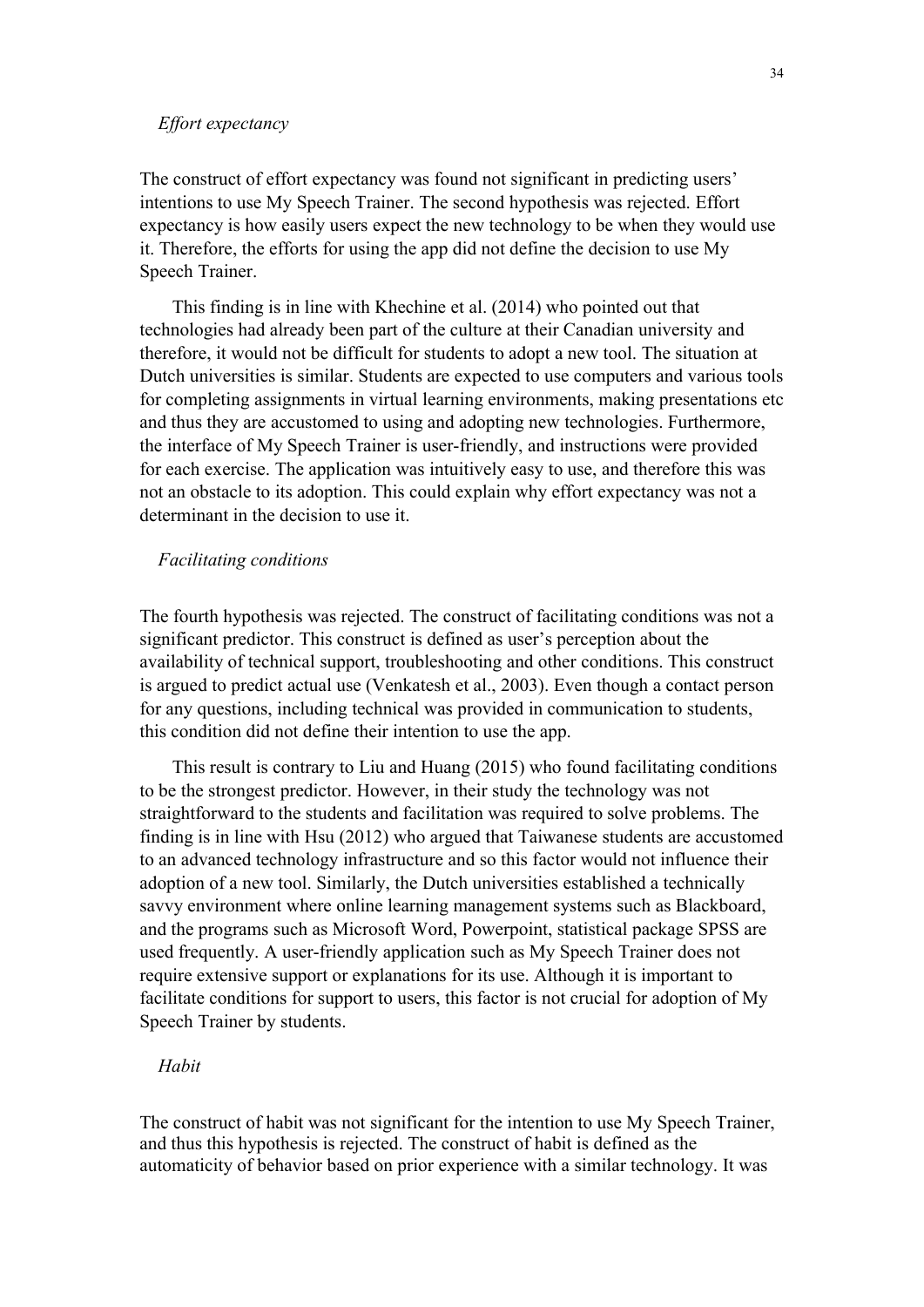hypothesized that if users had experience or used frequently, other language learning apps, they would be more prone to adopt My Speech Trainer. However, this turned out to be not true. The results indicated that the learners did not use other applications for language learning purposes and this factor did not have influence on intention to use My Speech Trainer.

This finding confirms the original theory. Venkatesh et al. (2012) wrote that habit has more influence on the behavior of older users. Our study focused on young students between 18-30 years old who are, thus, supposedly less prone to define their behavior with technology by habits. However, it is contrary to the study of Moorty, Yee, T'ing and Kumaran (2019) who argued that the general increase of mobile use by youngsters leads to dependence and automaticity, and thus also shapes the intention to use the technology for learning. Although young people in the Netherlands use mobile phones as frequently, they reported no such habit specifically in regards to language learning applications. However, the questions in our survey targeted the habits of language learning with computer assistance, and not general technology use. Therefore, this construct does not have predicting power on the intention of use.

#### *Hedonic motivation*

Hedonic motivation was found not significant in students' intention to use My Speech Trainer, and thus the hypothesis was rejected. Hedonic motivation is the degree to which users gain joy and pleasure from using the technology. This may be related to the novelty, looks of the app, elements of gamification, rewards, bonuses etc. Especially because the app is provided on voluntary basis, it has to be attractive for users to start and keep using it. There are many apps and online tools for learning English. For a student to choose such an app, it has to stand out from others. Attractive interface and gamification and social elements could contribute to the enjoyment of using it, and hence, contribute to the actual use.

This finding is contrary to Moorthy et al. (2019). The latter found hedonic motivation a significant predictor and discussed that enjoyable and enticing features would increase the probability of actual use amongst Malaysian students. The research by Moorthy et al. (2019) focused on mobile learning in general, while our study focused on a specific learning tool. In case of the technology in general, the mobile learning, the students found the fun element of mobile features important and may be influenced by it in their choice. However, the participants who evaluated My Speech Trainer, would not be influenced by this factor. The explanation could lay in the different cultures of Malaysian context, where Asian have more value for attractive gamified designs. Whereas the Dutch students are more used to simple, business-like, straightforward approach which also may extend itself on learning technologies.

However, this result is consistent with the study by Tamilmani, Rana, Prakasam and Dwivedi (2019) who concluded that the construct of hedonic motivation is appropriate for investigating the technologies that focus on fun and pleasure. Whereas research on applications for other purposes, for instance e-learning, cannot draw conclusions on this construct as this is irrelevant for users.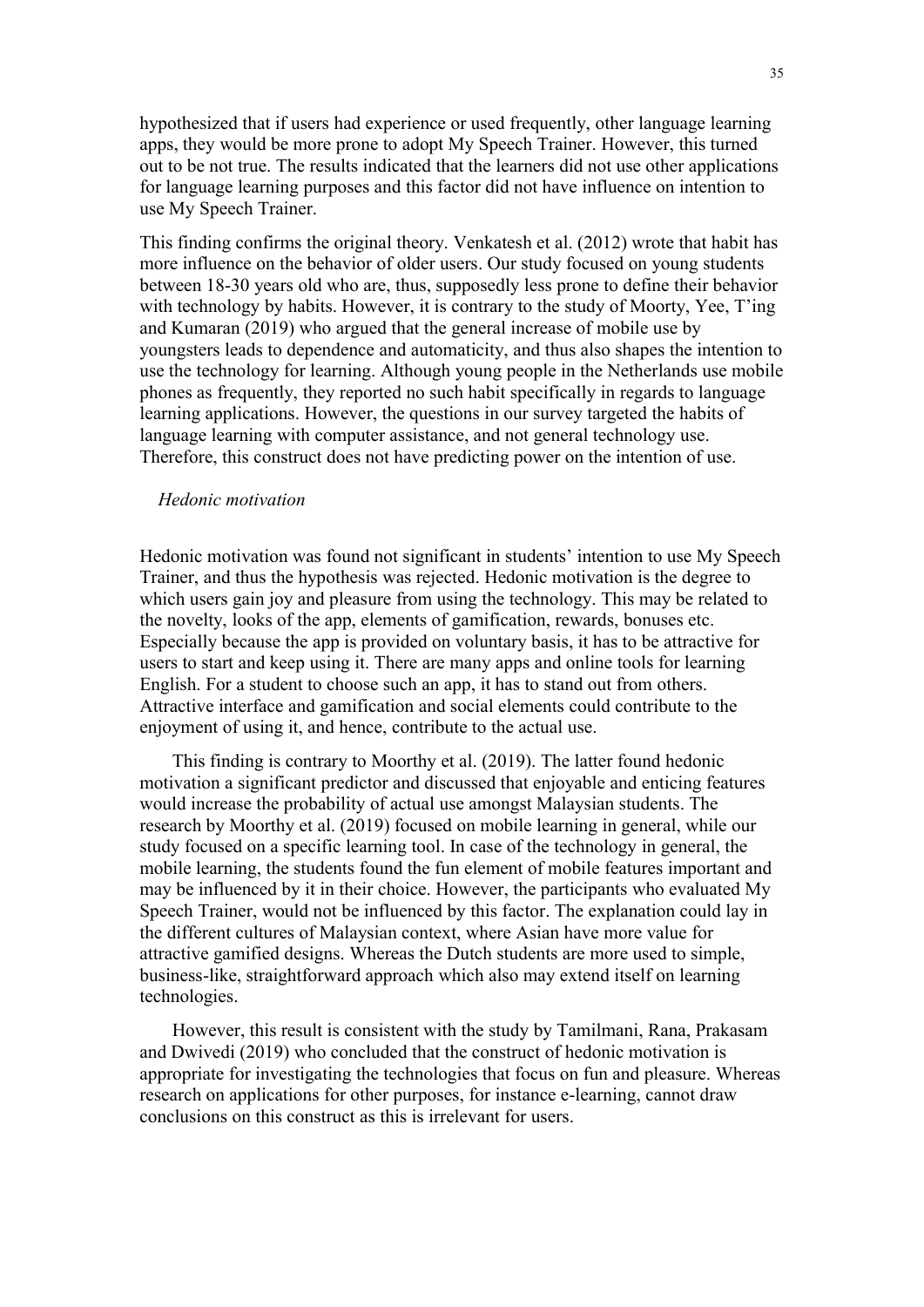## **5.2. Research Question 2**

## *What are students' opinions towards using My Speech Trainer?*

The answer to this research question was sought by collecting feedback to an open-ended question. The results revealed that students were generally positive about My Speech Trainer although some were dissatisfied with technical issues.

The students appreciated the novelty of My Speech Trainer, which lays in the possibilities for speaking practice on account of the ASR technology. Further, such components as fun, gamification end easiness of use contribute to the positive attitude towards the app. Would it be opposite, if the interface was too plain, if it was unclear how to use the app, if there were many technical issues, users could become irritated and quit or search for other more efficient tools to reach their learning goals.

The performance of the application can be considerably improved by specifying incorrect and correct pronunciations more carefully. This can easily be done in the editing mode of the Novo platform. This step is needed for the ASR-machine to compare the input it receives from the user with the statistically correct pronunciations that it expects to hear. As for the technical issues, the IT-developers at Novo acted quickly on fixing them. This contributes to the success of the application in a way that users feel heard and they know that their experience is valued and is continuously improved.

Students attempted using My Speech Trainer in noisy environment at the campus, which is in line with Nah (2011) who reported that students preferred to reserve silent study spots for mobile learning. Indeed, creating silent conditions while using the speech exercises was later recommended to all users of Novo platform. This requirement, however, contradicts the very nature of MALL believed to be the key advantage by many: "use it *any time*, *anywhere*" (Kukulska-Hulme et al., 2012). It turns out that the use of the application for speech practice cannot be done flexibly at a convenient for user place. The students have to search for a quiet place which is not always convenient at Dutch universities. The students often study at the library, where it is quiet but they are not allowed to speak out loud, or in the canteen or at co-working spots, where it is noisy. Also on the street or in public transport the surrounding noise could be too strong. Therefore, students' options for using My Speech Trainer are getting limited to their homes.

Such comments from users should be taken into consideration by the tool developers and content creators. Listening to the target audience ensures that problems and frustration are minimized, while fun, motivation and learning are maximized. These factors contribute to the positive attitude of students, which as can be seen from the results of the first research question, is an important predictor of students' decisions. Although the comments about My Speech Trainer are specific for this software and cannot be generalized to a wider audience, the findings to this research question set a positive example to the process of building a learning application with consideration for its users.

Overall, the students were enthusiast when using the app because it gave feedback on pronunciation and provided speaking practice. Although very few participants had an actual regular habit of using other language learning apps, as seen in responses to statements of the habit construct, students noted the novelty and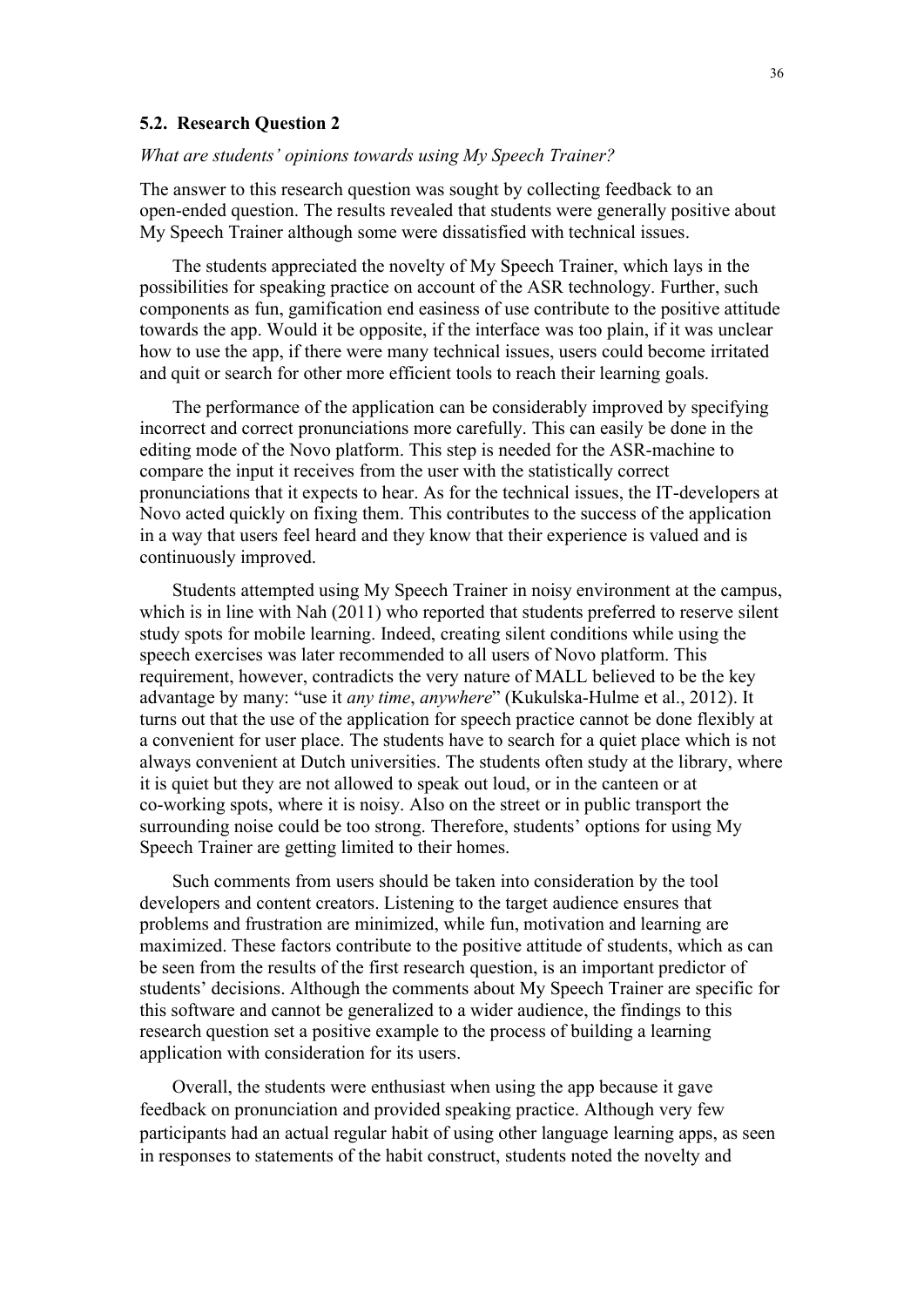uniqueness of the ASR technology that was made available to them in the context of academic English.

## **5.3. Limitations and recommendations for future research**

This study has some limitations. First of all, it was difficult to recruit students in completing the experiment. Although nearly hundred students were approached by making announcements before a lecture, and we also reached out to graduate classes in a high school, those students did not participate and most data was gathered by on-site recruitment in the canteens. This might have resulted in some variation in the population of the participants. Future research could collect data from more students. Maybe with more data the statistics would reveal more significant constructs.

Another limitation might lay in the procedure of the experiment, because the researchers explained to the participants that My Speech Trainer is a pilot project and it is not known whether it will become available as a full independent product or when. This might have had influence on the responses to the statement of the behavioral intention to use My Speech Trainer. As the statements are formulated like "*I intend/ predict/ plan to use MyST in the next 3 months*.", the students might have been confused as whether this would be possible. This might have also resulted into average mean values for these statements on the Likert scale. Therefore, the researchers should be careful when explaining the conditions of the experiment to the participants.

Future research could focus on creating a course with subject-specific content for situation-based tasks, for example giving a presentation (Jordan, 1997). Collaborating with lecturers and making My Speech Trainer obligatory would allow collecting more data. Additionally, if the lecturer would be more involved in the creation and distribution of the course, it could yield interesting results to see whether the social influence will remain the key predictor, and whether other predictors will come front. Aside of that, efficiency of My Speech Trainer, or other applications for speaking practice, can be also examined in future research. For this, more content should be created, and can be investigated by means of pre- and post-tests.

# **6. Conclusion**

Social influence and attitude are the key predictors of student's decision to use a learning application on voluntary basis. Important others, such as teachers, classmates and friends, should encourage the use of the tool. Positive attitude should be promoted to ensure liking and, consequently, the actual use of the product. The opinions reported by students suggest that My Speech Trainer has the potential to be appreciated and actually used by students. Particularly, automated speech recognition was noticed and appreciated by students. Such positive opinions are likely to increase the engagement and successful learning.

Some behavioral factors which were significant in other studies, proved insignificant in the given study. For instance, performance may be not so important to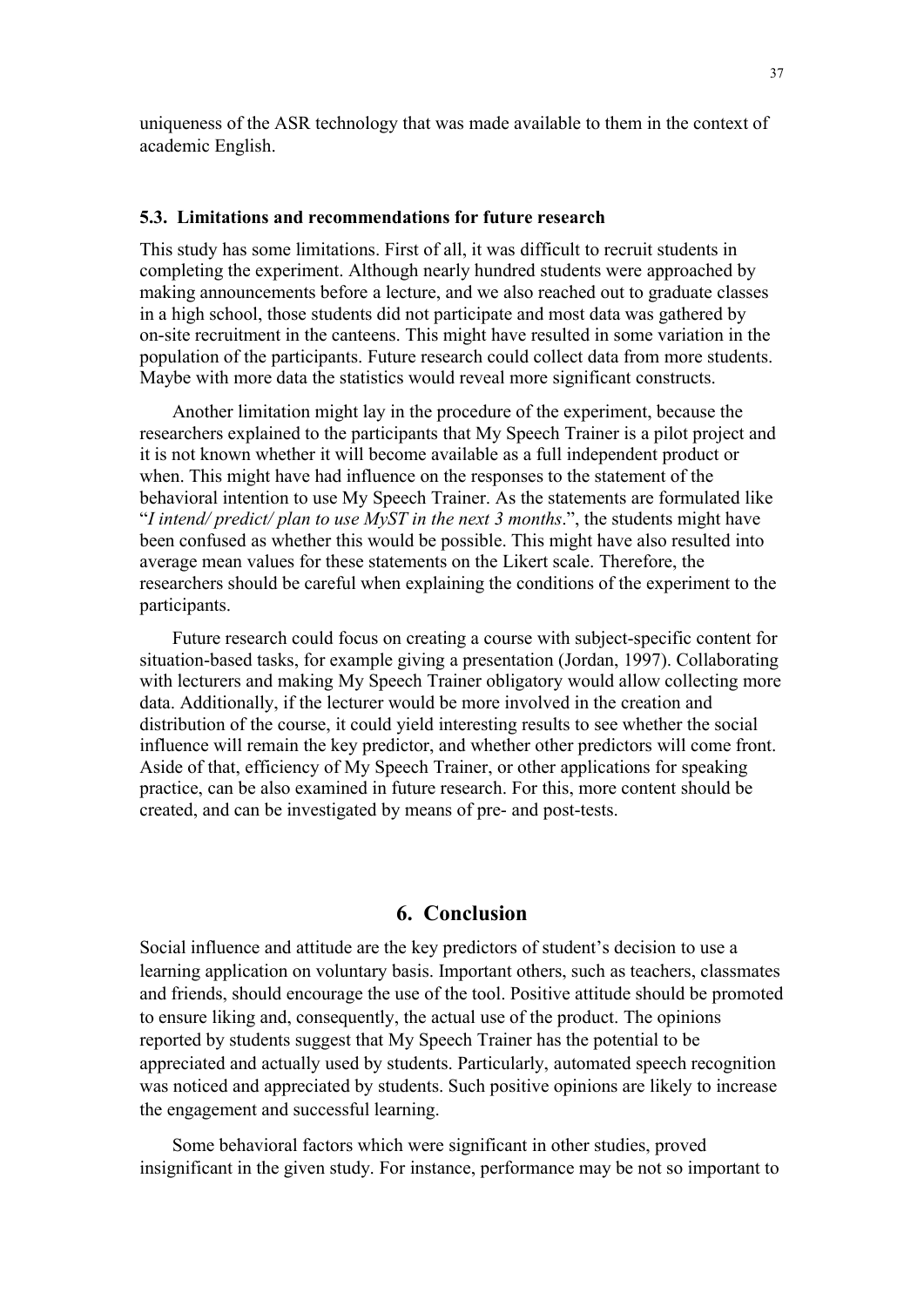students at Dutch universities, where the culture of sixes prevails (Onderstal, 2015). The decision to use the application is not influenced by whether it is useful for one's performance, whether it is easy to use, fun or similar to the applications that the user already has experience with.

This research contributes to the field at several angles. Firstly, it poses one of the first attempts to evaluate a CALL application through a framework that is widely used in IT research. This directly responds to a call of researchers (Hubbard, 2009) who stated the problem that studies in CALL field lacked theoretical framework and thus could not be compared to each other. Although the UTAUT2 framework does not yet contribute to understanding of the learning efficiency of My Speech Trainer, it does allow understanding whether the students will use it and what defines their decision to do so on the early stages of the tool development. Once the tool is developed further, more content is available, lengthier research would be possible where a pre- and post-test might help investigating learning efficiency. But for now, it is a smart way to evaluate the new CALL technology and understand what moves the target users. Although each population is unique, the findings of this study can be applied or compared to roughly similar situations: academic institutions, in a technologically developed country, tools with ASR-technology, tools for speaking practice.

Secondly, this study describes and evaluates a pilot application for improving speaking skills in academic context with ASR-technology. As the literature review revealed, there has been no other similar tools or studies yet that serve this specific purpose. This study discusses an application for this audience and describes students' perspectives about it. Even though students might like the new technology for its looks and the novelty of automated feedback on speech, they still need social influence from outside to adopt the application for longitudinal use. Thus, teaching staff should encourage students to use the application, explain why it is important and demonstrate its benefits. Also it should be promoted in other ways, so that other students, friends and important people are involved and know about My Speech Trainer, so that there is interest and encouragement around the use of the new technology. Then, as this study shows, the students will be likely to adopt and use the new tool, and so, the investment will pay off and the learning goals are more likely to be reached. As such, future research may create more content in My Speech Trainer and test its learning effectiveness.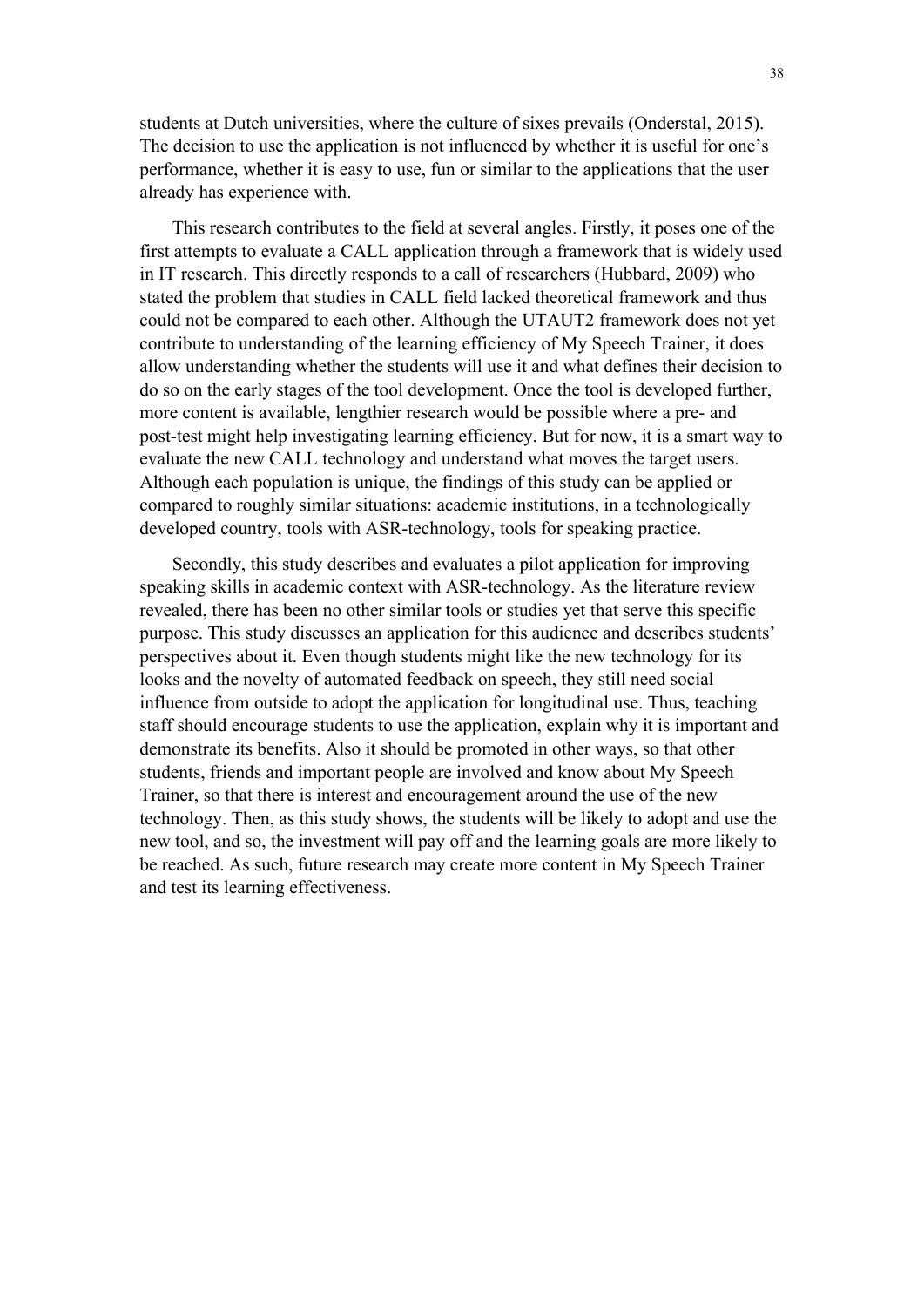# **Acknowledgments**

Upon the completion of this thesis work, I would like to express my gratitude to the people who helped me on the way. First of all, I am grateful to my family and friends whose trust, support, positivity and patience have uplifted me all the way. My gratitude extends to my supervisors, in particular, Helmer Strik, whose patience and support helped me start and complete the research. Next, I would like to thank other people who worked on the My Speech Trainer project. It was encouraging to work on the research together in a team of other devoted and hard-working students. Further, support of colleagues from NovoLearning have been valuable as well. Last but not least, I am thanking the reader.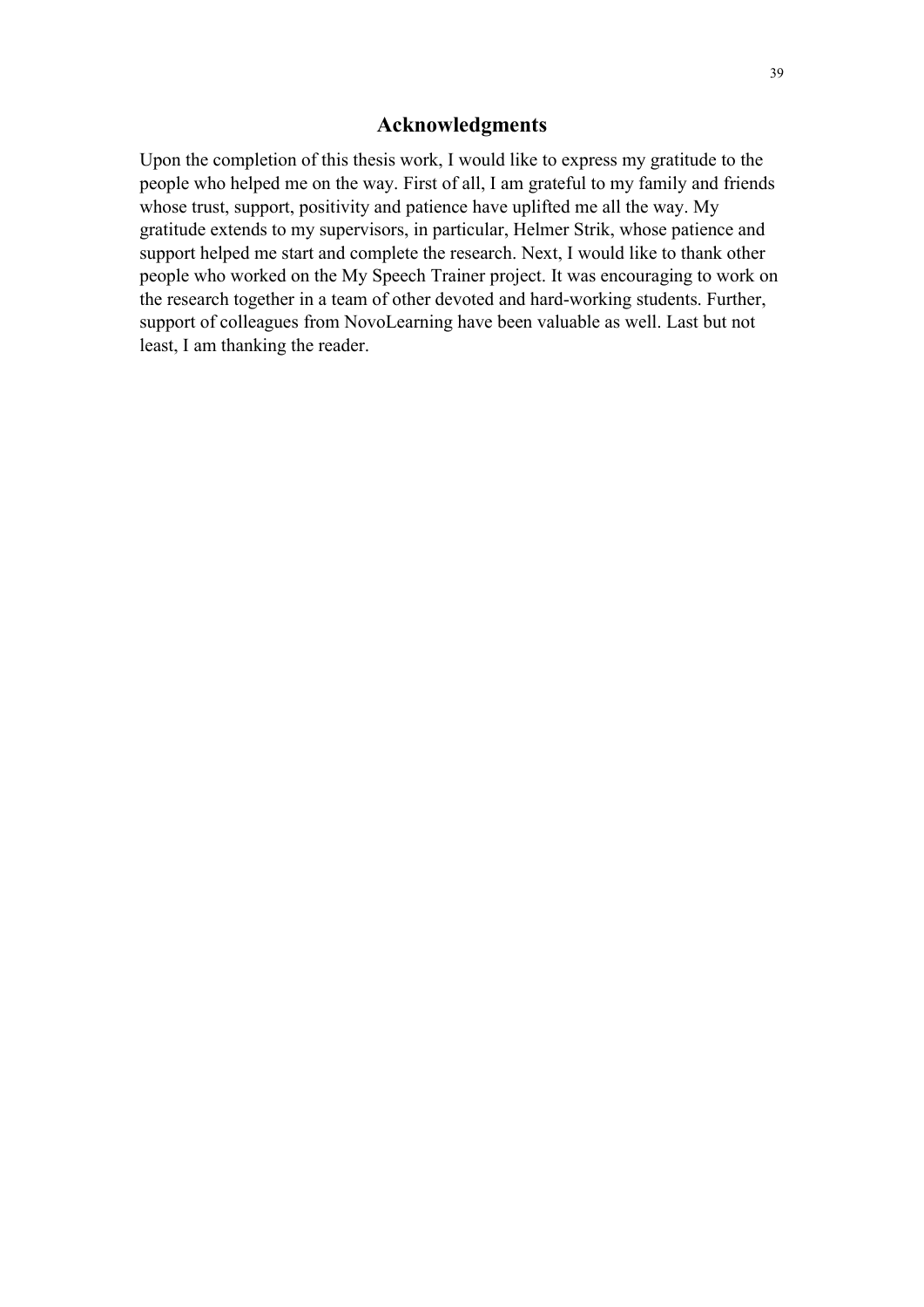## **References**

Alresheed S., Raiker A. and Carmichael P. (2017) Integrating Computer-Assisted Language Learning in Saudi Schools: A Change Model. In: Marcus-Quinn A., Hourigan T. (eds) Handbook on Digital Learning for K-12 Schools. Springer, Cham

Andrade, M. S. (2006). International students in English-speaking universities: Adjustment factors. Journal of Research in International Education, 5(2), 131–154. https://doi.org/10.1177/1475240906065589

Bagozzi, R.P. (2007), "The Legacy of the Technology Acceptance Model and a Proposal for a Paradigm Shift", Journal of the Association for Information Systems, 8 (4), pp. 244–254

Beatty, K. (2013). *Teaching and researching: Computer-assisted language learning*. Routledge, 2013.

Braun, V. and Clarke, V. (2006) Using thematic analysis in psychology, Qualitative Research in Psychology, 3:2, 77-101, DOI: 10.1191/1478088706qp063oa

Bueno Alastuey M.C. (2011) Perceived benefits and drawbacks of synchronous voice-based computer-mediated communication in the foreign language classroom, Computer Assisted Language Learning, 24:5, 419-432, DOI: 10.1080/09588221.2011.574639

Coxhead, A. (2000). A new academic word list. TESOL Quarterly, 34, 213–238. doi:10.2307/3587951

Coxhead, A. (2011). The Academic Word List ten years on: Research and teaching implications. TESOL Quarterly, 45, 355–362. doi:10.5054/tq.2011.254528

Coxhead, A. (2016). Acquiring academic and discipline specific vocabulary. In K. Hyland & P. Shaw (Eds.). Routledge handbook of English for academic purposes. New York, NY: Routledge.

Cheng, L., Myles, J. and Curtis, A. (2004). Targeting Language Support for Non-Native English-Speaking Graduate Students at a Canadian University. TESL Canada Journal, 50–71. https://doi.org/10.18806/tesl.v21i2.174

Davies, G. (2006). Language education, computer-assisted.

van Doremalen, J., Boves, L., Colpaert, J., Cucchiarini, C. and Strik, H. (2016). Evaluating automatic speech recognition-based language learning systems: a case study. Computer Assisted Language Learning, 29(4), 833–851. https://doi.org/10.1080/09588221.2016.1167090

Davis, F. D., Bagozzi, R. P. and Warshaw, P. R. (1989), "User acceptance of computer technology: A comparison of two theoretical models", Management Science, 35: comparison of two theoretical models", Management Science, 35: 982–1003,doi:10.1287/mnsc.35.8.982

Dörnyei, Zoltán. (2003). Questionnaires in Second Language Research: Construction, Administration, and Processing. Mahwah, N.J: Lawrence Erlbaum Associates.

Dwivedi, Y. K., Rana, N. P., Jeyaraj, A., Clement, M. and Williams, M. D. (2017). Re-examining the Unified Theory of Acceptance and Use of Technology (UTAUT): Towards a Revised Theoretical Model. Information Systems Frontiers, 1–16. https://doi.org/10.1007/s10796-017-9774-y

El-Masri, M. and Tarhini, A.(2017). Factors affecting the adoption of e-learning systems in Qatar and USA: Extending the Unified Theory of Acceptance and Use of Technology 2 (UTAUT2). Education Tech Research Dev 65, 743–763 (2017). https://doi.org/10.1007/s11423-016-9508-8

Gan, Z. (2012). Understanding L2 Speaking Problems: Implications for ESL Curriculum Development in a Teacher Training Institution in Hong Kong. Australian Journal of Teacher Education, 37(1). http://dx.doi.org/10.14221/ajte.2012v37n1.4

Ghenghesh, Pauline. (2015). The Relationship Between English Language Proficiency And Academic Performance of University Students – Should Academic Institutions Really be Concerned?. International Journal of Applied Linguistics and English Literature. 4. 91-97. 10.7575/aiac.ijalel.v.4n.2p.91.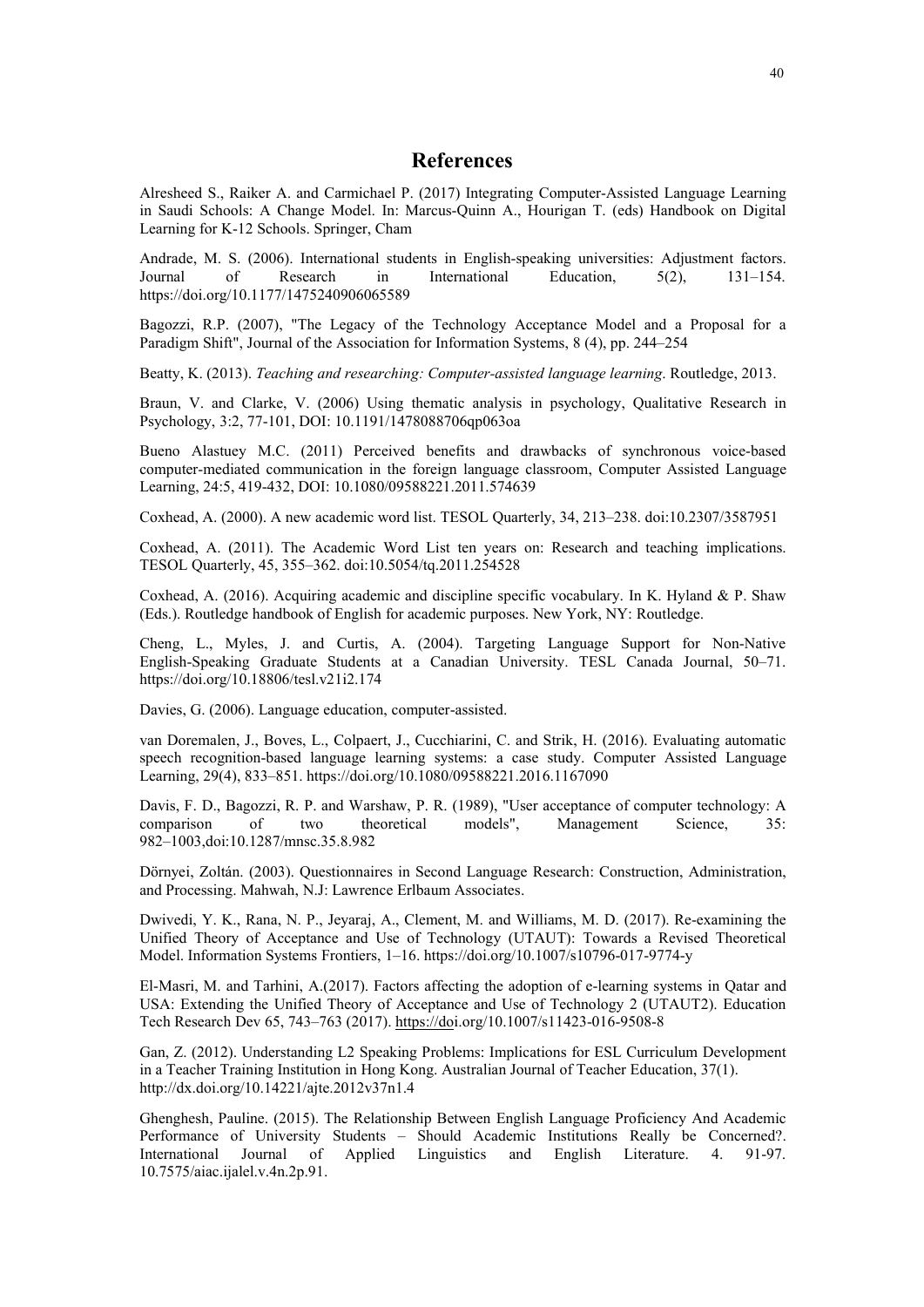Ghorbani, N., and Ebadi, S. (2020). Exploring learners' grammatical development in mobile assisted language learning. Cogent Education, 7(1), 1704599. https://doi.org/10.1080/2331186X.2019.1704599

Golonka, E. M., Bowles, A. R., Frank, V. M., Richardson, D. L. and Freynik, S. (2012). Technologies for foreign language learning: a review of technology types and their effectiveness. Computer Assisted Language Learning, 36(1), DOI:10.1080/09588221.2012.700315

Halverson, L. R., Graham, C. R., Spring, K. J., Drysdale, J. S., and Henrie, C. R. (2014). A thematic analysis of the most highly cited scholarship in the first decade of blended learning research. The Internet and Higher Education, 20, 20–34. https://doi.org/10.1016/j.iheduc.2013.09.004

Hsu, H. (2012). The Acceptance of Moodle: An Empirical Study Based on UTAUT. Creative Education, 03(08), 44–46. https://doi.org/10.4236/ce.2012.38B010

Hsu, L. (2016). An empirical examination of EFL learners' perceptual learning styles and acceptance of ASR-based computer-assisted pronunciation training. Computer Assisted Language Learning, 29(5), 881–900. https://doi.org/10.1080/09588221.2015.1069747

Hubbard, P. (2009). A General Introduction to Computer Assisted Language Learning. Computer Assisted Language Learning: Critical Concepts in Linguistics. Volume I – Foundations of CALL. New York: Routledge, pp. 1-20.

IBM Corp. Released 2017. IBM SPSS Statistics for Windows, Version 25.0. Armonk, NY: IBM Corp.

Jordan, R. R. (1997). English for Academic Purposes: A Guide and Resource Book for Teachers. Cambridge University Press.

Lai, C., Li, X., & Wang, Q. (2017). Students' perceptions of teacher impact on their self-directed language learning with technology beyond the classroom: Cases of Hong Kong and U.S. Educational Technology Research and Development, 65(4), 1105–1133. https://doi.org/10.1007/s11423-017-9523-4

Lavrakas, P. J. (2008). Encyclopedia of survey research methods Thousand Oaks, CA: Sage Publications, Inc. doi: 10.4135/9781412963947

Levy M (1997). CALL: context and conceptualization. Oxford: Oxford University Press.

Liaw, S.S., Huang, H.M., & Chen, G.D. (2007). Surveying instructor and learner attitudes toward e-learning. Computers and Education, 49, 1066–1080.

Liu, J. (2013). E-learning in English classroom: Investigating factors impacting on ESL (English as Second Language) college students' acceptance and use of the Modular Object-Oriented Dynamic Learning Environment (Moodle). 114.

Liu, Y. C., and Huang, Y.-M. (2015). Using the UTAUT Model to Examine the Acceptance Behavior of Synchronous Collaboration to Support Peer Translation. JALT CALL Journal, 11(1), 77–91.

Luo, B. (2016). Evaluating a computer-assisted pronunciation training (CAPT) technique for efficient classroom instruction. Computer Assisted Language Learning, 29(3), 451–476. https://doi.org/10.1080/09588221.2014.963123

Khechine, H., Lakhal S., Pascot D., and Bytha A. (2014). UTAUT Model for Blended Learning: The Role of Gender and Age in the Intention to Use Webinars. Interdisciplinary Journal of E-Skills and Lifelong Learning 10:033–052.

Kukulska-Hulme, A., and Shield, L. (2008). An overview of mobile assisted language learning: From content delivery to supported collaboration and interaction. ReCALL, 20(3), pp. 271–289.

Mantley-Bromley, C. (1995). Positive attitudes and realistic beliefs: Links to proficiency. The Modern Language Journal, 79(3), 372-386.

Marangunić, N., and Granić, A. (2015). Technology acceptance model: a literature review from 1986 to 2013. Universal Access in the Information Society, 14(1), 81–95. https://doi.org/10.1007/s10209-014-0348-1

Merisuo-Storm, T. (2007). Pupils' attitudes toward foreign-language learning and the development of literacy skills in bilingual education. Teaching and Teacher Education, 23(2), 226–235.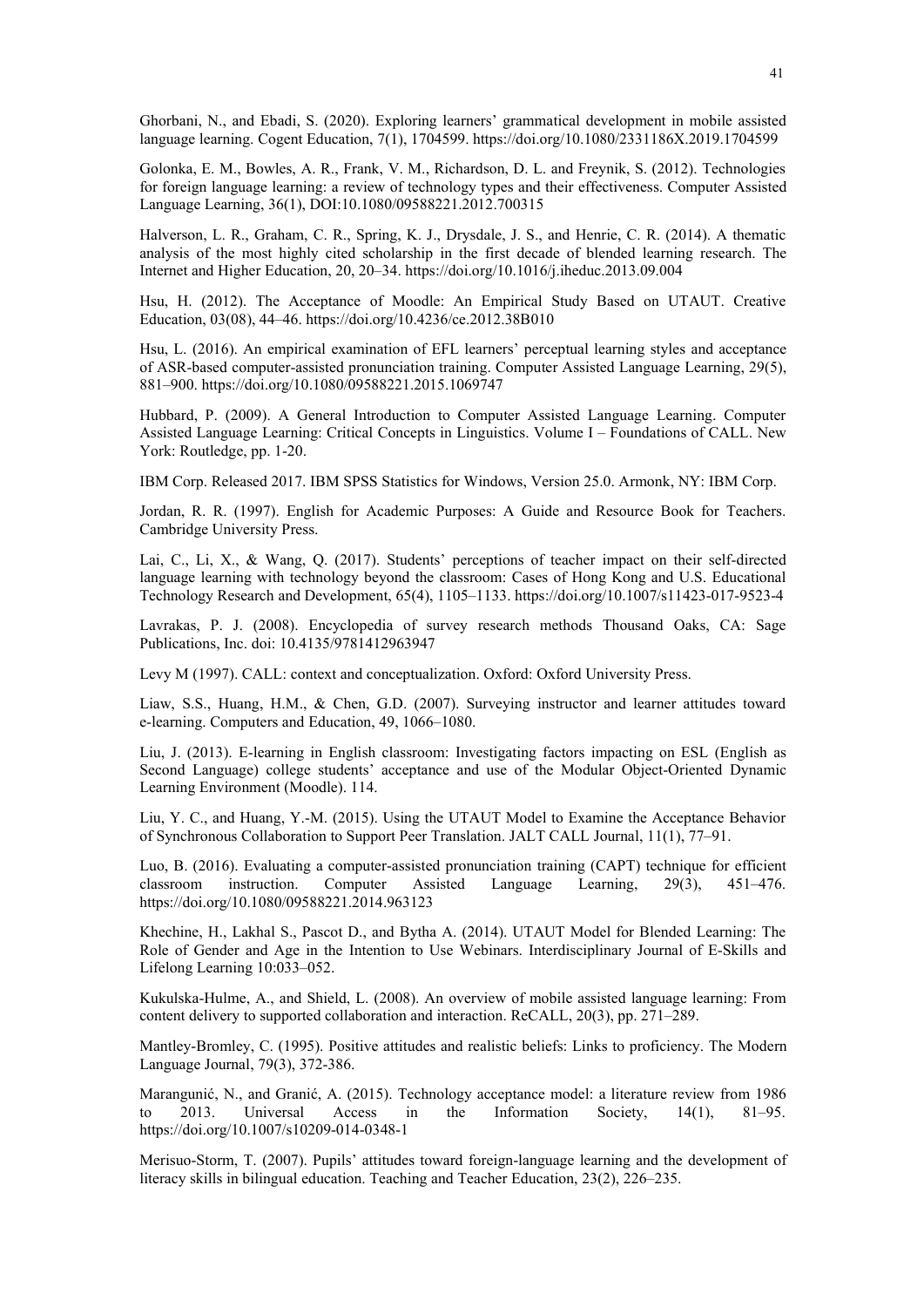Nah, K. C. (2011). Optimizing the use of wireless application protocol (WAP) sites for listening activities in a Korean English as a foreign language (EFL) context. Computer Assisted Language Learning, 24(2), 103-116.

Neri, A., Cucchiarini, C., and Strik, H. (2006). ASR-based corrective feedback on pronunciation: Does it really work? In Proceedings of the 9th International Conference on Spoken Language Processing INTERSPEECH 2006 (pp. 1982-1985), Pittsburgh.

Nikolopoulou, K., Gialamas, V. and Lavidas, K. (2020). Acceptance of mobile phone by university students for their studies: an investigation applying UTAUT2 model. Education and Information Technologies. https://doi.org/10.1007/s10639-020-10157-9

NovoLearning. (2020). Retrieved from https://www.novo-learning.com/language

Onaolapo, S., Oyewole, O. (2018). Performance Expectancy, Effort Expectancy, and Facilitating Conditions as Factors Influencing Smart Phones Use for Mobile Learning by Postgraduate Students of the University of Ibadan, Nigeria. Interdisciplinary Journal of E-Skills and Lifelong Learning 14:095–115.

Onderstal, Sander (2015). Helpt Competitief Beoordelen Mannelijke Studenten Weer op de Rails? Een Overzicht van Experimenteel Bewijs. TPEdigitaal, 9(3), 50-58

Petersen, S. A., Procter-Legg, E., and Cacchione, A. (2013). Creativity and mobile language learning using LingoBee. International Journal of Mobile and Blended Learning, 5(3), 34-51. https://doi.org/10.4018/jmbl.2013070103

Pynoo, B., Devolder, P., Tondeur, J., van Braak, J., Duyck, W., and Duyck, P.. (2011). "Predicting Secondary School Teachers' Acceptance and Use of a Digital Learning Environment: A Cross-Sectional Study." Computers in Human Behavior 27(1):568–75.

van Raaij, Erik M., and Jeroen J. L. Schepers. 2008. "The Acceptance and Use of a Virtual Learning Environment in China." Computers & Education 50(3):838–52.

Rapp, C., and Kauf, P. (2018). Scaling Academic Writing Instruction: Evaluation of a Scaffolding Tool (Thesis Writer). International Journal of Artificial Intelligence in Education, 1–26. https://doi.org/10.1007/s40593-017-0162-z

Salini, R. and Johnson, S.. (2020). Continued Usage and Dependency of Smartphones. International Journal of Cyber Behavior, Psychology and Learning (IJCBPL) (1). Retrieved May 23, 2020 www.igi-global.com/article/continued-usage-and-dependency-of-smartphones/245679.

Stockwell, G., and Hubbard, P. (2013). Some emerging principles for mobile-assisted language learning. Monterey, CA: The International Research Foundation for English Language Education.

Strik, H. (2012). ASR-based systems for language learning and therapy. Proceedings of International Symposium on Automatic Detection of Errors in Pronunciation Training (IS-ADEPT) 2012, pp. DVD . https://repository.ubn.ru.nl/handle/2066/101719

Strik, H., Ovchinnikova, A., Giannini, C., Pantazi, A., Cucchiarini, C. (2019) Students' acceptance of MySpeechTrainer to improve spoken Academic English. Proc. SLaTE 2019: 8th ISCA Workshop on Speech and Language Technology in Education, 114-118, DOI: 10.21437/SLaTE.2019-22.

Tamilmani, K., Rana, N. P., Prakasam, N., and Dwivedi, Y. K. (2019). The battle of Brain vs. Heart: A literature review and meta-analysis of "hedonic motivation" use in UTAUT2. International Journal of Information Management, 46, 222–235. https://doi.org/10.1016/j.ijinfomgt.2019.01.008

Tan, P. J. B.. (2015). "English E-Learning in the Virtual Classroom and the Factors That Influence ESL (English as a Second Language): Taiwanese Citizens' Acceptance and Use of the Modular Object-Oriented Dynamic Learning Environment." Social Science Information 54(2):211–28.

Ushioda, E. (2013). Motivation matters in mobile language learning : A brief commentary. Language, Learning and Technology, 17(3)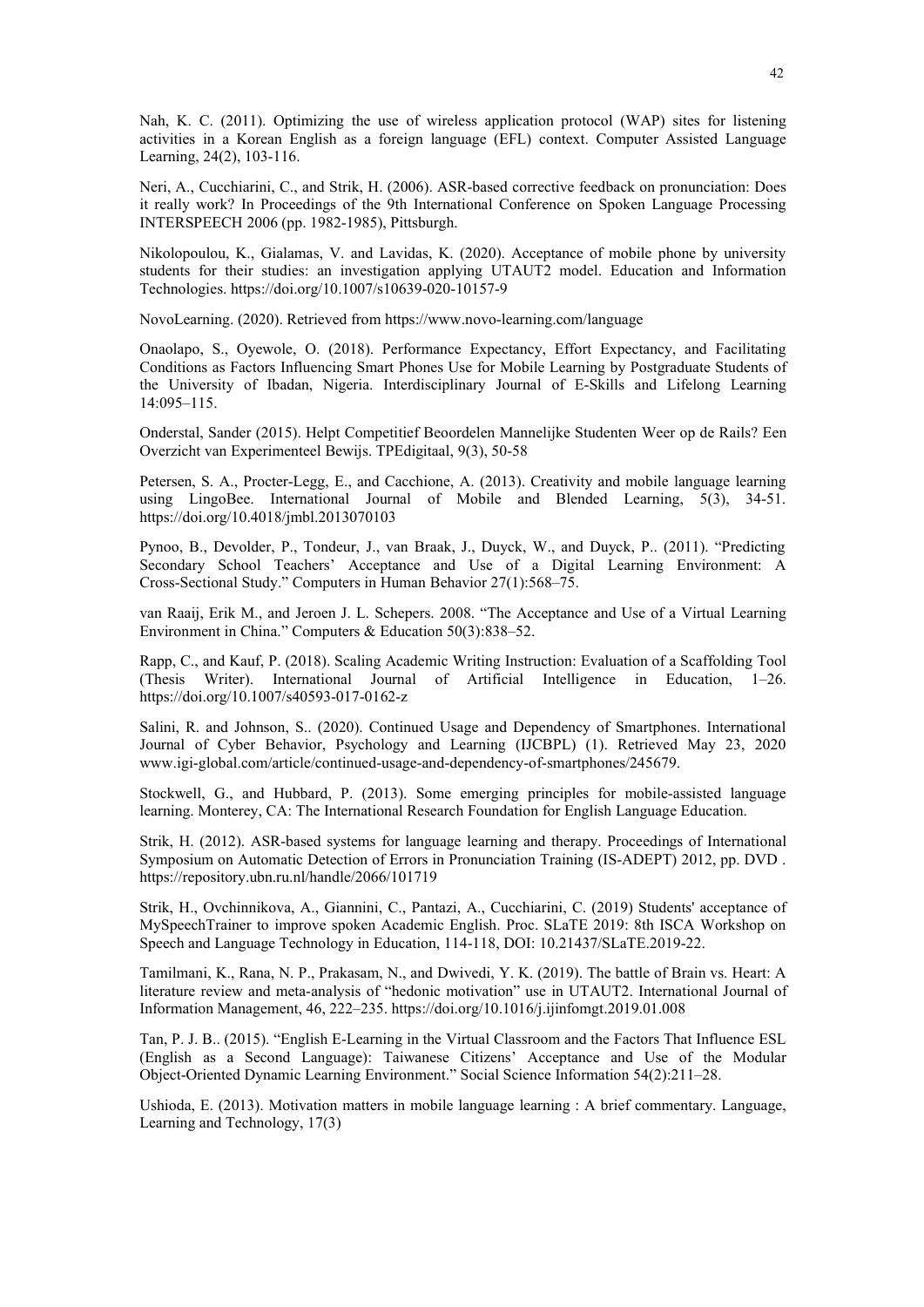Vandewaetere, M., and P. Desmet. (2009). "Introducing Psychometrical Validation of Questionnaires in CALL Research: The Case of Measuring Attitude towards CALL." Computer Assisted Language Learning 22(4):349–80.

Venkatesh, V., Morris, M. G., Davis, G. B., and Davis, F. D. (2003). User Acceptance of Information Technology: Toward a Unified View. MIS Quarterly, 27(3), 425–478. https://doi.org/10.2307/30036540

Venkatesh, V., Thong, J., and Xu, X. (2012). Consumer Acceptance and Use of Information Technology: Extending the Unified Theory of Acceptance and Use of Technology. 22.

Viberg, O., and Grönlund, Å. (2013). Cross-cultural analysis of users' attitudes toward the use of mobile devices in second and foreign language learning in higher education: A case from Sweden and China. Computers & Education, 69, 169–180. https://doi.org/10.1016/j.compedu.2013.07.014

Williams, M.D., Rana N., Dwivedi Y., (2015) "The unified theory of acceptance and use of technology (UTAUT): a literature review", Journal of Enterprise Information Management, Vol. 28 Issue: 3, pp.443-488, https://doi.org/10.1108/JEIM-09-2014-0088

Wu, J. P., and Chen, Y. H. (2006). The application of blog in case teaching—An exploratory study. Journal of Information Management--Concepts, Systems, and Applications, 8(2). URL (last checked 8 February 2012) http://jim.im.tku.edu.tw/8-2.htm/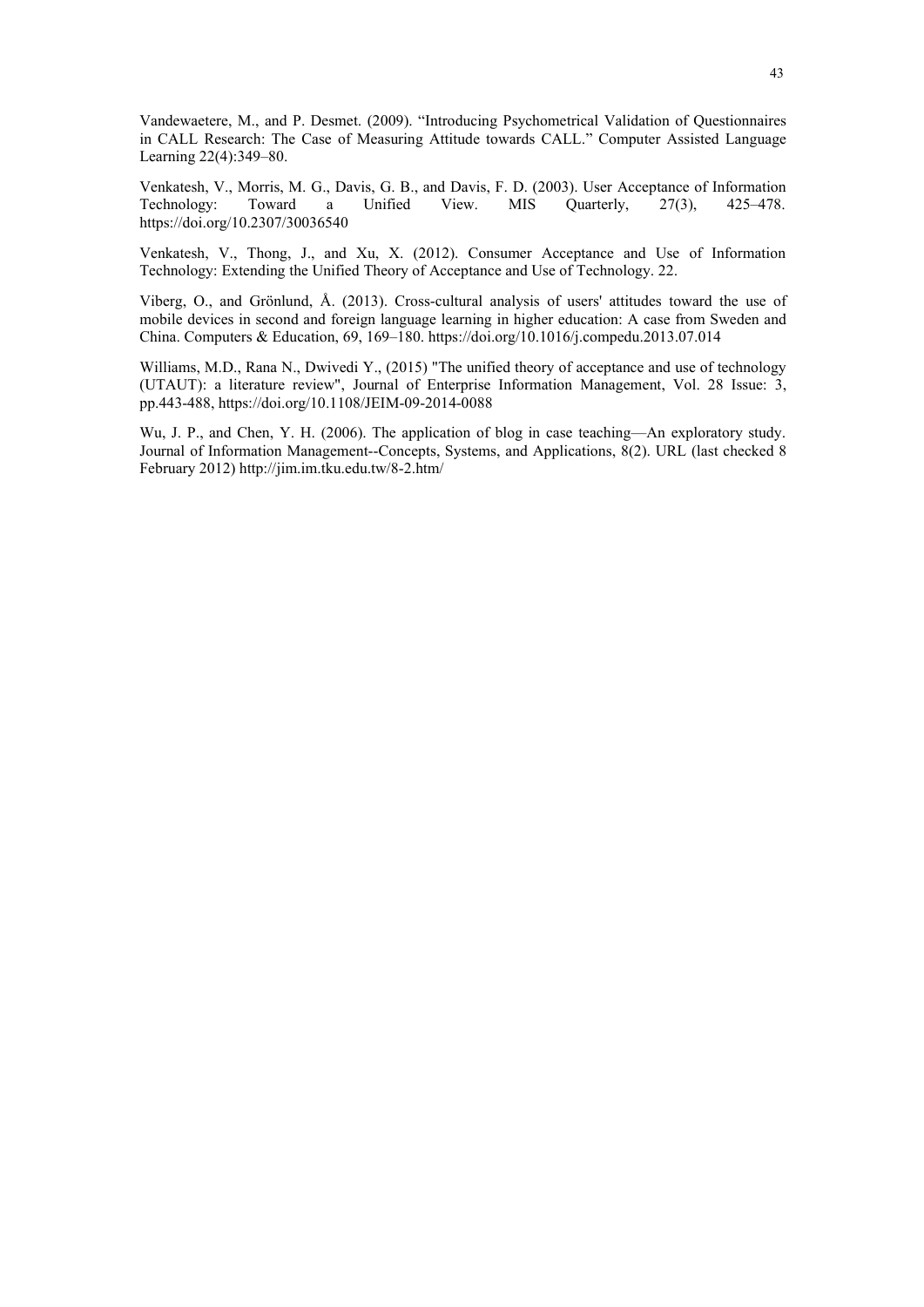# **Appendix A. My Speech Trainer content**

| <b>Academic Dialogue - Dialogue with</b><br><b>Supervisor</b>                                                     |                                                                                        |
|-------------------------------------------------------------------------------------------------------------------|----------------------------------------------------------------------------------------|
| <b>Question/Prompt</b>                                                                                            | <b>Answers</b>                                                                         |
| Hello, my name is Dr. Sukhai. I will be I feel fine, thank you.<br>your supervisor this semester. How are<br>you? |                                                                                        |
|                                                                                                                   | Hello, I am Jack. How are you?                                                         |
|                                                                                                                   | Hi, how's life?                                                                        |
| I would like to discuss your research<br>proposal. Did you bring it with you?                                     | Yes, I did. Here it is.                                                                |
|                                                                                                                   | Sure!                                                                                  |
|                                                                                                                   | Yes, thank you.                                                                        |
| Thank you. Can you explain why you<br>chose this topic?                                                           | Because it's fun, that's why!                                                          |
|                                                                                                                   | I chose it because it interests me.                                                    |
|                                                                                                                   | Nice topic, don't you think?                                                           |
| Have you formulated your research<br>question already?                                                            | Nope, sorry, no research questions!                                                    |
|                                                                                                                   | I ain't got none yet, man.                                                             |
|                                                                                                                   | I'm still working on my research question.                                             |
| Alright, when do you think you can<br>have this ready?                                                            | I hope to have it before our next meeting.                                             |
|                                                                                                                   | Sometime soon, probably.                                                               |
|                                                                                                                   | I have no idea, sorry.                                                                 |
| Have you decided on how to approach<br>your topic?                                                                | I'll approach it at the start, of course                                               |
|                                                                                                                   | I dunno, what do you think?                                                            |
|                                                                                                                   | I want to focus on the theoretical background first.                                   |
|                                                                                                                   | And what are you planning to do next? Then I want to elaborate on my literary sources. |
|                                                                                                                   | I don't know, man. Read literature?                                                    |
|                                                                                                                   | I'm thinking of going shopping.                                                        |
| Those are good ideas. How is it going<br>with your chapter outline?                                               | There's no chapter outline.                                                            |
|                                                                                                                   | I haven't made one yet.                                                                |
|                                                                                                                   | My chapter outline is not doing fine.                                                  |
| For our next meeting, could you bring<br>your research question and the chapter<br>outline?                       | Yes, I'll bring them to our next meeting.                                              |
|                                                                                                                   | Do I really have to? Okay.                                                             |
|                                                                                                                   | Sure, I'll bring it.                                                                   |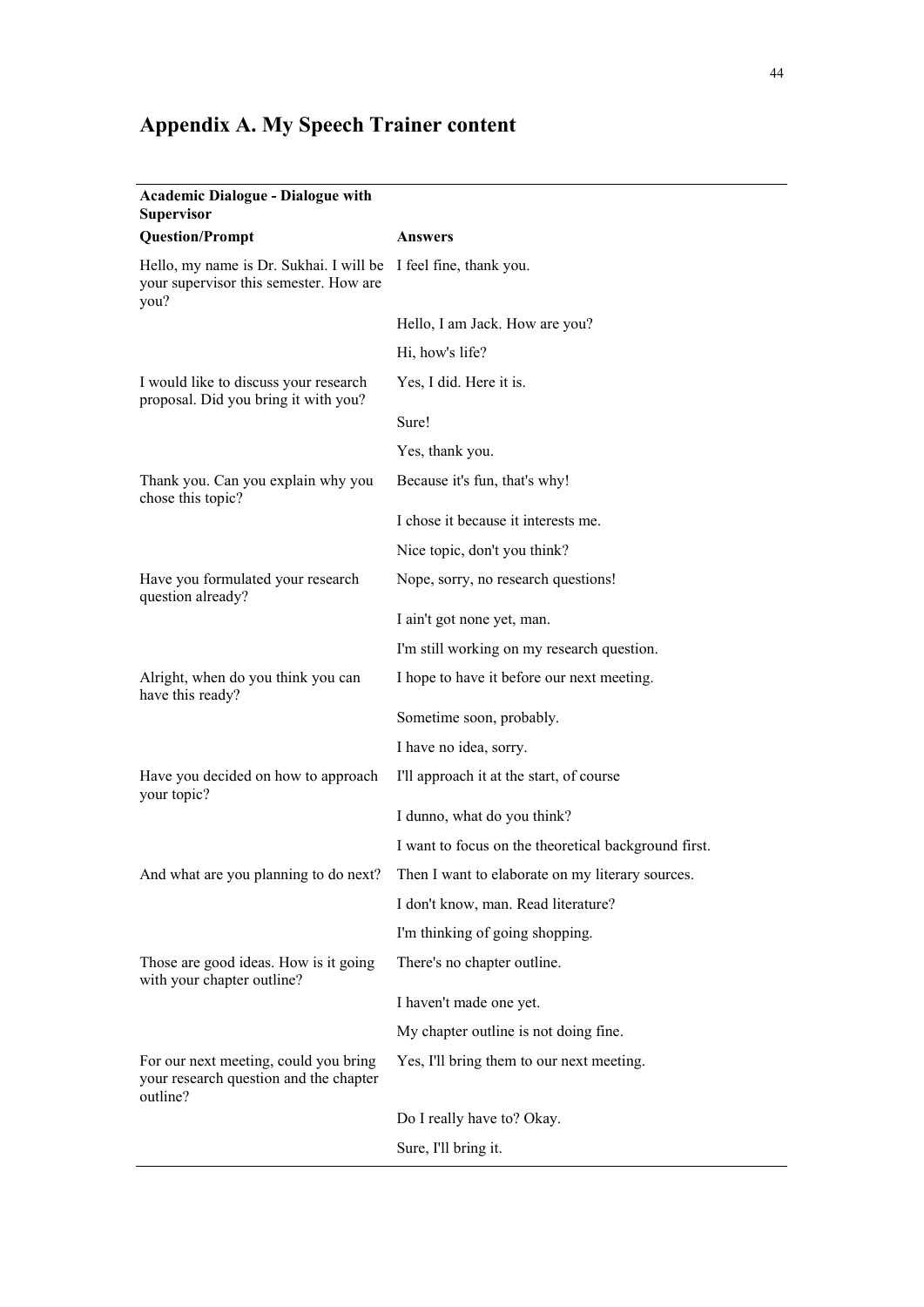| Good! If you have any questions you<br>can contact me. Do you have my email<br>address?                                    | Sure, I'll mail you, thanks.                                                                               |
|----------------------------------------------------------------------------------------------------------------------------|------------------------------------------------------------------------------------------------------------|
|                                                                                                                            | Yes, that's okay. I got it.                                                                                |
|                                                                                                                            | Yes, I have your email and I will message you if I have<br>questions. Thank you.                           |
| <b>Academic Dialogue - Academic</b><br><b>Synonyms</b>                                                                     |                                                                                                            |
| <b>Question/Prompt</b>                                                                                                     | <b>Answers</b>                                                                                             |
| I would like to <b>talk about</b> the<br>methodology that was used. Use formal<br>word(s): address                         | I would like to adress the methodology that was used.                                                      |
| She hopes to <b>get</b> into the Masters(?<br>Master's? - IH) programme. Use formal<br>$word(s)$ : be accepted             | She hopes to be accepted into the Masters (?Master's? - IH)<br>programme.                                  |
| I'm doing this research project with a<br>group. Use formal word(s): conduct                                               | I'm conducting this research project with a group.                                                         |
| Could you take a look at these<br>numbers for me? Use formal word(s):<br>examine                                           | Could you examine these numbers for me?                                                                    |
| Use formal word $(s)$ : not attend                                                                                         | You look ill, you should skip this class! You look ill, you should not attend this class!                  |
| That famous professor quit our<br>university. Use formal synonym: resign<br>from                                           | That famous professor resigned from our university.                                                        |
| I am curious about the aim of this<br>activity. Use formal synonym:<br>objective                                           | I am curious about the objective of this activity.                                                         |
| Keeping up this many study hours is<br>difficult. Use formal synonym:<br>maintain                                          | Maintaining this many study hours is difficult.                                                            |
| This experiment will fail unless you<br>implement important changes to make<br>it work. Use formal synonym:<br>fundamental | This experiment will fail unless you implement fundamental<br>changes to make it work.                     |
| This goes to show that his findings are<br>biased. Use formal synonym:<br>demonstrate                                      | This demonstrates that his findings are biased.                                                            |
| <b>Academic Dialogue - In The Right</b><br>Order                                                                           |                                                                                                            |
| <b>Question/Prompt</b>                                                                                                     | <b>Answers</b>                                                                                             |
| In order of magnitude, to write down,<br>numbers, start                                                                    | Start to write down numbers in order of magnitude.                                                         |
| Arrived at, the students,<br>simultaneously, the answers                                                                   | The students arrived at the asnwers simultaneously./The<br>students simultaneously arrived at the asnwers. |
| To Nijmegen, to travel, on the next<br>page, shows, the diagram, the various<br>ways                                       | The diagram on the next page shows the various ways to tavel<br>to Nijmegen.                               |
| President, was elected, of the student<br>body, she                                                                        | She was elected president of the student body.                                                             |
| To participate, you, decide, why, did, ?                                                                                   | Why did you decide to participate?                                                                         |
| This, cannot, simplify, I, any further                                                                                     | I cannot simplify this any further.                                                                        |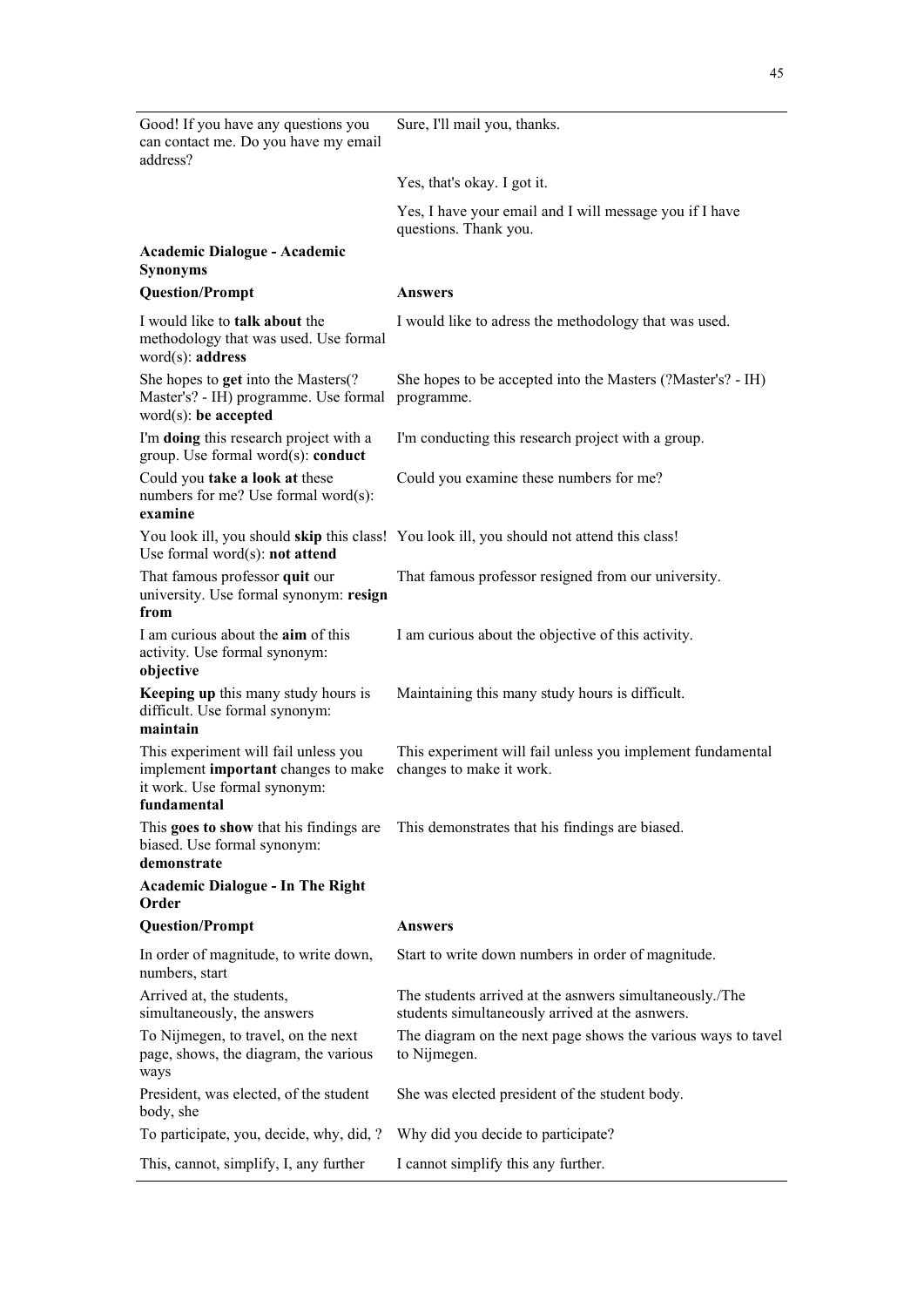| In front of, my strongest suit, isn't,<br>speaking, audiences | Speaking in front of audiences isn't my strongest suit. |
|---------------------------------------------------------------|---------------------------------------------------------|
| Of, friends, which, knew, the surprise<br>party, ?            | Which friends knew of the surprise party?               |
| <b>Academic Dialogue - Perfect Match</b>                      |                                                         |
| <b>Question/Prompt</b>                                        | Answers (correct is bolded)                             |
| During the conference, our team                               | gave the best presentation.                             |
|                                                               | to discuss the preliminary results                      |
|                                                               | with contacts all over the world.                       |
| She's a famous professor                                      | gave the best presentation.                             |
|                                                               | to discuss the preliminary results                      |
|                                                               | with contacts all over the world.                       |
| Can you explain to me                                         | how to read this bar chart?                             |
|                                                               | to discuss the preliminary results?                     |
|                                                               | with contacts all over the world?                       |
| Can you come up                                               | how to read this bar chart?                             |
|                                                               | with some good examples?                                |
|                                                               | a ballpark figure?                                      |
| Can you give me                                               | how to read this bar chart?                             |
|                                                               | with some good examples?                                |
|                                                               | a ballpark figure?                                      |
| This is too complex, I'm                                      | in over my head.                                        |
|                                                               | off the top of my head.                                 |
|                                                               | will hit the headlines, for sure.                       |
| This groundbreaking research                                  | in over my head.                                        |
|                                                               | off the top of my head.                                 |
|                                                               | will hit the headlines, for sure.                       |
| I don't remember this fact                                    | in over my head.                                        |
|                                                               | off the top of my head.                                 |
|                                                               | will hit the headlines, for sure.                       |
| This success shows                                            | that you've done your best.                             |
|                                                               | on that internship offer.                               |
|                                                               | off the top of my head.                                 |
| You should follow up                                          | you've done your best.                                  |
|                                                               | on that internship offer.                               |
|                                                               | that makes sense.                                       |
| <b>Expressions - Words with Many</b><br>Forms                 |                                                         |
| <b>Question/Prompt</b>                                        | Answers (correct is bolded)                             |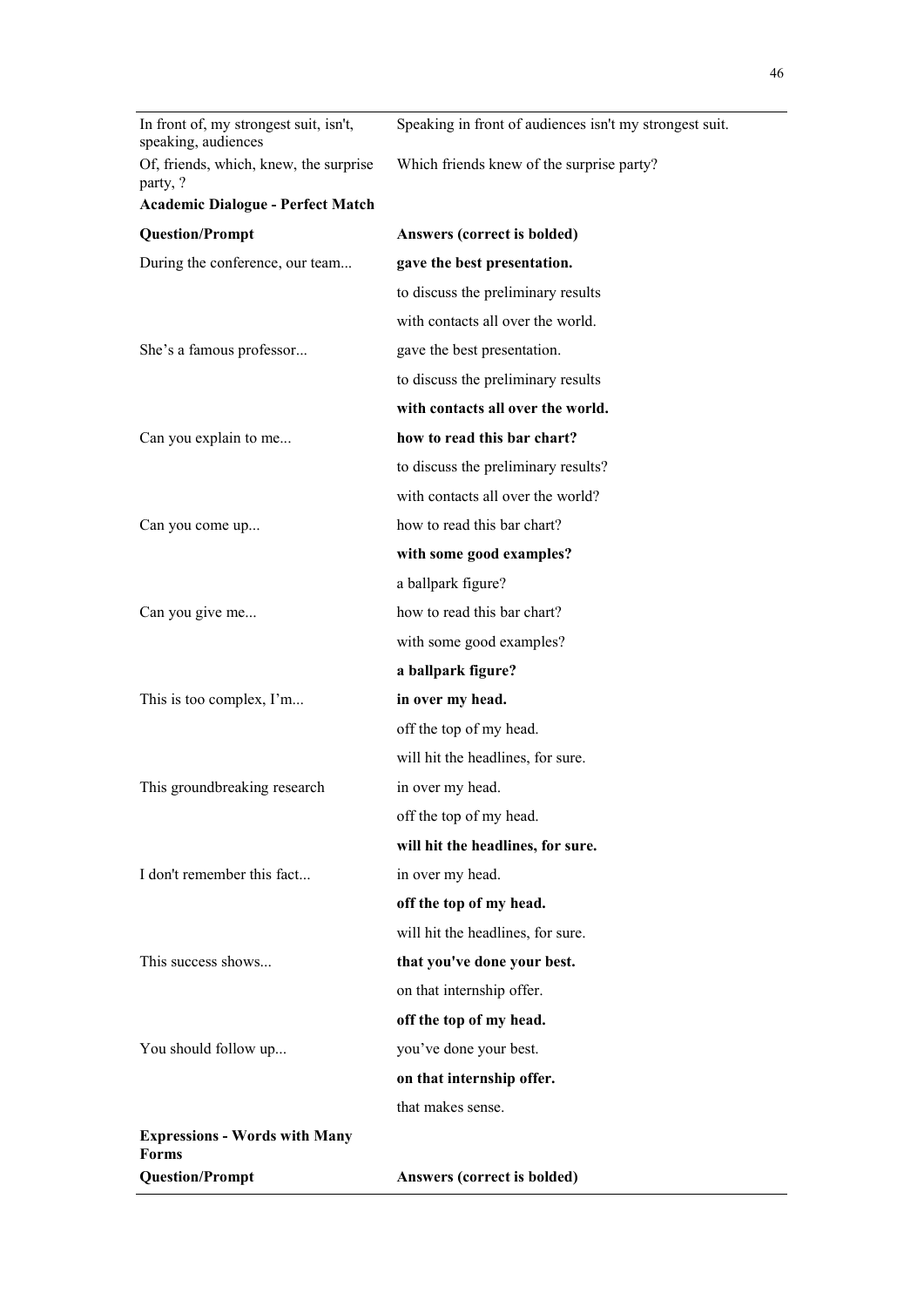| The ____ from the norm is what led to<br>people's interest. (deviate)        | deviation     |
|------------------------------------------------------------------------------|---------------|
|                                                                              | deviate       |
|                                                                              | deviated      |
|                                                                              | deviateness   |
| Since there is no $\_\_\_$ , the conclusion<br>was rather clear. (ambiguous) | ambiguity     |
|                                                                              | ambiguous     |
|                                                                              | ambiguousness |
| The __ were drawn from the data.<br>(infer)                                  | inferences    |
|                                                                              | infer         |
|                                                                              | inferrable    |
|                                                                              | inferrer      |
|                                                                              | inferable     |
|                                                                              | inferred      |
| The article lacked ______. (cohere)                                          | coherence     |
|                                                                              | cohesive      |
|                                                                              | cohered       |
|                                                                              | cohesion      |
| The conclusion is clearly __ from the<br>results. (deduce)                   | deducible     |
|                                                                              | deduce        |
|                                                                              | deduction     |
|                                                                              | deducing      |
| Every academic article needs to end<br>with a $\qquad$ . (conclude)          | conclusion    |
|                                                                              | conclude      |
|                                                                              | conclusive    |
|                                                                              | concluder     |
|                                                                              | concludible   |
| I have received __ from the office.<br>(confirm)                             | confirmation  |
|                                                                              | confirm       |
|                                                                              | confirmatory  |
|                                                                              | confirmed     |
| The class will discuss ___ topics.<br>(controversy)                          | controversial |
|                                                                              | controversies |
|                                                                              | controverse   |
|                                                                              |               |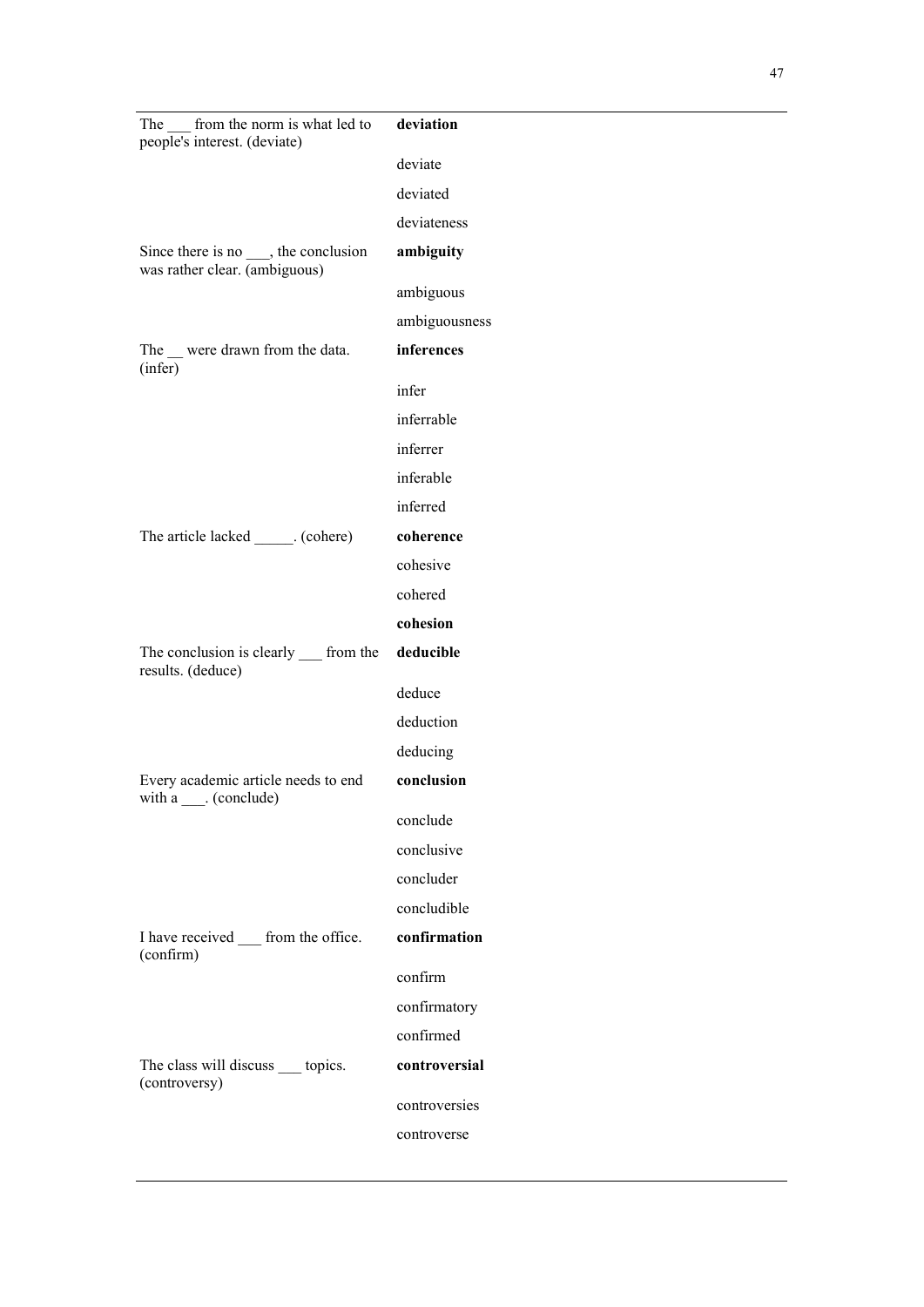| They made an ____ of how many people approximation<br>would participate in their experiment.<br>(proximate)                                 |                 |
|---------------------------------------------------------------------------------------------------------------------------------------------|-----------------|
|                                                                                                                                             | approximate     |
|                                                                                                                                             | proximation     |
|                                                                                                                                             | proximate       |
| The participants are advised to use their discretion<br>when it comes to filling out<br>questionnaires. (discrete)                          |                 |
|                                                                                                                                             | discrete        |
|                                                                                                                                             | discreteness    |
| The authors remained in over their<br>views on the theory, but they could<br>agree that there is no truly right or<br>wrong answer. (agree) | disagreement    |
|                                                                                                                                             | disagreeable    |
|                                                                                                                                             | disagree        |
|                                                                                                                                             | agreement       |
|                                                                                                                                             | disagreed       |
| The team of researchers must reach<br>a before making any decisions.<br>(consent)                                                           | consensus       |
|                                                                                                                                             | consentual      |
|                                                                                                                                             | consenting      |
| There is a ___ in the field of linguistics. division<br>(divide)                                                                            |                 |
|                                                                                                                                             | divide          |
|                                                                                                                                             | divisive        |
|                                                                                                                                             | divided         |
| The theory is difficult to _____. (concept) conceptualise                                                                                   |                 |
|                                                                                                                                             | conceptness     |
|                                                                                                                                             | concept         |
|                                                                                                                                             | concepting      |
|                                                                                                                                             | conceptualising |
| She herself in her speech.<br>(contrary)                                                                                                    | contradicted    |
|                                                                                                                                             | contradict      |
|                                                                                                                                             | contradiction   |
|                                                                                                                                             | contrary        |
|                                                                                                                                             | contraries      |
| <b>Expressions - A Bunch of Chunks</b>                                                                                                      |                 |
| <b>Question/Prompt</b>                                                                                                                      | <b>Answers</b>  |

 $\overline{a}$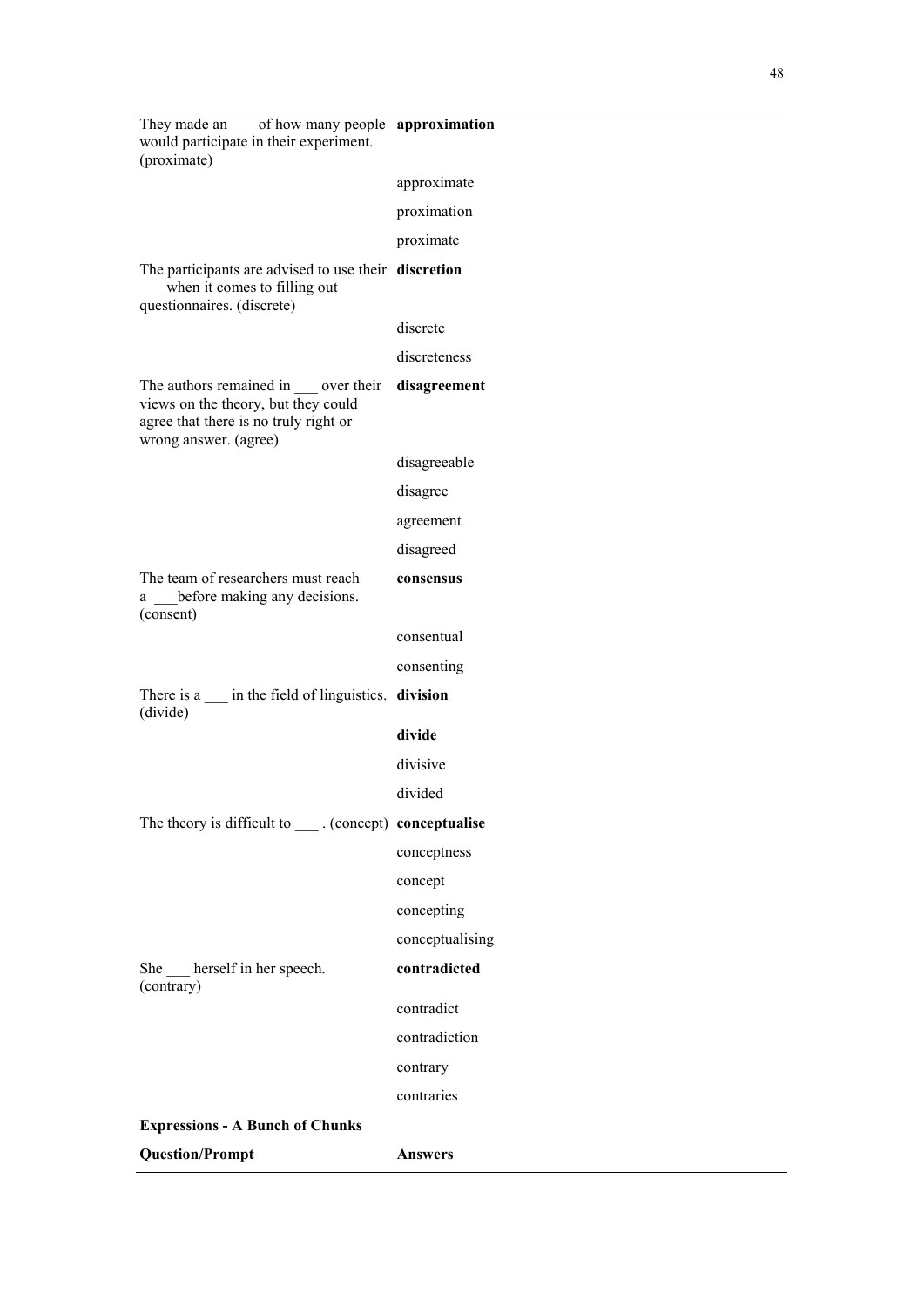| [a sharp increase] [compared to] [there]<br>[in the figures] [last year] [was]                             | 1) There was a sharp increase in the figures compared to last<br>year. 2) Compared to last year, there was a sharp increase in<br>the figures.                                                                 |
|------------------------------------------------------------------------------------------------------------|----------------------------------------------------------------------------------------------------------------------------------------------------------------------------------------------------------------|
| [covered a lot of ground] [we] [in class]<br>[today]                                                       | 1) We covered a lot of ground in class today. 2) Today we<br>covered a lot of groun in class. 3) We covered a lot of ground<br>today in class.                                                                 |
| [quite good] [the article] [despite its]<br>shortcomings] [was] [still]                                    | 1) Despite its shortcomings, the article was still quite good. 2)<br>The article was still quite good despite its shortcomings. 3)<br>The article was, despite its shortcomings, still quite good              |
| [dates back] [as a matter of fact] [this<br>theory] [to the 16th century]                                  | 1) [As a matter of fact] [this theory] [dates back] [to the<br>16th century] 2) [This theory] [dates back] [to the<br>16th century] [as a matter of fact]                                                      |
| [the university's decision] [their<br>findings could] [call into question]<br>[meat-free Monday] [to have] | [Their findings could] [call into question] [the<br>university's decision] [to have] [meat-free Monday]                                                                                                        |
| [conformed to] [her ideas] [we<br>discussed] [today] [the theory]                                          | 1) [Her ideas] [conformed to] [the theory] [we discussed]<br>[today] 2) [The theory] [we discussed]<br>[today] [conformed to] [her ideas] 3) [Today] [her ideas]<br>[conformed to] [the theory] [we discussed] |
| [students] [of this university] [various]<br>[ready-made surveys] [have access to]                         | [Students] [of this univeristy] [have access to] [various]<br>[ready-made surveys]                                                                                                                             |
| [today] [shines a light on] [the issues]<br>[in society] [this paragraph]                                  | [This paragraph] [shines a light on] [the issues] [in society]<br>[today]                                                                                                                                      |
| [what's the next step?] [this literature<br>review] [begs the question]                                    | [This literature review] [begs the question] [what's the next]<br>step]                                                                                                                                        |
| [all in all] [global warming] [the paper]<br>[argued for]                                                  | [All in all] [the paper] [argued for] [global warming]                                                                                                                                                         |
| [a gradual rise] [in the past decades]<br>[there has been] [of success in<br>education]                    | [There has been] [a gradual rise] [of success in<br>education] [in the past decades]                                                                                                                           |
| [don't] [make sense ][the implications]<br>[in practice] [of this study]                                   | [The implications] [of this study] [don't] [make sense] [in]<br>practice]                                                                                                                                      |
| [it's almost impossible] [factors] [the<br>uncontrolled for] [to rule out]                                 | [It's almost impossible] [to rule out] [the uncontrolled]<br>for] [factors]                                                                                                                                    |
| [are in line with] [of the study] [the<br>hypothesis] [these findings]                                     | [These findings] [are in line with] [the hypothesis] [of<br>the study]                                                                                                                                         |
| [a ballpark figure] [give me] [of] [the<br>data]                                                           | [Give me] [a ballpark figure] [of] [the data]                                                                                                                                                                  |
| [I] [have been] [putting off] [going to]<br>[the gym] [for a while]                                        | [I] [have been] [putting off] [going to] [the gym] [for a while]                                                                                                                                               |
| [in a nutshell] [we] [explored] [the city]                                                                 | [in a nutshell] [we] [explored] [the city]                                                                                                                                                                     |
| [the use of] [animals] [in the show]<br>[was] [uncalled for]                                               | [the use of] [animals] [in the show] [was] [uncalled for]                                                                                                                                                      |
| [the group] [has] [expressed]<br>[travelling] [as] [an activity] [a strong<br>preference for]              | [The group] [has] [expressed] [a strong preference for]<br>[travelling] [as] [an activity]                                                                                                                     |
| [the end of] [the semester] [is] [just]<br>around the corner]                                              | [The end of] [the semester] [is] [just around the corner]                                                                                                                                                      |
| [I am] [trying to] [wrap my head<br>around] [the fact] [that] [I am] [already<br>at] [university]          | [I am] [trying to] [wrap my head around] [the fact] [that] [I]<br>am] [already at] [university]                                                                                                                |
| [I have] [no option] [but to sit tight]                                                                    | [I have] [no option] [but to sit tight] [and] [wait for] [a reply]                                                                                                                                             |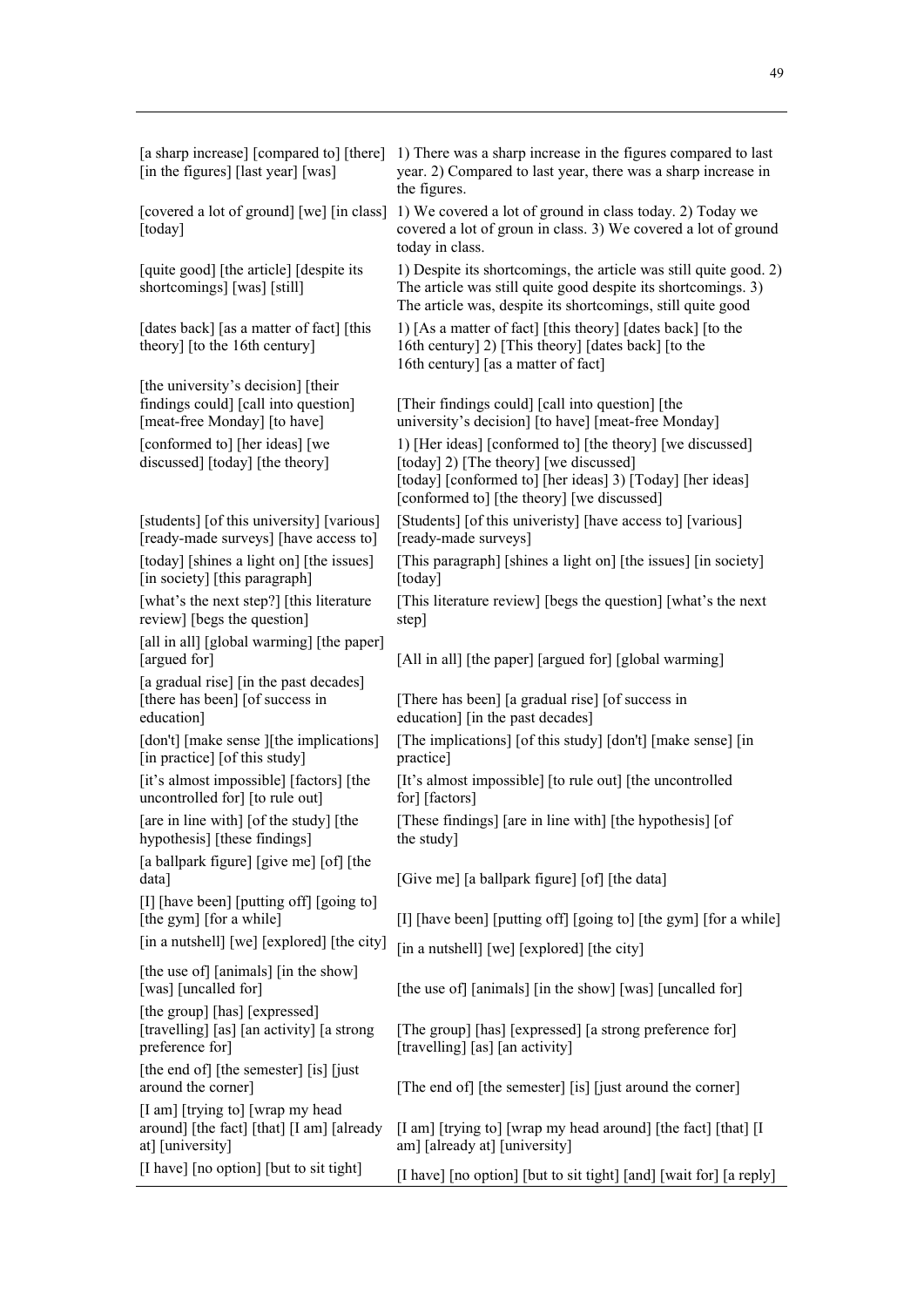| [I am not sure] [I] [have met him] [but]<br>[that name] [rings a bell]                    | [I am not sure] [I] [have met him] [but] [that name] [rings a<br>bell]                                                                                                                                                                                                  |
|-------------------------------------------------------------------------------------------|-------------------------------------------------------------------------------------------------------------------------------------------------------------------------------------------------------------------------------------------------------------------------|
| [we] [don't have] [much time] [so] [I'm<br>going to] [cut to the chase]                   | [we] [don't have] [much time] [so] [I'm going to] [cut to the<br>chase]                                                                                                                                                                                                 |
| [everyone] [should] [pitch in] [with]<br>their ideas] [during] [the meeting]              | 1) [everyone] [should] [pitch in] [with their ideas] [during]<br>[the meeting] 2) [during] [the meeting] [everyone] [should]<br>[pitch in] [with their ideas]                                                                                                           |
| [the only way] [to find out] [is] [to face]<br>the music] [and] [do it]                   | [the only way] [to find out] [is] [to face the music] [and] [do<br>it]                                                                                                                                                                                                  |
| [I] [see] [my old classmates] [once in a<br>blue moon]                                    | [I] [see] [my old classmates] [once in a blue moon]                                                                                                                                                                                                                     |
| [I] [cannot] [go to class] [today]<br>[because] [I'm] [feeling] [under the<br>weather]    | 1) [I] [cannot] [go to class] [today] [because] [I'm] [feeling]<br>[under the weather] 2) [today] [I] [cannot] [go to class]<br>[because] [I'm] [feeling] [under the weather] 3) [I] [cannot]<br>[go to class] [because] [I'm] [feeling] [under the weather]<br>[today] |
| [I] [went] [the extra mile] [to make]<br>sure] [everything] [goes] [according to<br>plan] | [I] [went] [the extra mile] [to make sure] [everything] [goes]<br>[according to plan]                                                                                                                                                                                   |
| <b>Expressions - Academic Alternatives</b>                                                |                                                                                                                                                                                                                                                                         |
| <b>Question/Prompt</b>                                                                    | Answers (correct is bolded)                                                                                                                                                                                                                                             |
| It was difficult to think up an<br>alternative.                                           | a) It was difficult to grasp an alternative.                                                                                                                                                                                                                            |
|                                                                                           | b) It was difficult to conceive of an alternative.                                                                                                                                                                                                                      |
|                                                                                           | c) It was difficult to perceive of an alternative.                                                                                                                                                                                                                      |
| They went against popular opinion.                                                        | a) They contradicted popular opinion.                                                                                                                                                                                                                                   |
|                                                                                           | b) They conflicted popular opinion.                                                                                                                                                                                                                                     |
|                                                                                           | c) They denied popular opinion.                                                                                                                                                                                                                                         |
| We should meet up in the lecture hall.                                                    | a) We should correspond in the lecture hall.                                                                                                                                                                                                                            |
|                                                                                           | b) We should conform in the lecture hall.                                                                                                                                                                                                                               |
|                                                                                           | c) We should convene in the lecture hall.                                                                                                                                                                                                                               |
| I will now show you how the software<br>works.                                            | a) I will now demonstrate how the software works.                                                                                                                                                                                                                       |
|                                                                                           | b) I will now accept how the software works.                                                                                                                                                                                                                            |
|                                                                                           | c) I will now verify how the software works.                                                                                                                                                                                                                            |
| The graphs show the data of the first<br>experiment.                                      | a) The graphs signify the data of the first experiment.                                                                                                                                                                                                                 |
|                                                                                           | b) The graphs display the data of the first experiment.                                                                                                                                                                                                                 |
|                                                                                           | c) The graphs designate the data of the first experiment.                                                                                                                                                                                                               |
| An influential factor was missed due to<br>the study's small sample size.                 | a) An influential factor was overlooked by the study's<br>small sample size.                                                                                                                                                                                            |
|                                                                                           | b) An influential factor was cancelled due to the study's small<br>sample size                                                                                                                                                                                          |
|                                                                                           | c) An influential factor was neutralised due to the study's<br>small sample size.                                                                                                                                                                                       |
| Most people agree that speaking is                                                        | a) Most people concur that speaking is easier than writing.                                                                                                                                                                                                             |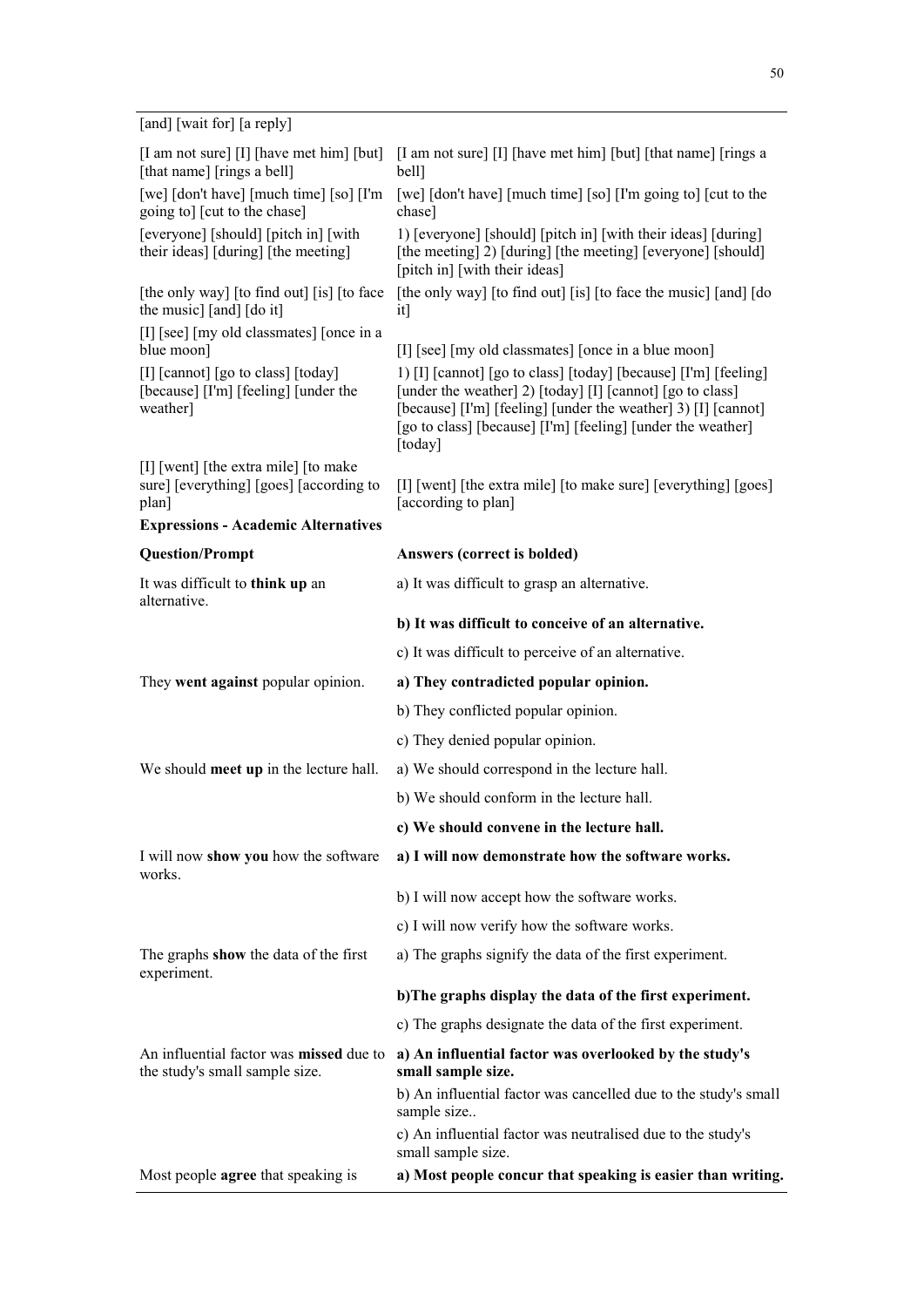| easier than writing.                                                    |                                                                                 |
|-------------------------------------------------------------------------|---------------------------------------------------------------------------------|
|                                                                         | b) Most people correspond that speaking is easier than<br>writing.              |
|                                                                         | c) Most people harmonize that speaking is easier than writing.                  |
| A large number of students live on<br>campus grounds.                   | a) A large amount of students reside on campus grounds.                         |
|                                                                         | b) A large amount of students abide on campus grounds.                          |
|                                                                         | c) A large amount of students habituate on campus grounds.                      |
| One could say that technology partly<br>caused globalisation.           | a) One could say that technology partly triggered<br>globalisation.             |
|                                                                         | b) One could say that technology partly demonstrated<br>globalisation.          |
|                                                                         | c) One could say that technology partly attributed<br>globalisation.            |
| The researchers used two different<br>methods to answer their question. | a) The researchers exploited two different methods to answer<br>their question. |
|                                                                         | b) The researchers practised two different methods to answer<br>their question. |
|                                                                         | c) The researchers utlised two different methods to<br>answer their question.   |
| Your views on educational matters are<br>the same as hers.              | a) Your views on educational matters coincide with hers.                        |
|                                                                         | b) Your views on educational matters dissent with hers.                         |
|                                                                         | c) His views on educational matters cooperated with hers.                       |
| Their work <b>continues</b> the work done by<br>previous researchers.   | a) Their work extends the work done by previous<br>researchers.                 |
|                                                                         | b) Their work overruns the work done by previous<br>researchers.                |
|                                                                         | c) Their work replicates the work done by previous<br>researchers.              |
| There are lots of different articles<br>available on that topic.        | a) There are contrary articles available on that topic                          |
|                                                                         | b) There are distinct articles available on that topic                          |
|                                                                         | c) There are diverse articles available on that topic                           |
| This article is very important to the<br>success of this undertaking.   | a) This article is acute to the success of this undertaking                     |
|                                                                         | b) This article is dire to the success of this undertaking                      |
|                                                                         | c) This article is crucial to the success of this undertaking                   |
| There weren't <b>enough</b> people to<br>complete the experiment.       | a) There weren't substantial people to complete the<br>experiment               |
|                                                                         | b) There weren't plentiful people to complete the experiment                    |
|                                                                         | c) There weren't sufficient people to complete the<br>experiment                |
| <b>Expressions - Tricky Prepositions</b>                                |                                                                                 |
| <b>Question/Prompt</b>                                                  | Answers (correct is bolded)                                                     |
| This paper has implications for<br>education<br>the paper by            | as opposed to                                                                   |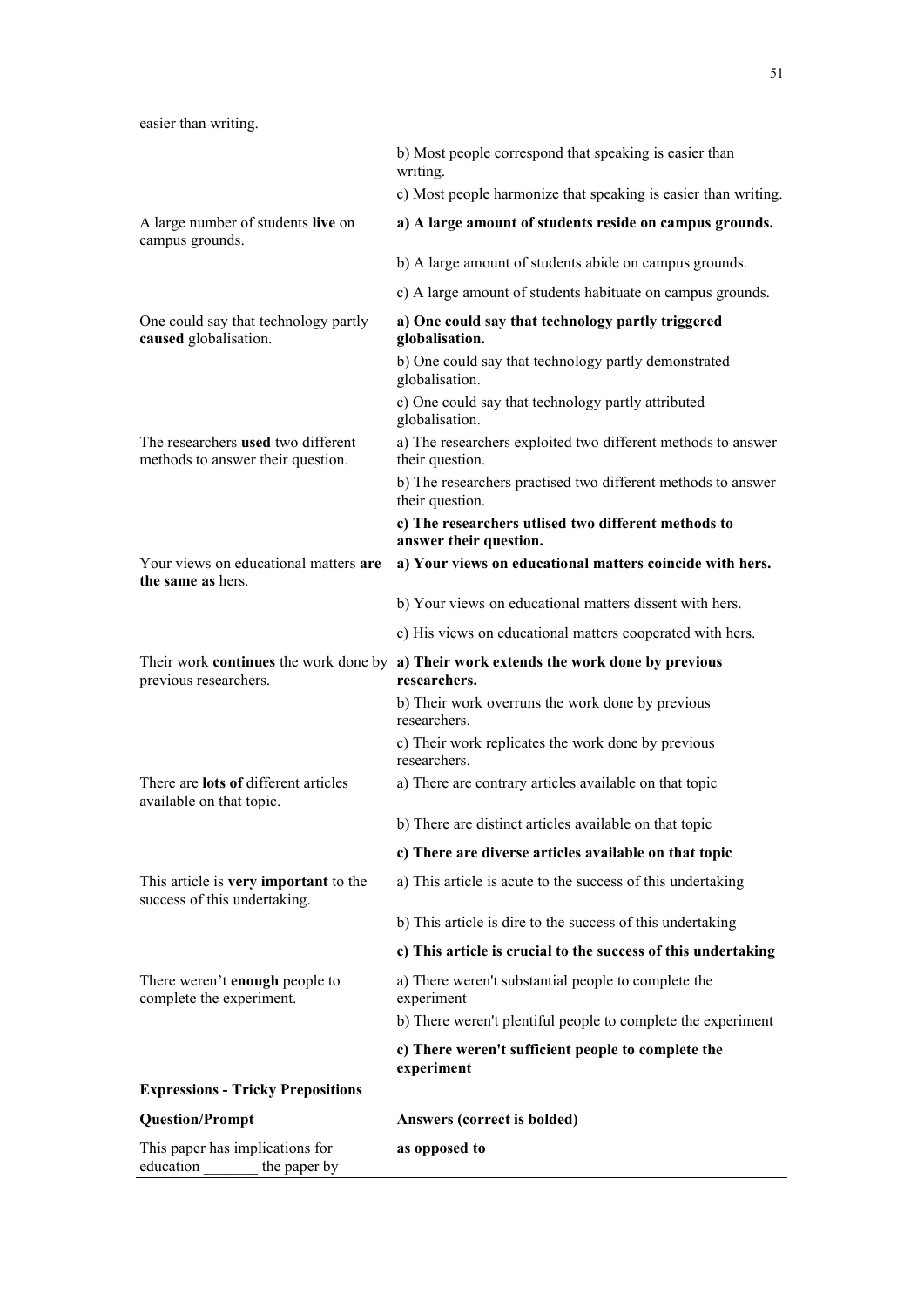|                                                                                                                                                                                                                                                                                                                                                                                                                                                                                                 | as opposed with     |
|-------------------------------------------------------------------------------------------------------------------------------------------------------------------------------------------------------------------------------------------------------------------------------------------------------------------------------------------------------------------------------------------------------------------------------------------------------------------------------------------------|---------------------|
|                                                                                                                                                                                                                                                                                                                                                                                                                                                                                                 | as opposed in       |
| The topic is ______ cultural and<br>historical factors.                                                                                                                                                                                                                                                                                                                                                                                                                                         | associated to       |
|                                                                                                                                                                                                                                                                                                                                                                                                                                                                                                 | associated with     |
|                                                                                                                                                                                                                                                                                                                                                                                                                                                                                                 | associated as       |
| An empirical text usually consists of a<br>research question, hypothesis,<br>methodology, and $\frac{1}{\sqrt{1-\frac{1}{\sqrt{1-\frac{1}{\sqrt{1-\frac{1}{\sqrt{1-\frac{1}{\sqrt{1-\frac{1}{\sqrt{1-\frac{1}{\sqrt{1-\frac{1}{\sqrt{1-\frac{1}{\sqrt{1-\frac{1}{\sqrt{1-\frac{1}{\sqrt{1-\frac{1}{\sqrt{1-\frac{1}{\sqrt{1-\frac{1}{\sqrt{1-\frac{1}{\sqrt{1-\frac{1}{\sqrt{1-\frac{1}{\sqrt{1-\frac{1}{\sqrt{1-\frac{1}{\sqrt{1-\frac{1}{\sqrt{1-\frac{1}{\sqrt{1-\frac{1}{\sqrt{1-\frac{1}{$ | so as               |
|                                                                                                                                                                                                                                                                                                                                                                                                                                                                                                 | so on               |
|                                                                                                                                                                                                                                                                                                                                                                                                                                                                                                 | so so               |
| My experience helped me<br>write this essay.                                                                                                                                                                                                                                                                                                                                                                                                                                                    | to some extent      |
|                                                                                                                                                                                                                                                                                                                                                                                                                                                                                                 | with some extent    |
|                                                                                                                                                                                                                                                                                                                                                                                                                                                                                                 | as some extent      |
| the group of participants,<br>they were not aware of the goal of the<br>study.                                                                                                                                                                                                                                                                                                                                                                                                                  | with respect to     |
|                                                                                                                                                                                                                                                                                                                                                                                                                                                                                                 | with respect as     |
|                                                                                                                                                                                                                                                                                                                                                                                                                                                                                                 | with respect of     |
| The authors _________ the small number account in<br>of participants by analysing their<br>development.                                                                                                                                                                                                                                                                                                                                                                                         |                     |
|                                                                                                                                                                                                                                                                                                                                                                                                                                                                                                 | account for         |
|                                                                                                                                                                                                                                                                                                                                                                                                                                                                                                 | account with        |
| The results are __________ the theory we in line for<br>discussed last week.                                                                                                                                                                                                                                                                                                                                                                                                                    |                     |
|                                                                                                                                                                                                                                                                                                                                                                                                                                                                                                 | in line with        |
|                                                                                                                                                                                                                                                                                                                                                                                                                                                                                                 | in line as          |
| The assignment isn't our biggest worry, so to speak                                                                                                                                                                                                                                                                                                                                                                                                                                             |                     |
|                                                                                                                                                                                                                                                                                                                                                                                                                                                                                                 | so for speak        |
|                                                                                                                                                                                                                                                                                                                                                                                                                                                                                                 | so with speak       |
| Many students did well _______ the<br>difficulty of the topic.                                                                                                                                                                                                                                                                                                                                                                                                                                  | regardless of       |
|                                                                                                                                                                                                                                                                                                                                                                                                                                                                                                 | regardless in       |
|                                                                                                                                                                                                                                                                                                                                                                                                                                                                                                 | regardless with     |
| against the theory.                                                                                                                                                                                                                                                                                                                                                                                                                                                                             | comes across as     |
|                                                                                                                                                                                                                                                                                                                                                                                                                                                                                                 | comes across to     |
|                                                                                                                                                                                                                                                                                                                                                                                                                                                                                                 | comes across with   |
| , he did send me an                                                                                                                                                                                                                                                                                                                                                                                                                                                                             | come to think of it |

email about it. I must have forgotten!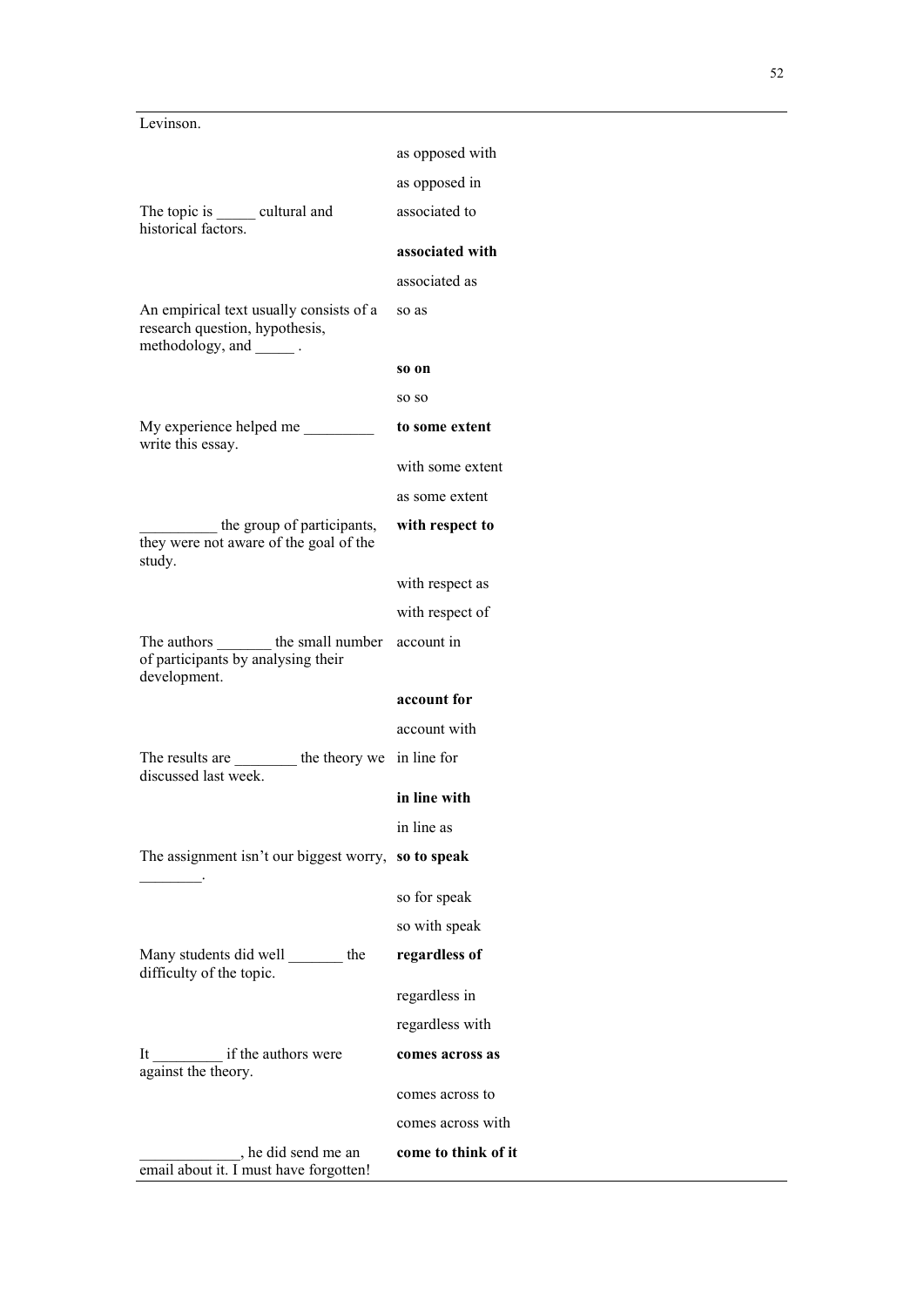|                                                                                                                     | come to think at it                             |
|---------------------------------------------------------------------------------------------------------------------|-------------------------------------------------|
|                                                                                                                     | come to think in it.                            |
| university, have you<br>already completed the assignment for<br>our class?                                          | speaking of                                     |
|                                                                                                                     | speaking in                                     |
|                                                                                                                     | speaking for                                    |
| I was just _____________ going to sleep<br>when my phone rang.                                                      | on the verge of                                 |
|                                                                                                                     | at the verge of                                 |
|                                                                                                                     | in the verge of                                 |
| Making your own dinner at home can<br>save you money ________.                                                      | in the long run                                 |
|                                                                                                                     | for the long run                                |
|                                                                                                                     | on the long run                                 |
| I have been studying so hard for the<br>exam next week. I basically studied<br>everything $\qquad \qquad$ .         | by heart                                        |
|                                                                                                                     | for heart                                       |
|                                                                                                                     | from heart                                      |
| I'd be willing to do him a favour but                                                                               | within reason                                   |
|                                                                                                                     | for reason                                      |
|                                                                                                                     | in reason                                       |
| Person A: Are you available next week? out of town<br>Person B: I am afraid I will be<br>next week. How about       |                                                 |
| the week after?                                                                                                     | outside of town                                 |
|                                                                                                                     |                                                 |
|                                                                                                                     | around town                                     |
| Person A: What will you do if you can't out of the question<br>find a roommate? Person B: Well,<br>that's<br>takes! |                                                 |
|                                                                                                                     | off the question                                |
|                                                                                                                     | beside the question                             |
| cycling, the<br>Netherlands is the place to be!                                                                     | when it comes to                                |
|                                                                                                                     | when it comes towards                           |
|                                                                                                                     | when it comes from                              |
| <b>Expressions - Matching Expressions</b>                                                                           |                                                 |
| <b>Question/Prompt</b>                                                                                              | Answers (correct is bolded)                     |
| First and foremost                                                                                                  | I would like to express my views on the matter. |
|                                                                                                                     | two full paragraphs from my essay.              |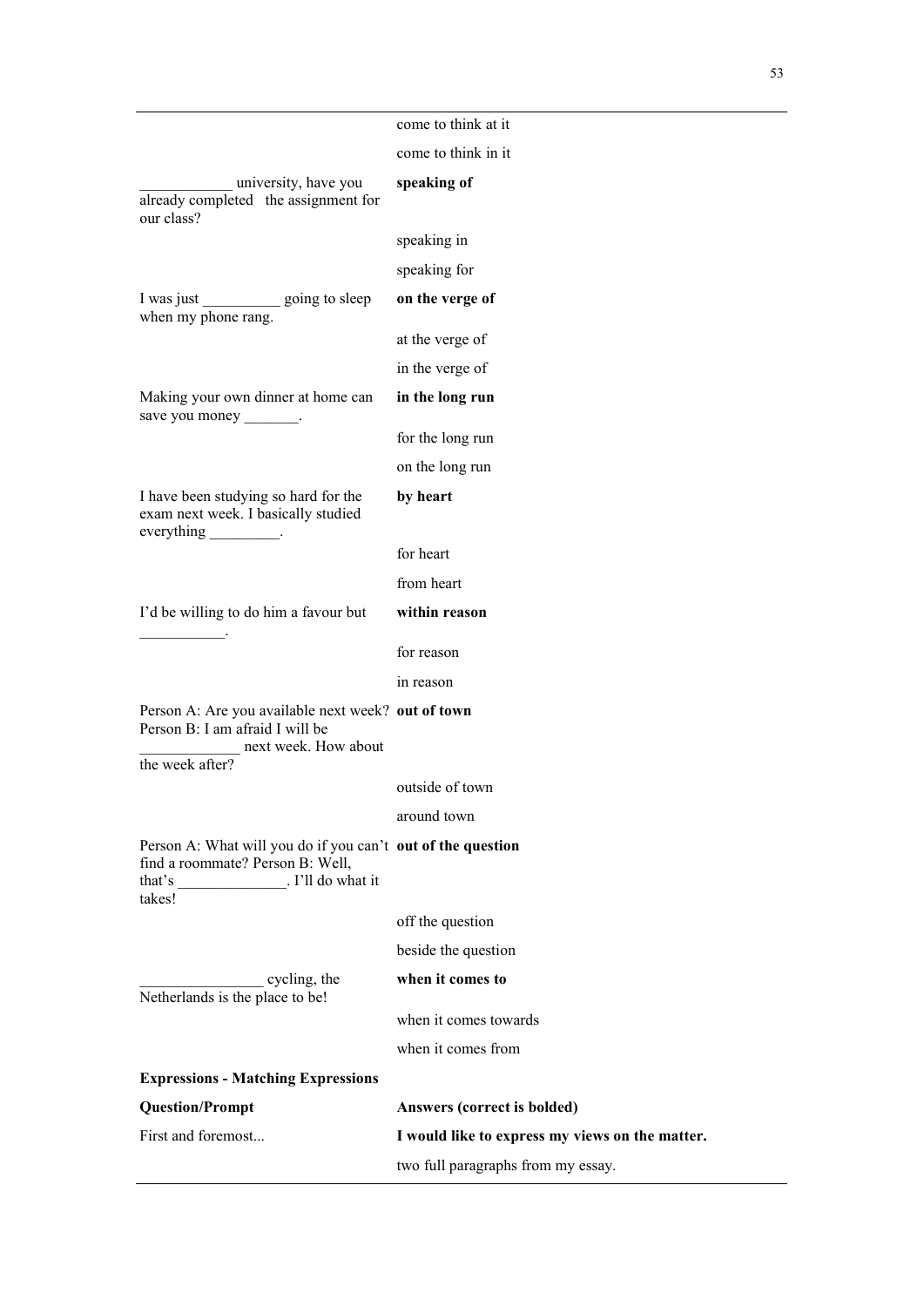|                                                                                     | the course considering it was quite difficult.                                                  |
|-------------------------------------------------------------------------------------|-------------------------------------------------------------------------------------------------|
| As a rule of thumb                                                                  | I write the method section of my paper before everything<br>else.                               |
|                                                                                     | I passed this week's assignment.                                                                |
|                                                                                     | it was about the education system.                                                              |
| I had to do away with                                                               | two full paragraphs from my essay.                                                              |
|                                                                                     | writing a paper for Grammar and Translation.                                                    |
|                                                                                     | the course considering it was quite difficult.                                                  |
| The paper had many implications but in it was about the education system<br>essence |                                                                                                 |
|                                                                                     | the teacher didn't assign any work for tomorrow                                                 |
|                                                                                     | the paper had a lot of details about the implications it made                                   |
| I find that, by and large,                                                          | the course was quite difficult for most students                                                |
|                                                                                     | I wrote a proposal before starting research                                                     |
|                                                                                     | because I'm going to be out of town during the deadline                                         |
| line                                                                                | It isn't clear where the authors draw the <b>between the two concepts proposed in the paper</b> |
|                                                                                     | because I didn't pass the exam for this course                                                  |
|                                                                                     | when I wrote the proposal                                                                       |
| My writing skills apparently fell short                                             | because I didn't pass the English exam                                                          |
|                                                                                     | I wrote the analysis before everything else                                                     |
|                                                                                     | because I'm going to be out of town during the deadline                                         |
| The authors really pushed the<br>envelope                                           | by exploring such a new and different area of research                                          |
|                                                                                     | between the concepts proposed in the paper                                                      |
|                                                                                     | because I didn't pass the exam for this course                                                  |
| It took a lot of effort to make sense of the assigned reading for today             |                                                                                                 |
|                                                                                     | by exploring such a new field of research                                                       |
|                                                                                     | because I didn't pass the exam for this course                                                  |
| I submitted the assignment in advance                                               | because I'm going to be out of town during the deadline                                         |
|                                                                                     | between two completely different theories proposed in the<br>paper                              |
|                                                                                     | by exploring such a new field of research                                                       |
| We have to keep                                                                     | the assignment in mind                                                                          |
|                                                                                     | turning over a new leaf                                                                         |
|                                                                                     | get on well                                                                                     |
| Fortunately, the year has gotten off                                                | to a good start                                                                                 |
|                                                                                     | a complete let down                                                                             |
|                                                                                     | turned over a new leaf                                                                          |
| Luckily my classmates and I                                                         | get on well                                                                                     |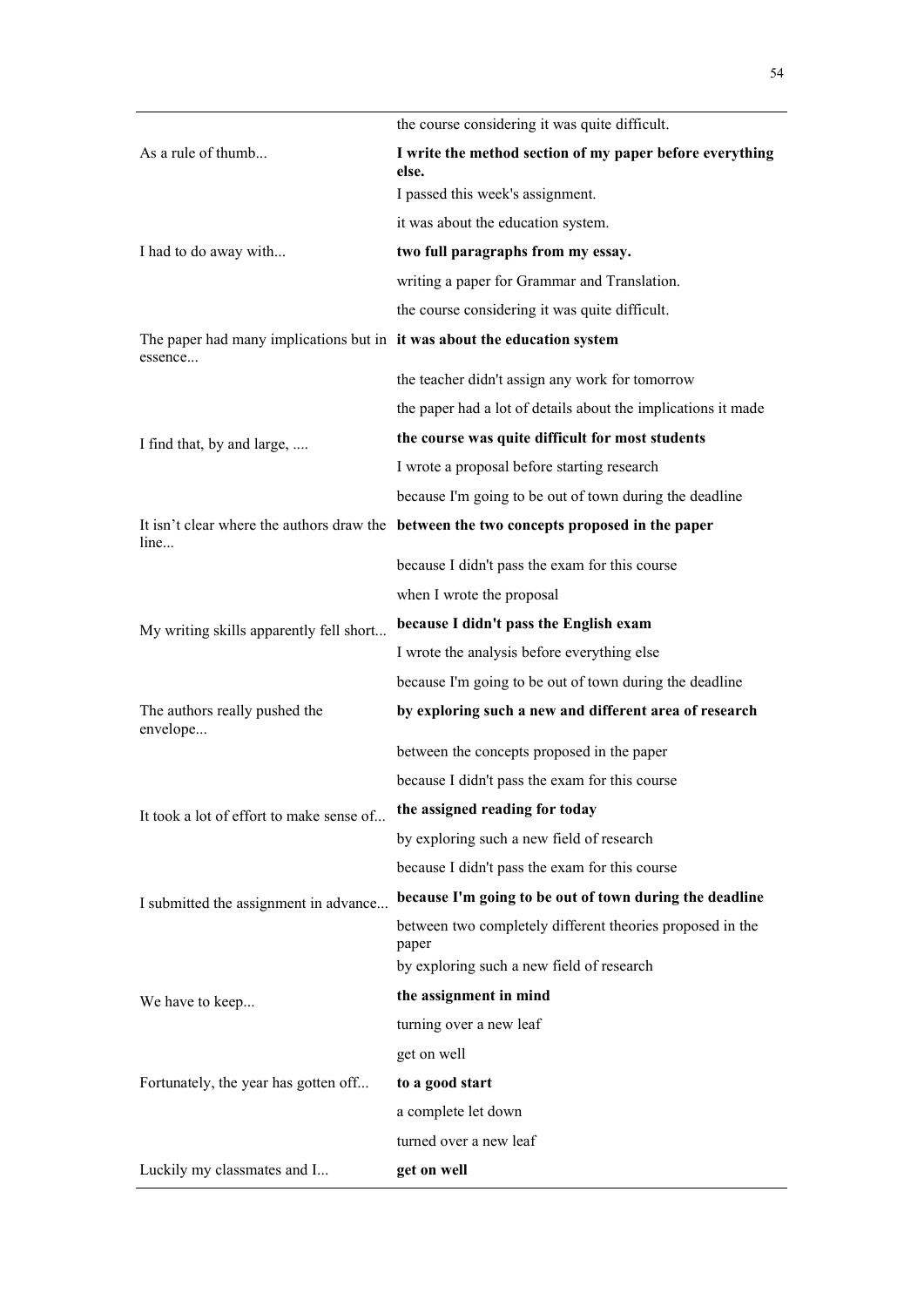|                                                                                 | off to a bad start                                                                                                                                                              |
|---------------------------------------------------------------------------------|---------------------------------------------------------------------------------------------------------------------------------------------------------------------------------|
|                                                                                 | assignment due Monday                                                                                                                                                           |
| We've had enough fun but now it's time get down to some work<br>$\mathfrak{to}$ |                                                                                                                                                                                 |
|                                                                                 | money for future travels                                                                                                                                                        |
|                                                                                 | get on well                                                                                                                                                                     |
| I have been setting aside                                                       | getting all my work done within 5 hours                                                                                                                                         |
|                                                                                 | money for future travels                                                                                                                                                        |
|                                                                                 | a complete let down                                                                                                                                                             |
| She's so rude! I don't know                                                     | how you put up with her                                                                                                                                                         |
|                                                                                 | to get all my work done within 5 hours                                                                                                                                          |
|                                                                                 | that the assignment is due Monday                                                                                                                                               |
| So far, this book has been                                                      | a complete let down                                                                                                                                                             |
|                                                                                 | getting all my work done within 5 hours                                                                                                                                         |
|                                                                                 | the assignment due Monday                                                                                                                                                       |
| It's time to put the past behind us and<br><b>TURN</b>                          | over a new leaf                                                                                                                                                                 |
|                                                                                 | off to a good start                                                                                                                                                             |
|                                                                                 | complete let down                                                                                                                                                               |
| I'm not sure how this works but                                                 | I'll definitely look into it                                                                                                                                                    |
|                                                                                 | I'll turn over a new leaf                                                                                                                                                       |
|                                                                                 | I'll get off to a new start                                                                                                                                                     |
| I have set myself a target                                                      | to get a complete let down                                                                                                                                                      |
|                                                                                 | to get on well                                                                                                                                                                  |
|                                                                                 | to get all my work done within 5 hours                                                                                                                                          |
| <b>Expressions - Expressions in practice</b>                                    |                                                                                                                                                                                 |
| <b>Question/Prompt</b>                                                          | Answers (correct is bolded)                                                                                                                                                     |
| Good morning! How are you?                                                      | Good morning, I'm fine, thank you                                                                                                                                               |
|                                                                                 | Morning. I'm doing okay but I drank too much last night so<br>I'm a little tired and my stomach hurts. I'm sorry if I am too<br>gassy.<br>Good.                                 |
| for me?                                                                         | You said earlier that you had a question I was wondering whether you could help me with this<br>week's assignment.<br>You could help me with this week's assignment? Yes or no? |
|                                                                                 | Yes. Help me with this assignment.                                                                                                                                              |
|                                                                                 |                                                                                                                                                                                 |
| Yeah sure, what do you have difficulty<br>with?                                 | Off topping my head, it was questions 3 to 6                                                                                                                                    |
|                                                                                 | Over the top of my head, it was questions 3 to 6                                                                                                                                |
|                                                                                 | Off the top of my head, it was questions 3 to 6                                                                                                                                 |
| Oh, those were tricky indeed! Have you No, I haven't. I'll keep that in mind    |                                                                                                                                                                                 |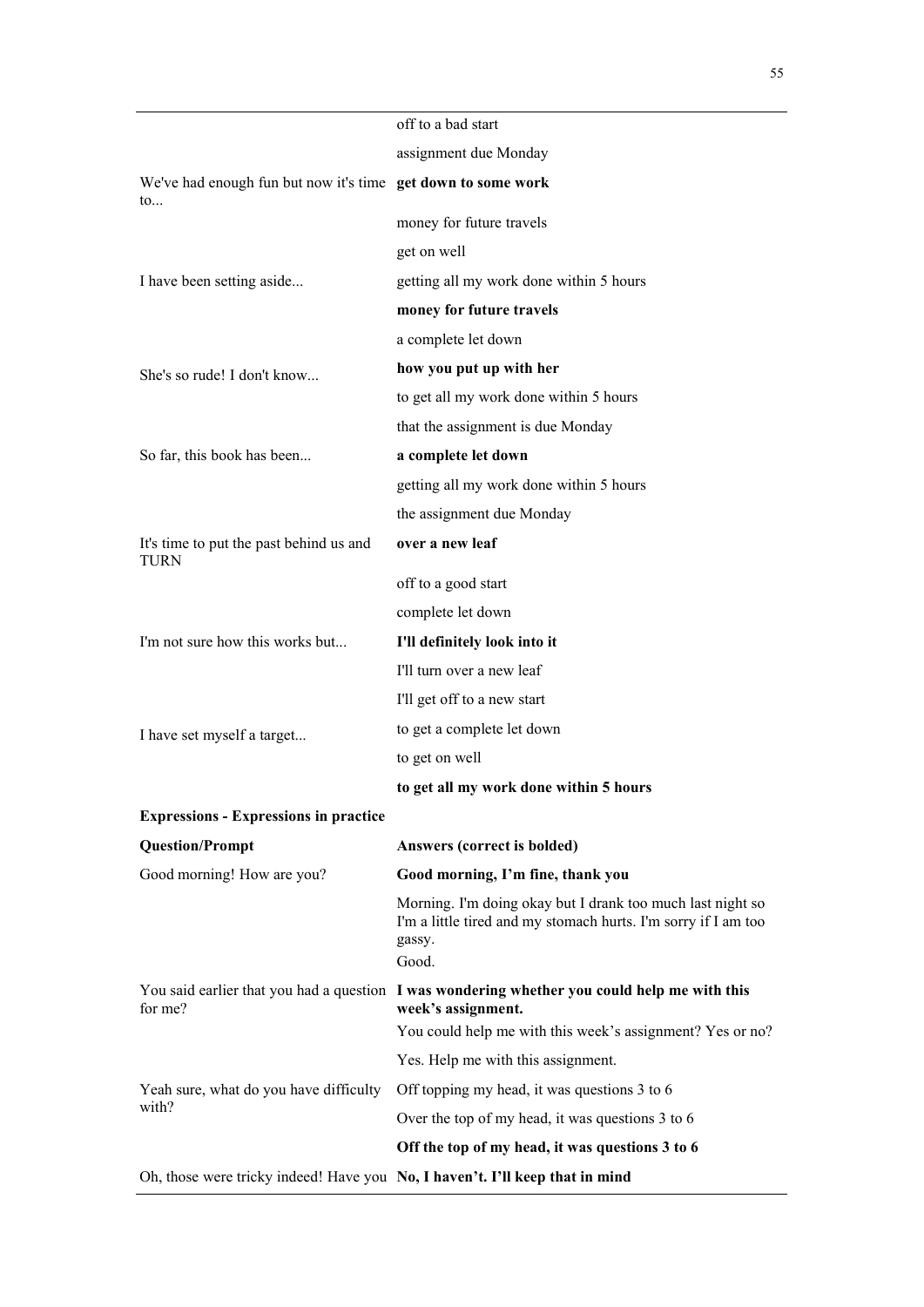| tried looking in the appendix?                                             | No, I haven't. I'll keeps that in mind                                                                           |
|----------------------------------------------------------------------------|------------------------------------------------------------------------------------------------------------------|
|                                                                            | No, I haven't. I'll keep that in minds                                                                           |
| Was there anything else you had<br>difficulty with?                        | Yes. I'm having trouble with my research project.                                                                |
|                                                                            | Yes. I have troubles with my research project.                                                                   |
|                                                                            | Yes. I'm having troubles with my research project                                                                |
| Do you already have a topic?                                               | As a matter of fact, I do                                                                                        |
|                                                                            | As matters of facts, I do                                                                                        |
|                                                                            | As a matter of facts, I do                                                                                       |
|                                                                            | That's good! What do you have trouble I can't make up my mind about my research question                         |
| with?                                                                      | I can't makes up my minds about my research question                                                             |
|                                                                            | I can't make up my head about my research question                                                               |
| What are your options?                                                     | Well, I'm thinking about following up on the paper by<br>Brown, but I'm not sure if it's feasible                |
|                                                                            | Well, I'm thinking about follow up on the paper by Brown,<br>but I'm not sure if it's feasible                   |
|                                                                            | Well, I think about following up on the paper by Brown, but<br>I'm not sure if it's feasible                     |
| Hmm. Have you already talked to your                                       | I haven't yet, but I'm going to schedule an appointment                                                          |
| supervisor?                                                                | I haven't yet, but I'm going to make a meeting                                                                   |
|                                                                            | I haven't yet, but I'm going to do an arrangement                                                                |
| That's a good idea! Good luck!                                             | Thank you for your help, I'll see you next week!                                                                 |
|                                                                            | Thank you for your helps, I'll see you next week!                                                                |
|                                                                            | Thank you for your helping, I'll see you next week!                                                              |
| <b>Expressions - Expressions in Practice</b><br>(2)                        |                                                                                                                  |
| <b>Question/Prompt</b>                                                     | Answers (correct is bolded)                                                                                      |
|                                                                            | Good afternoon. What can I do for you? Hello! I have some questions concerning the article we<br>discussed today |
|                                                                            | Hello! I got some questions concerned on that article we've<br>discussed today                                   |
|                                                                            | Hey, I want ask something concerns the article we discussed<br>today                                             |
| Go ahead.                                                                  | It's not clear to me, whether the authors accounted for the<br>contradictory findings?                           |
|                                                                            | It's not clear to me, did the authors destroyed the<br>contradictory findings?                                   |
|                                                                            | I totally don't get it. Did the authors say something about the<br>weird findings?                               |
| As a matter of fact, they didn't. But<br>they did write another paper that | Oh, right. Can I ask few more questions?                                                                         |
| addressed these concerns.                                                  | I am asking more questions.                                                                                      |
|                                                                            | Right. I wanna ask you more questions now.                                                                       |
| By all means.                                                              | Do you consider the findings to be in line with the<br>hypothesis?                                               |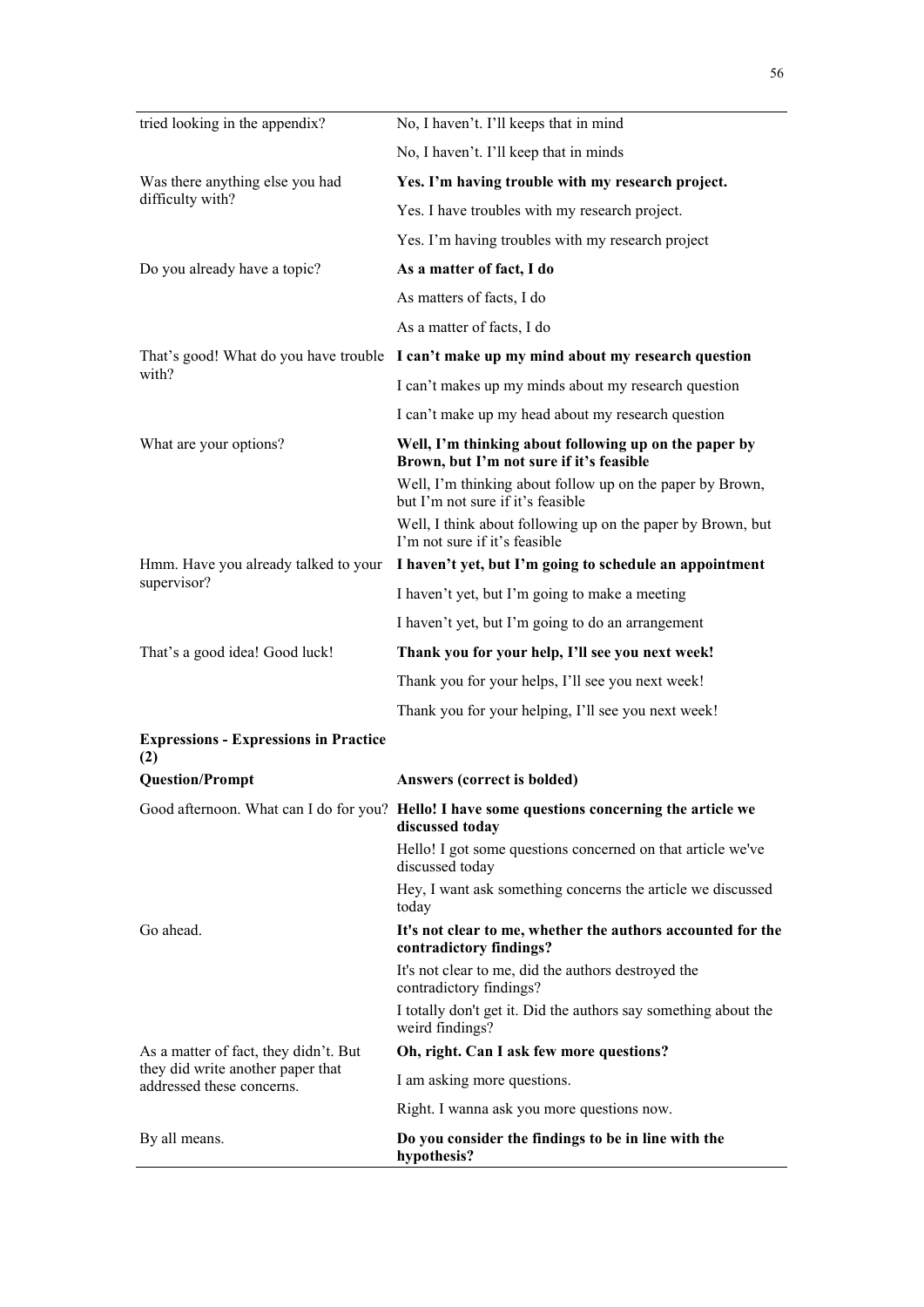|                                                               | Are the findings ok, you think?                                                            |  |
|---------------------------------------------------------------|--------------------------------------------------------------------------------------------|--|
|                                                               | Do you considerate the findings to be to line with the<br>hypothesis?                      |  |
| Yes, I do. This is covered well in the<br>discussion section. | Indeed, they covered a lot of ground in the discussion. I<br>will have a look at it again. |  |
|                                                               | Yes. They cover ground. I look at it again.                                                |  |
|                                                               | You are totally right! I thought I read something like it but I<br>forget things.          |  |
| Do you have any more questions?                               | Yes, just one. Which of the factors was by and large the<br>most crucial for the results?  |  |
|                                                               | OK. Which factor was, on and large, crucially to their results?                            |  |
|                                                               | Yes, only one. Which factor was with and large the most<br>crucial for the results?        |  |
| According to the authors, the                                 | I thought so too.                                                                          |  |
| socio-cultural factor was the most                            | It's like you're reading my mind.                                                          |  |
| crucial as it strongly influenced<br>participants' behavior.  | I think it also.                                                                           |  |
|                                                               | Despite of some shortcomings, the study was quite<br>thorough, don't you think?            |  |
|                                                               | Despite at some shortcoming, the study was quite thorough,<br>don't you think?             |  |
| Very well.                                                    | Despite of some mistakes, it was good, right?                                              |  |
|                                                               | Indeed. Regarding the essay on this article for the next<br>week, how long should it be?   |  |
|                                                               | Indeed. Regardless the essay on this article for the next week,<br>how long should it be?  |  |
| Yes, the study design was quite<br>thorough.                  | Yep. The essay this article of next week, how many pages is<br>ok?                         |  |
|                                                               | Ok, I'll keep it in mind. Thank you for your time!                                         |  |
|                                                               | Ok, I'll keep it on minds. Thank you for your time!                                        |  |
| 1-2 pages would be sufficient.                                | Ok, I'll keep it in my head. Thanks miss.                                                  |  |
| You are welcome. Bye-bye!                                     |                                                                                            |  |
| <b>Expressions - Using the Correct</b><br><b>Expressions</b>  |                                                                                            |  |
| <b>Question/Prompt</b>                                        | Answers (correct is bolded)                                                                |  |
|                                                               | set my heart on                                                                            |  |

| <b>Question/Prompt</b>                                       | Answers (correct is bolded) |  |
|--------------------------------------------------------------|-----------------------------|--|
|                                                              | set my heart on             |  |
| I have becoming a researcher.                                | sets my head on             |  |
|                                                              | set my eyes on              |  |
|                                                              | put your mind to it         |  |
| If you<br>you can do anything.                               | set your eyes on it         |  |
|                                                              | do your mind with it        |  |
|                                                              | do away with                |  |
|                                                              | have away on                |  |
| I'm going to all my old notes.<br>I don't need them anymore! | set away to                 |  |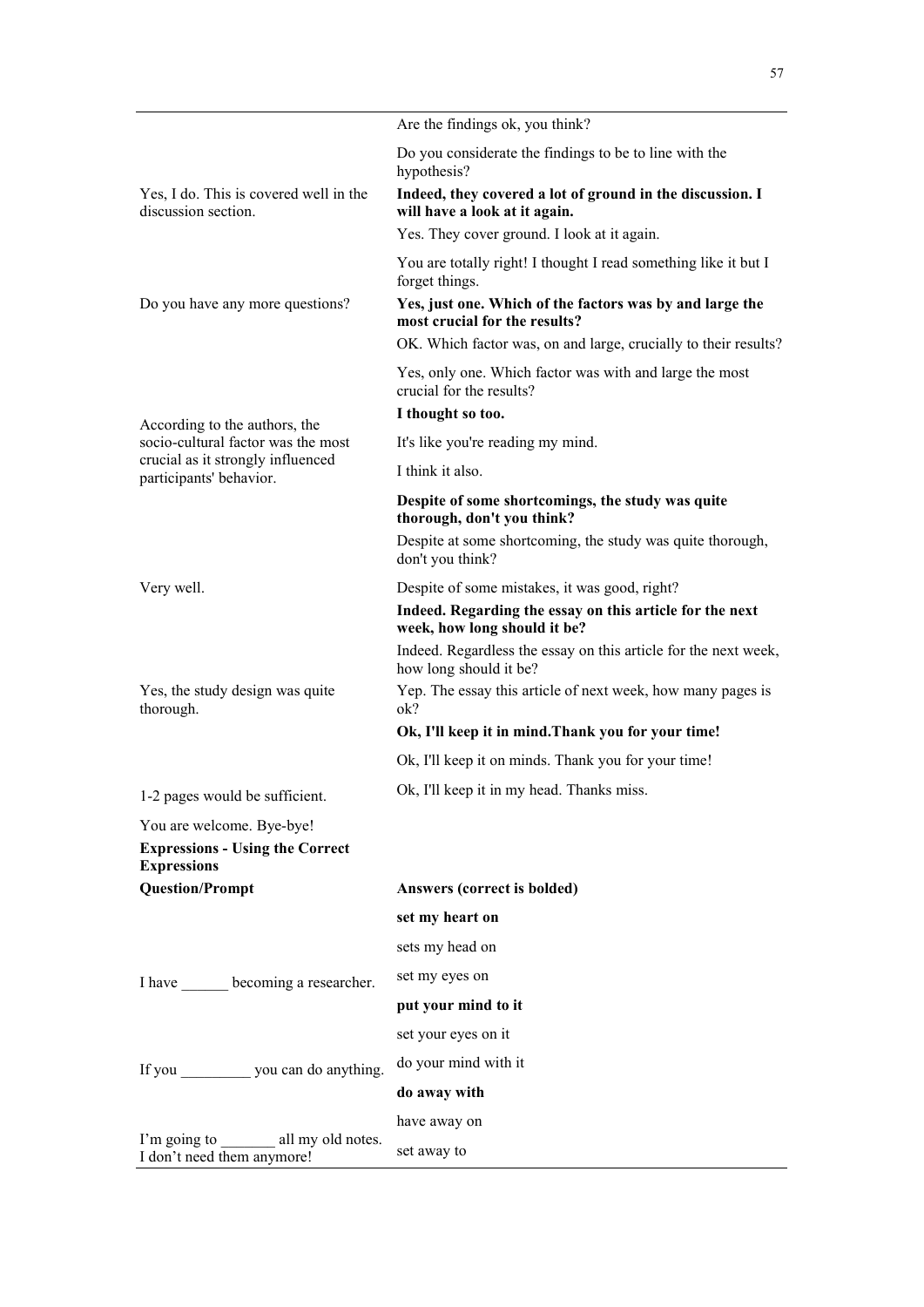|                                                                          | put an end                           |
|--------------------------------------------------------------------------|--------------------------------------|
|                                                                          | do an end                            |
| We have to ___________ to this fight!                                    | take an end                          |
|                                                                          | to great lengths                     |
|                                                                          | to big lengths                       |
| We went ___________ to make this event<br>happen.                        | to good lengths                      |
|                                                                          | goes without saying                  |
| It _______________ that we will be at your goes without talking          |                                      |
| party! replace with presentation? or<br>graduation ceremony? - AO        | goes without speaking                |
|                                                                          | brought into the open                |
|                                                                          | come to the open                     |
| Everything has finally been<br>. I feel so relieved.                     | taken in the open                    |
|                                                                          | bring him around                     |
|                                                                          | take him round                       |
| You'll have to try to _____________ to<br>your point of view.            | assist him round                     |
|                                                                          | In general                           |
|                                                                          | To generally                         |
| it is quite cold in the<br>Netherlands.                                  | With general                         |
|                                                                          | On behalf of                         |
| my parents, I'd like to                                                  | To behalf with                       |
| thank you for coming. Replace parents<br>with my class, or my group - AO | With behalf to                       |
| <b>Opposites Attract</b>                                                 |                                      |
| <b>Question/Prompt</b>                                                   | Answers (correct is bolded)          |
| If you use this method, you should be<br>able to minimise the effect.    | maximise, enlarge,                   |
|                                                                          | make bigger                          |
|                                                                          | minimse                              |
|                                                                          | broaden                              |
| The Industrial Revolution had a major<br>effect on English society.      | minor, minimal, small, little effect |
|                                                                          | a little effect                      |
|                                                                          | no effect                            |
| Her argument really weakens your<br>position.                            | strengthens, improves                |
|                                                                          | stonger                              |
|                                                                          | builds up                            |
| All these studies arrive at opposite<br>conclusions.                     | similar, the same                    |
|                                                                          | like                                 |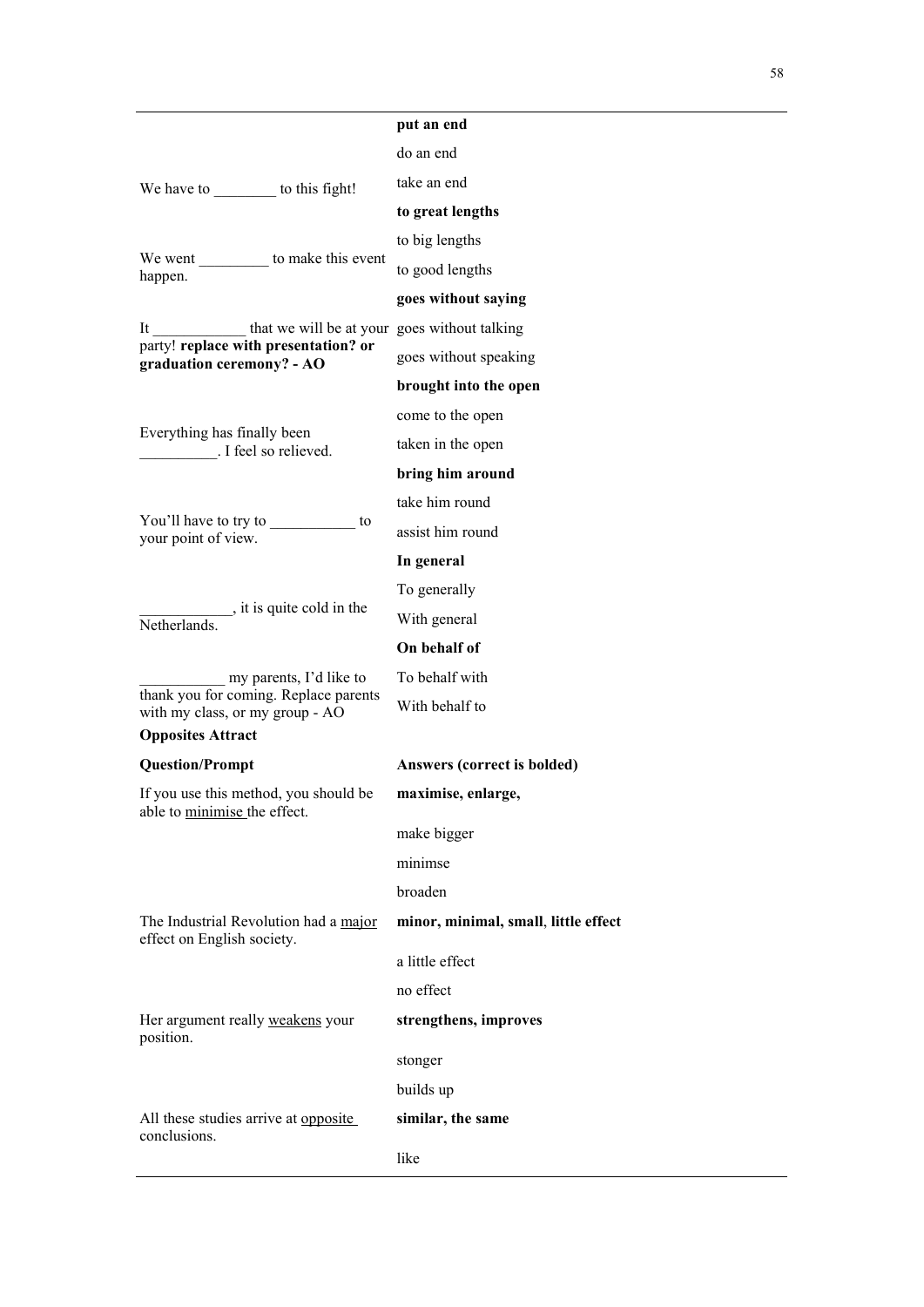| Arts and Science are equal as far as I'm unequal, dissimilar, different<br>concerned. |                                                       |
|---------------------------------------------------------------------------------------|-------------------------------------------------------|
|                                                                                       | unlike                                                |
|                                                                                       | alike                                                 |
| Her participation in our group<br>assignment was involuntary.                         | voluntary, optional                                   |
|                                                                                       | free                                                  |
|                                                                                       | chosen                                                |
| I thought he was really <u>loyal</u> to our<br>cause.                                 | disloyal, unfaithful                                  |
|                                                                                       | unreliable                                            |
| University administration is always<br>available when you need them.                  | unavailable, busy, occupied                           |
|                                                                                       | limited                                               |
|                                                                                       | gone                                                  |
| According to my supervisor I should<br>discontinue my research.                       | continue, maintain, carry on with                     |
|                                                                                       | remain                                                |
|                                                                                       | go on with                                            |
| This pie charta shows the preliminary<br>results of our study.                        | final, concluding                                     |
|                                                                                       | last                                                  |
| The professor was content with the<br>work that was submitted.                        | discontent, dissatisfied, unsatisfied                 |
|                                                                                       | uncontent                                             |
|                                                                                       | unhappy                                               |
| <b>Finding Faults - Not Quite the Same</b>                                            |                                                       |
| <b>Question/Prompt</b>                                                                | Answers (correct is bolded)                           |
| This difficult research is the basis of<br>the course.                                | This complex research is the basis of the course.     |
| These ideas are really new!                                                           | These ideas are really innovative!                    |
| In class we will discuss today's<br>literature.                                       | In class we will discuss contemporary literature.     |
| You have to do an interview to get the<br>internship.                                 | You have to do an interview to obtain the internship. |
| Students should talk more with their<br>professors.                                   | Students should interact more with their professors.  |
| The author says the earth is flat!<br>(according to the author)                       | According to the author, the earth is flat!           |
| In an English sentence subject comes<br>before verb.                                  | In an English sentence subject precedes verb.         |
| Can you be sure that you can meet the<br>deadline?                                    | Can you guarantee that you meet the deadline?         |
| This paper says the opposite.                                                         | This paper states the opposite.                       |
| I've decided that my thesis comes first.                                              | I've decided that my thesis takes priority.           |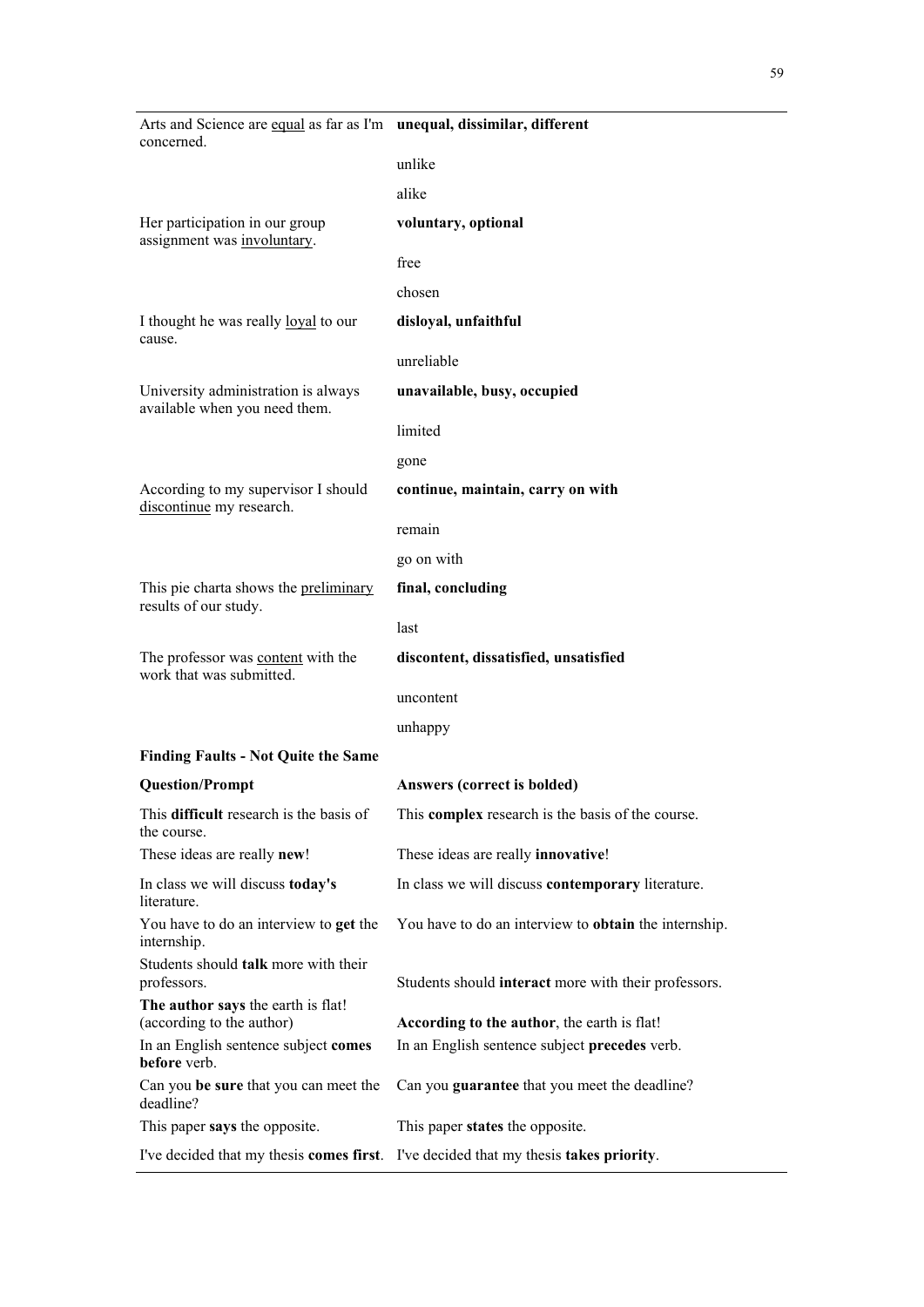| <b>Follow the Tense</b>                                       |                                                                                                                                                             |
|---------------------------------------------------------------|-------------------------------------------------------------------------------------------------------------------------------------------------------------|
| <b>Question/Prompt</b>                                        | Answers (correct is bolded)                                                                                                                                 |
| Can I have your notes from last week?                         | Sorry, I was missing the class because I was ill.                                                                                                           |
|                                                               | Sorry, I miss the class because I was ill. - shouldn't we tweak<br>these sentences so that it looks like response in a<br>conversation?                     |
|                                                               | Sorry, I missed the class because I was ill.                                                                                                                |
| This professor is a great lecturer.                           | That's true! He is using a lot of examples in his explanation. -<br>shouldn't we tweak these sentences so that it looks like<br>response in a conversation? |
|                                                               | That's true! He uses a lot of examples in his explanation.                                                                                                  |
|                                                               | That's true! He has used a lot of examples in his explanation.                                                                                              |
| Hi! I am looking for a partner for this<br>week's assignment. | Great, I'm looking for a partner as well!                                                                                                                   |
|                                                               | Great, I looked for a partner as well!                                                                                                                      |
|                                                               | Great, I look for a partner as well!                                                                                                                        |
| What did you do after class?                                  | I am going to the cinema with some friends.                                                                                                                 |
|                                                               | I went to the cinema with some friends.                                                                                                                     |
|                                                               | I will go to the cinema with some friends.                                                                                                                  |
| Why don't you join us for lunch after<br>class?               | Thanks for the invitation, I do that.                                                                                                                       |
|                                                               | Thanks for the invitation, I am doing that.                                                                                                                 |
|                                                               | Thanks for the invitation, I'll do that.                                                                                                                    |
| My science paper is due today.                                | Unfortunately, I haven't finished it yet.                                                                                                                   |
|                                                               | Unfortunately, I am finishing it yet.                                                                                                                       |
|                                                               | Unfortunately, I will finish it yet.                                                                                                                        |
| I always get lost in this part of the<br>campus.              | I wish I have a ground map of the campus.                                                                                                                   |
|                                                               | I wish I had a ground map of the campus.                                                                                                                    |
|                                                               | I wish I am having a ground map of the campus.                                                                                                              |
| He is really struggling to keep up this<br>semester.          | He wouldn't spend so much time gaming.                                                                                                                      |
|                                                               | He couldn't spend so much time gaming.                                                                                                                      |
|                                                               | He shouldn't spend so much time gaming.                                                                                                                     |
| When did you attend the statistics<br>course?                 | I attend that course last year.                                                                                                                             |
|                                                               | I'm attending that course last year.                                                                                                                        |
|                                                               | I attended that course last year.                                                                                                                           |
| <b>Finding Faults - Verb Varieties</b>                        |                                                                                                                                                             |
| <b>Question/Prompt</b>                                        | Answers (correct is bolded)                                                                                                                                 |
| Oh, sorry, I didn't                                           | meaning to interrupt your conversation.                                                                                                                     |
|                                                               | meant to interrupt your conversation.                                                                                                                       |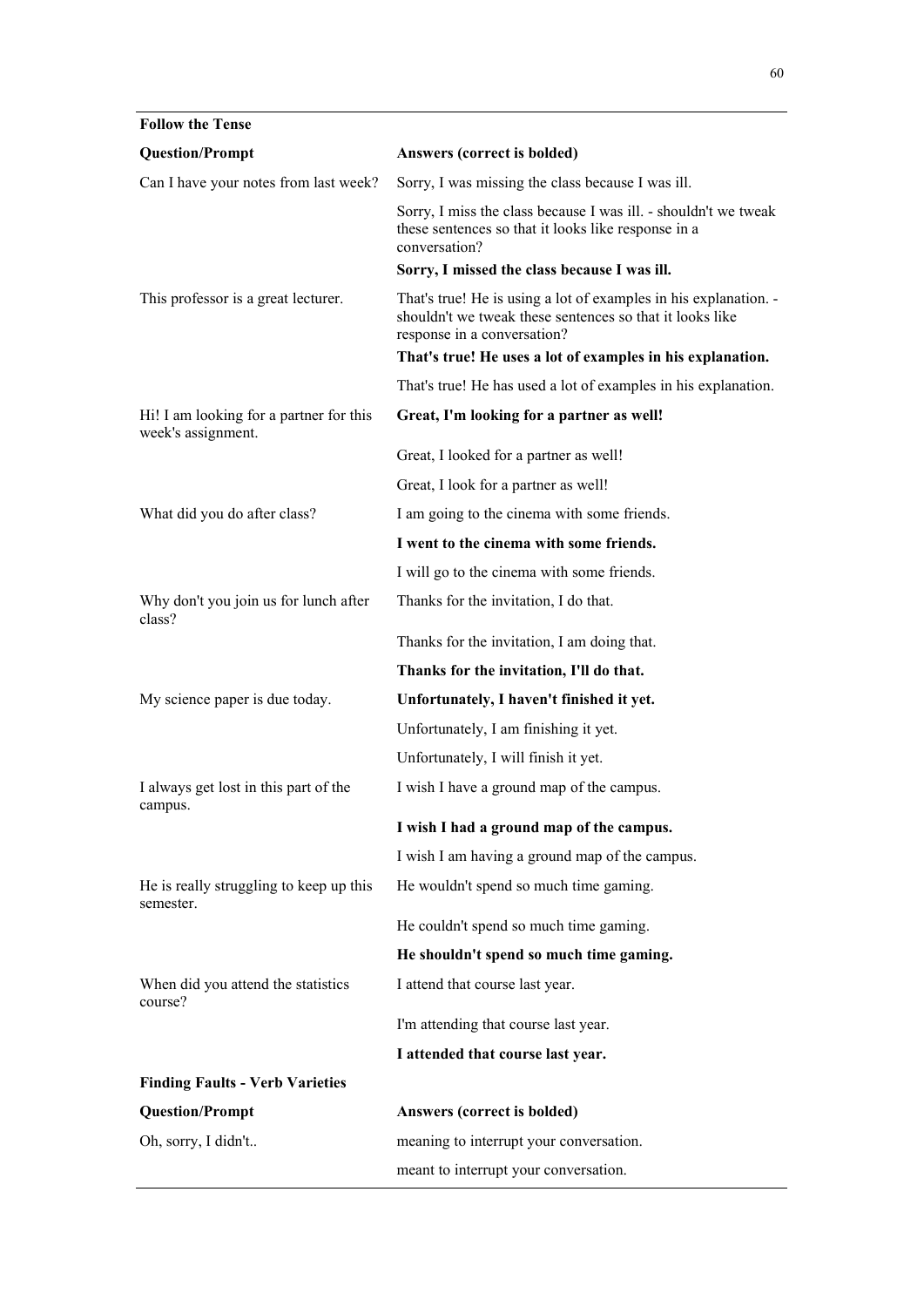|                                                            | mean to interrupt your conversation.             |
|------------------------------------------------------------|--------------------------------------------------|
| I remember                                                 | reading my first English book.                   |
|                                                            | to read my first English book.                   |
|                                                            | have read my first English book.                 |
| If you seek to improve your English,<br>$try \dots$        | reading books in English as often as you can     |
|                                                            | read books in English as often as you can        |
|                                                            | having read books in English as often as you can |
| This is the first time I                                   | understanding herlecture.                        |
|                                                            | have understood her lecture.                     |
|                                                            | had understood her lecture.                      |
| I've been meaning                                          | to ask for an extension.                         |
|                                                            | asking for an extension.                         |
|                                                            | to asking for an extension.                      |
| As soon as the rain                                        | will stop, we will go out.                       |
|                                                            | stopping, we will go out.                        |
|                                                            | stops, we will go out.                           |
| She is so nervous about the exams that<br>she              | hasn't slept for days.                           |
|                                                            | having slept for days.                           |
|                                                            | had slept for days.                              |
| The teacher caught her                                     | to watch YouTube instead of taking notes.        |
|                                                            | watching YouTube instead of taking notes.        |
|                                                            | watched YouTube instead of taking notes.         |
| He promised he                                             | studied all through the holiday.                 |
|                                                            | studies all through the holiday.                 |
|                                                            | would study all through the holiday.             |
| I can't come this weekend, I am                            | visiting my parents.                             |
|                                                            | visited my parents.                              |
|                                                            | having visit my parents.                         |
| <b>Finding Faults - Modify the Morph</b>                   |                                                  |
| <b>Question/Prompt</b>                                     | Answers (correct is bolded)                      |
| It can be _______ to use cartoons in your<br>presentation. | effective                                        |
|                                                            | effect                                           |
|                                                            | effected                                         |
| There are computers at the<br>University Library.          | available                                        |
|                                                            | availing                                         |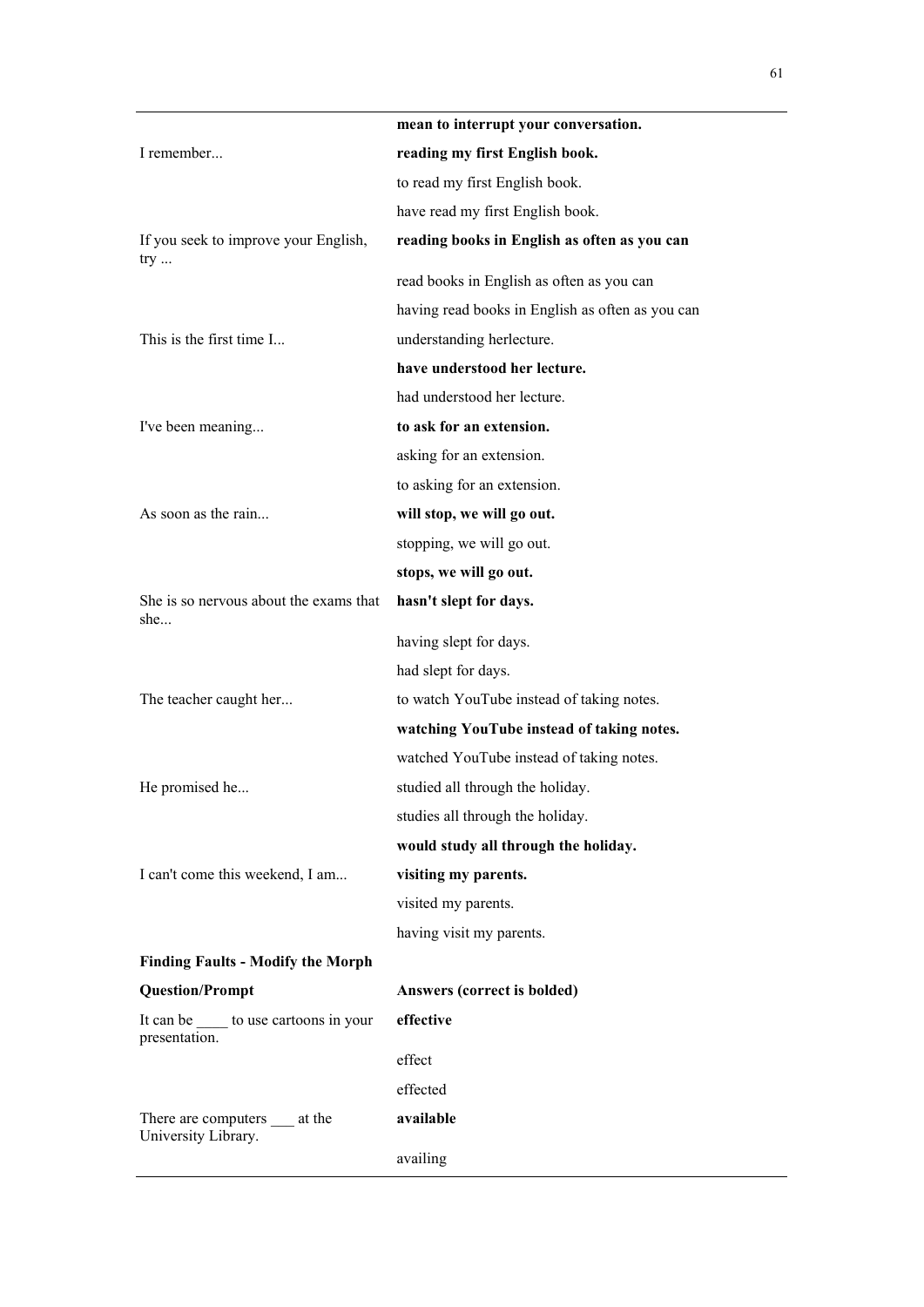|                                                                                                             | availability |
|-------------------------------------------------------------------------------------------------------------|--------------|
| This new software ____ works better<br>than the previous one.                                               | generation   |
|                                                                                                             | generates    |
|                                                                                                             | generating   |
| This bachelor thesis lacks __ in my<br>opinion.                                                             | coherence    |
|                                                                                                             | coherent     |
|                                                                                                             | cohering     |
| No matter what you are studying, a<br>good research question is ___ to<br>developing a good research paper. | fundamental  |
|                                                                                                             | fundament    |
|                                                                                                             | fundaments   |
| I cannot face the of pursuing a<br>master's degree.                                                         | prospect     |
|                                                                                                             | prospectus   |
|                                                                                                             | prospective  |
| More proof is $\equiv$ if you want this<br>suspect acquitted.                                               | required     |
|                                                                                                             | requirement  |
|                                                                                                             | requiring    |
| Government __ can be very confusing regulations<br>to foreign students.                                     |              |
|                                                                                                             | regulated    |
|                                                                                                             | regulates    |
| Don't bother all these formulas. We memorising<br>can bring a sheet of paper with them to<br>the exam.      |              |
|                                                                                                             | memory       |
|                                                                                                             | memorise     |
| The __ of wealth is a recurring subject distribution<br>during this course.                                 |              |
|                                                                                                             | distributing |
|                                                                                                             | distribute   |
| It's impossible to weigh these facts in                                                                     | isolation    |
|                                                                                                             | isolated     |
|                                                                                                             | isolating    |
| with words astounds me. (What does<br>this mean? Can we ask the person who<br>made it before? IH)           | fences       |
|                                                                                                             | fence        |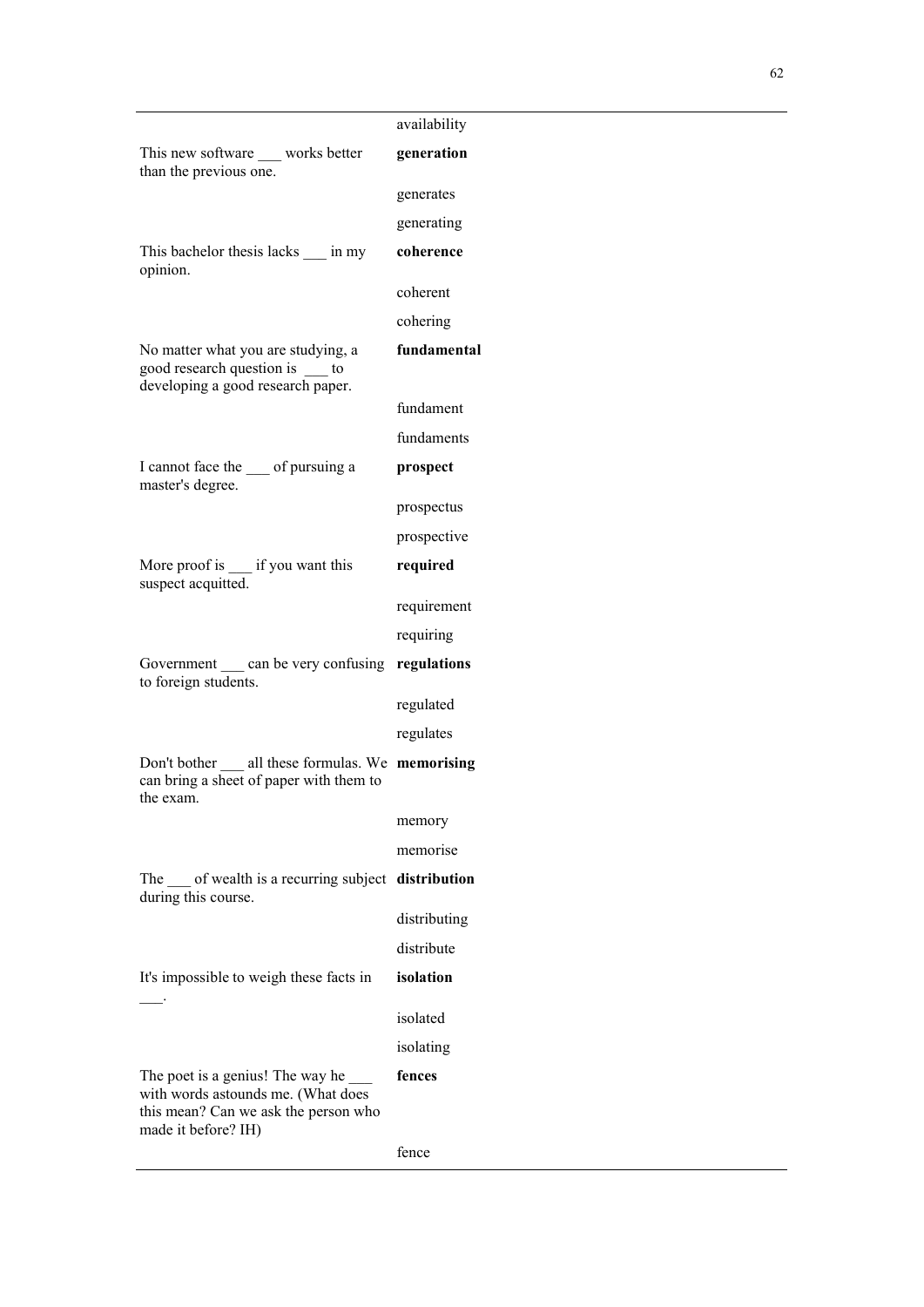| internship.                                                                                      |                                        |
|--------------------------------------------------------------------------------------------------|----------------------------------------|
|                                                                                                  | benefit                                |
|                                                                                                  | benefitting                            |
| Have you seen this new art ____ on<br>campus?                                                    | exhibition                             |
|                                                                                                  | exhibiting                             |
|                                                                                                  | exhibited                              |
| Public is very punctual in the<br>Netherlands, so don't be late or it will<br>leave without you! | transportation                         |
|                                                                                                  | transports                             |
|                                                                                                  | transporting                           |
| <b>Speaking Soundly - The good kind of</b><br>stress                                             |                                        |
| <b>Question/Prompt</b>                                                                           | <b>Options</b>                         |
| This bar chart shows an increase in<br>unemployment                                              | INcrease/inCREASE                      |
| That student over there is a total<br>attention addict.                                          | ADdict/adDICT                          |
| Oh thank you, what a lovely present!                                                             | PREsent/preSENT                        |
| This audio file was recorded without<br>my knowledge.<br>My thesis paper is a work in progress.  | REcorded/reCORded<br>PROgress/proGRESS |
| In this criminal trial the suspect was<br>found guilty.                                          | SUspect/suSPECT                        |
| The Dutch gas production will be<br>decreased in the future.                                     | DEcreased/deCREAsed                    |
| This will mean a decrease in revenue<br>for the government.                                      | DEcrease/deCREAse                      |
| A critical attitude is an important<br>attribute.                                                | ATtribute/atTRIbute                    |
| That is not proper conduct for a<br>professor.                                                   | CONduct/conDUCT                        |

It can be \_\_\_ to your study to do an

fencing

**beneficial**

The conflict in the Middle East makes the headlines again. CONflict/conFLICT Which of these is your favourite record? REcord/reCORD

I'm going to present my latest research. PREsent/preSENT

Scotland exports millions of bottles of whisky each year.

EXports/exPORTs

This lecture details all phases of pharmaceutical research. DEtails/deTAILs

**Speaking Soundly - Speaking loud and Clear Question/Prompt**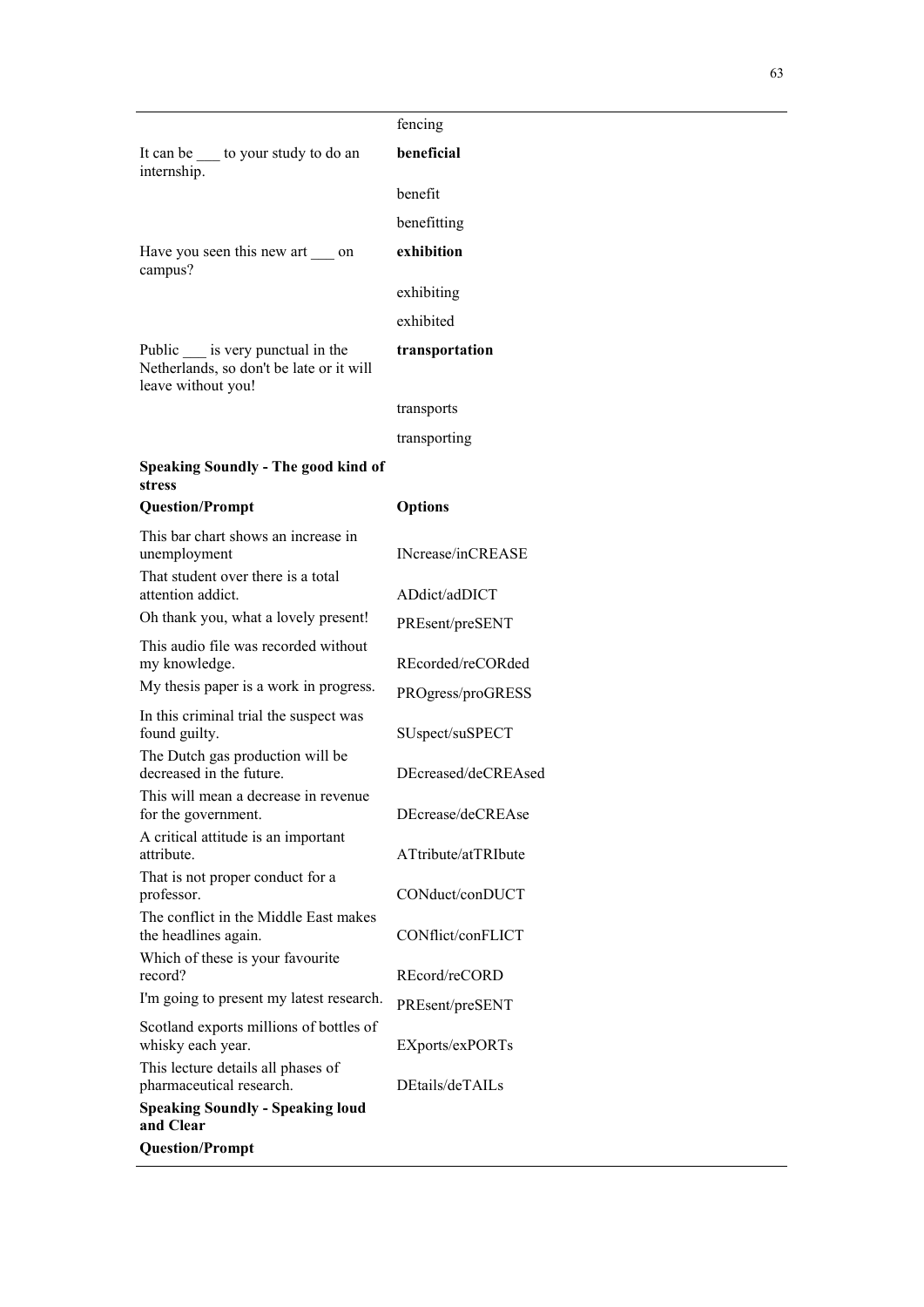| It's debatable whether or not this<br>increase in the economy is a stable one                            | segmental pronunciation feedback |
|----------------------------------------------------------------------------------------------------------|----------------------------------|
| My English pronunciation exam was a<br>complete catastrophe                                              | segmental pronunciation feedback |
| The export of Scottish whisky has<br>increased over the last years.                                      | segmental pronunciation feedback |
| Climbing the mountain came easy to<br>the adventurers, but descending it was a<br>whole different story. | segmental pronunciation feedback |
| If you genuinely dislike onions, I'll take<br>them out of this recipe.                                   | segmental pronunciation feedback |
| These kitchen cupboards are too high<br>for a person of my height.                                       | segmental pronunciation feedback |
| Look at my family's photograph from<br>last year's Christmas celebration.                                | segmental pronunciation feedback |
| My little sister was upset with her<br>Christmas present.                                                | segmental pronunciation feedback |
| This experimental research was really<br>difficult to conduct.                                           | segmental pronunciation feedback |
| Interrogations by law enforcement<br>should be recorded.                                                 | segmental pronunciation feedback |
| This campaign would increase their<br>numbers substantially.                                             | segmental pronunciation feedback |
| Are you a vegetarian because you're a<br>zoologist?                                                      | segmental pronunciation feedback |
| In this exercise, you need to separate<br>the adjectives from the nouns.                                 | segmental pronunciation feedback |
| When you're conducting an interview,<br>also make a sound recording.                                     | segmental pronunciation feedback |
| I am trying to be considerate, but he's<br>not listening at all!                                         | segmental pronunciation feedback |
|                                                                                                          |                                  |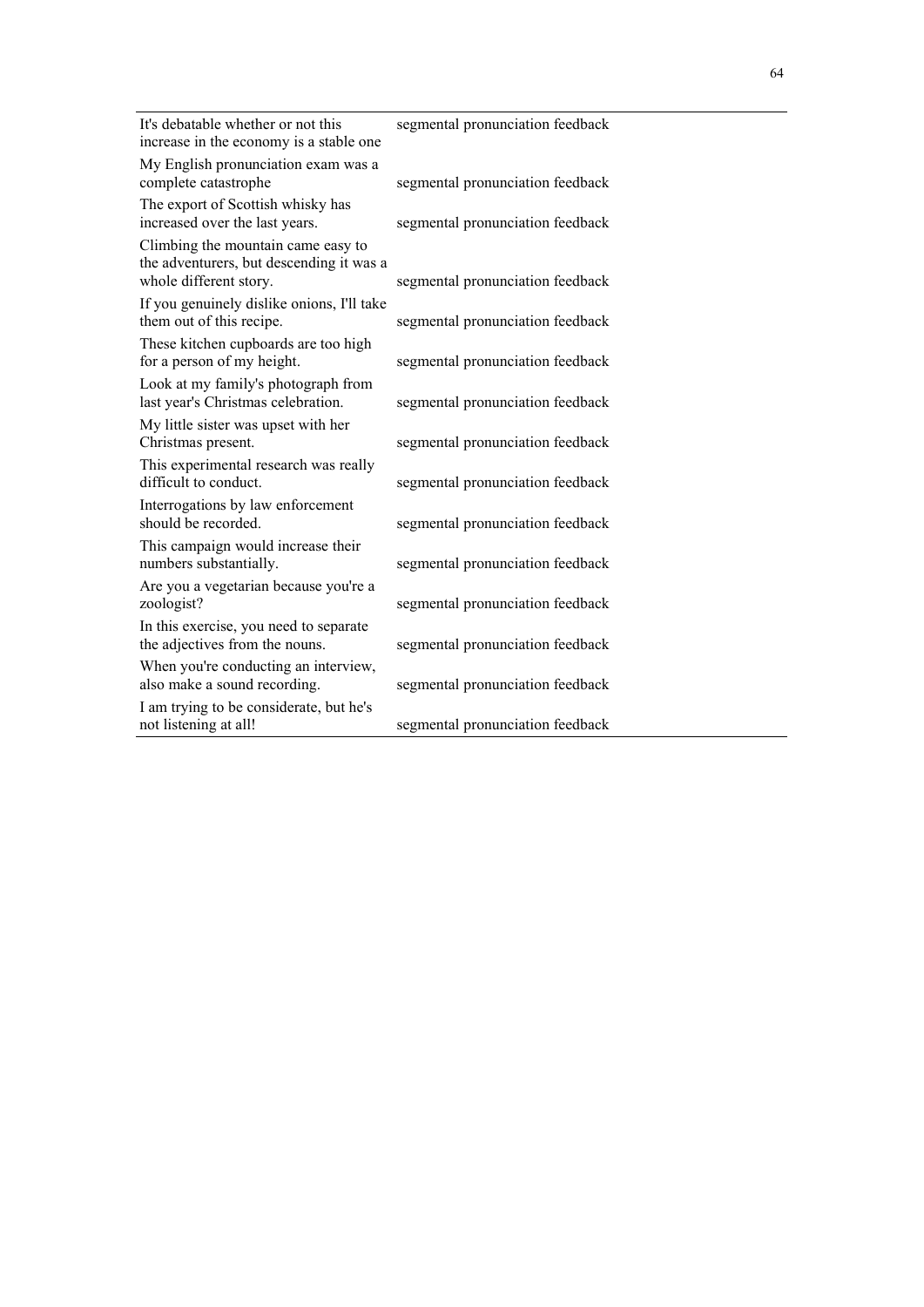# **Appendix B. My Speech Trainer Questionnaire**

**Start of Block: Consent form and email**

Q1 Dear Student, Thank you for testing My Speech Trainer and filling out this questionnaire. My Speech Trainer (MyST) is an online course created for improving speaking skills and academic English of students who are starting to study in English. MyST is created in Novo Studio, a platform for e-learning developed by NovoLearning BV. You can use it on the website (novo-learning.com) or the mobile app (Novo). If you need any (technical) help, please contact myspeecht@gmail.com or support@novolanguage.com; app/sms/call at  $+31(64)5866563$ .

At the moment, MyST is only a prototype and we need your feedback for evaluation and improving it. Please have a look at the exercises and then fill out the questionnaire. The survey will take approximately 10-12 minutes.

Your time and input are greatly appreciated! You get a chance to win a coupon worth of 10 EUR for your participation!

Q2 **INFORMATION AND CONSENT FORM** You are invited to participate in the research project 'My Speech Trainer' (MyST). This research project is being conducted by Helmer Strik, 'Centre for Language and Speech Technology' (CLST), of the Radboud University.

Bonus To thank you for participating, we will lot five coupons in value of 10 EUR among those who try out the MyST app and complete the questionnaire. Confidentiality of the research data The data we collect during this study will be used for scientific research. Of course, these data will be made fully anonymous. Anonymized data will be accessible to the scientific community for a period of at least 10 years. Voluntariness You participate voluntarily in this research. Therefore, you can withdraw your participation at any time during the research. If you request to do so, we will permanently delete all data we have collected from you. More information Should you want more information on this research study, please see http://hstrik.ruhosting.nl/mijnst/

or https://myspeechtrainer.webnode.com/ or contact Helmer Strik: Erasmusbuilding, room E8.14 Erasmusplein 1 6525 HT Nijmegen Tel: 024-3616104 Email: w.strik@let.ru.nl

**Complaints** Should you have any complaints regarding this research, please contact Helmer Strik (see above) or Margret van Beuningen, secretary Ethics Assessment Committee: Radboud University Postbus 9103 6500 HD Nijmegen Tel: 024-3615814 Email: m.vanbeuningen@let.ru.nl **Please select your choice below.**

Clicking on the "I agree" button below indicates that: • you have read the above information; • you voluntarily agree to participate. If you do not wish to participate in the research study, you can decline participation by clicking on the "I disagree" button.

I agree  $(1)$ 

I disagree (2)

*Skip To: End of Survey If INFORMATION AND CONSENT FORM You are invited to participate in the research project 'My Speech Tr... = I disagree*

Q3 What is your email?

Please specify the email you used to receive an account for My Speech Trainer, if applicable. We will only use this information to verify that you have an account in MyST and how much time you spent on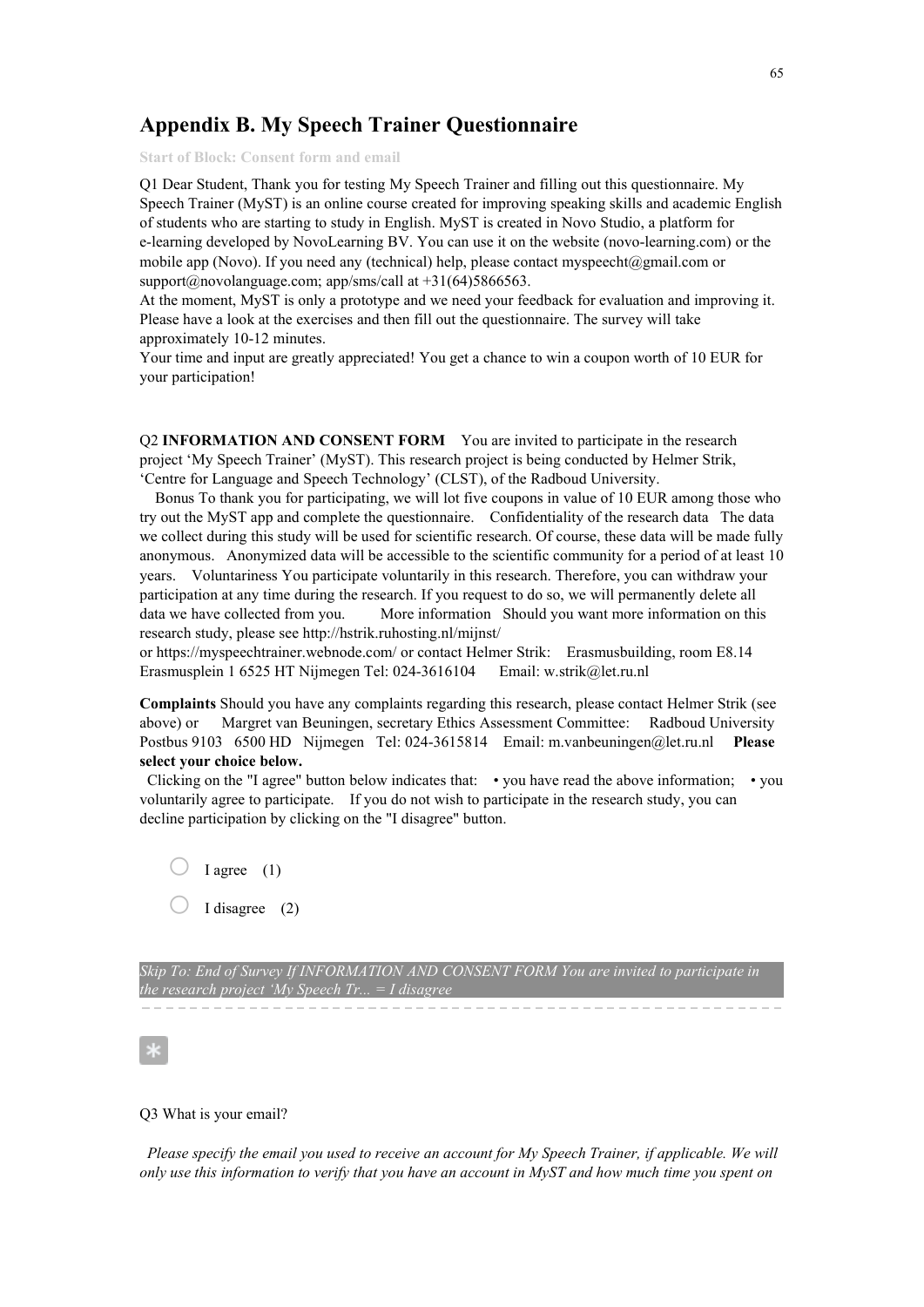*the exercises. We also need your email to contact you if you win the 10 EUR reward for participation.*

\_\_\_\_\_\_\_\_\_\_\_\_\_\_\_\_\_\_\_\_\_\_\_\_\_\_\_\_\_\_\_\_\_\_\_\_\_\_\_\_\_\_\_\_\_\_\_\_\_\_\_\_\_\_\_\_\_\_\_\_\_\_\_\_

*This data will be anonymized before the analysis. We will never publish or disclose any personal information to third parties.*

**End of Block: Consent form and email**

**Start of Block: Use of My Speech Trainer (MyST)**

### Q4

The statements below indicate attitudes and aspects of use about My Speech Trainer (MyST) module.Please rate the statements by selecting the most applicable for you (from Strongly agree to Strongly disagree).

Q5 - 10 Please rate the statements by selecting the most applicable for you.

|                                                          |                          | Neither                      |                         |              |                         |
|----------------------------------------------------------|--------------------------|------------------------------|-------------------------|--------------|-------------------------|
| Strongly<br>Disagree<br>disagree<br>$\mathbf{2)}$<br>(1) | Somewhat<br>disagree (3) | agree nor<br>disagree<br>(4) | Somewhat<br>agree $(5)$ | Agree<br>(6) | Strongly<br>agree $(7)$ |

I would find MyST useful in my studies (1)

I predict I would use MyST in the next 3 months (2)

It has become my habit to learn languages with mobile apps (3)

Using MyST is fun (4)

A specific person (or a group) are available for assistance with MyST if I need it (1)

My teachers or instructors think that I should use MyST (2)

I have the resources necessary to use MyST (smartphone, computer, internet connection, microphone etc.) (3)

Using MyST would improve my academic English speaking skills (4)

People who are important to me think that I should use MyST (1)

MyST makes language learning more interesting (2)

MyST is not compatible with other technologies I use (3)

It would be clear and understandable to me how to use MyST (4)

If I practice English with MyST, I will increase my chances of studying successfully (1)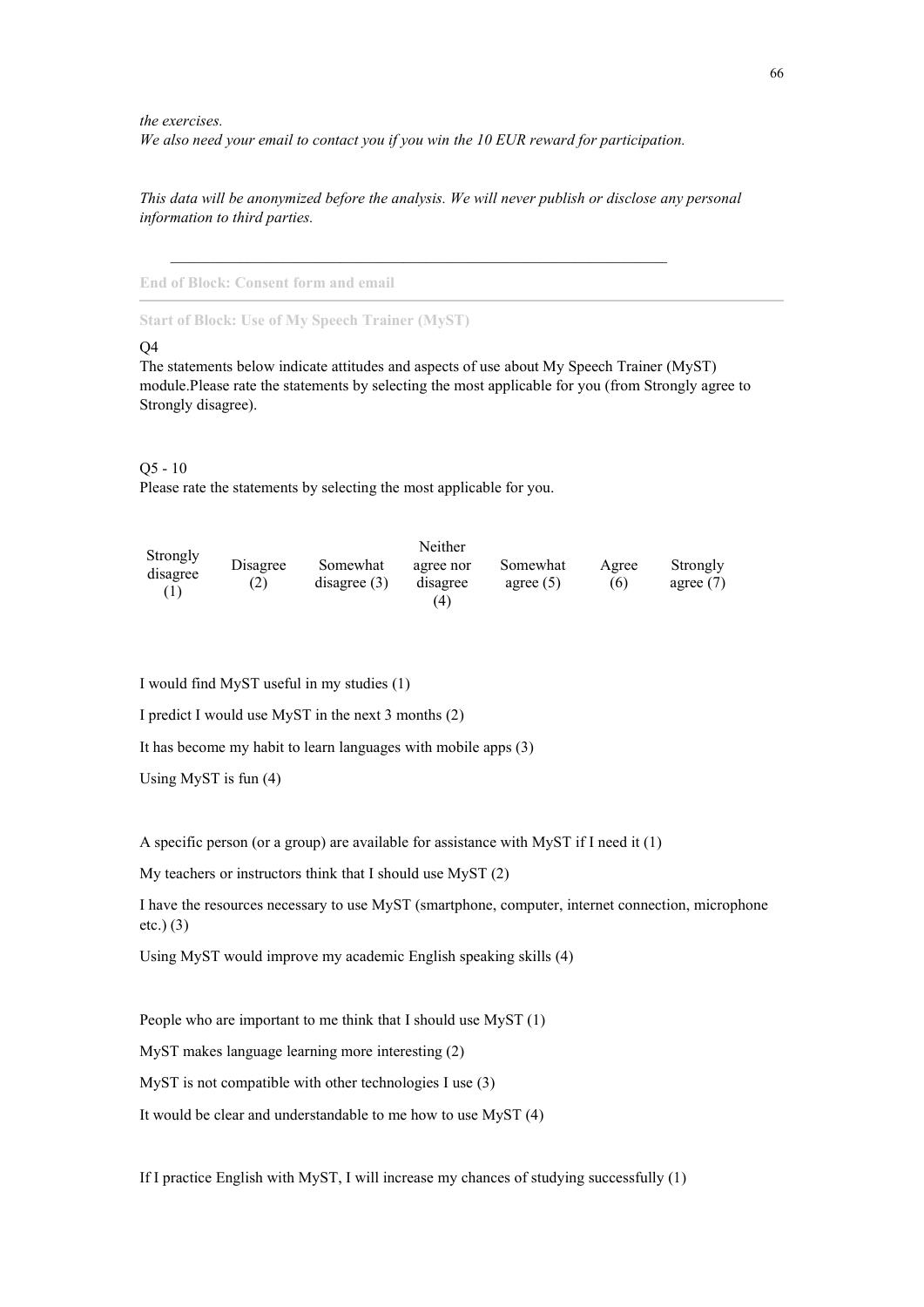I must use mobile or computer applications to learn languages (2)

I plan to use MyST in the next 3 months (3)

People from my university or school are encouraging the use of MyST (4)

Using MyST is a good idea (1)

I would find MyST easy to use (2)

I intend to use MyST in the next 3 months (3)

I often learn language(s) in mobile or computer applications (4)

Using MyST is very entertaining (5)

I like learning with MyST (1)

I have the knowledge necessary to use MyST (2)

Using MyST is enjoyable (3)

Learning to use MyST is easy for me (4)

Using MyST would enable me to speak academic English better (5)

**End of Block: Use of My Speech Trainer (MyST)**

**Start of Block: Linguistic background**

Q11 **The following questions are about your linguistic, educational and personal background. We collect this information only to understand the profile of our participants in general. We will anonymize your answers before analysis and won't disclose any personal information.**

Q12 What is your native language?

*If you have more than one native language, you can select two options.*

| Chinese (5)                 |
|-----------------------------|
| Dutch (1)                   |
| French (4)                  |
| German (2)                  |
| Indonesian (7)              |
| Italian (8)                 |
| Spanish (3)                 |
| Other, namely $(6)$         |
| Other $(2)$ , namely $(10)$ |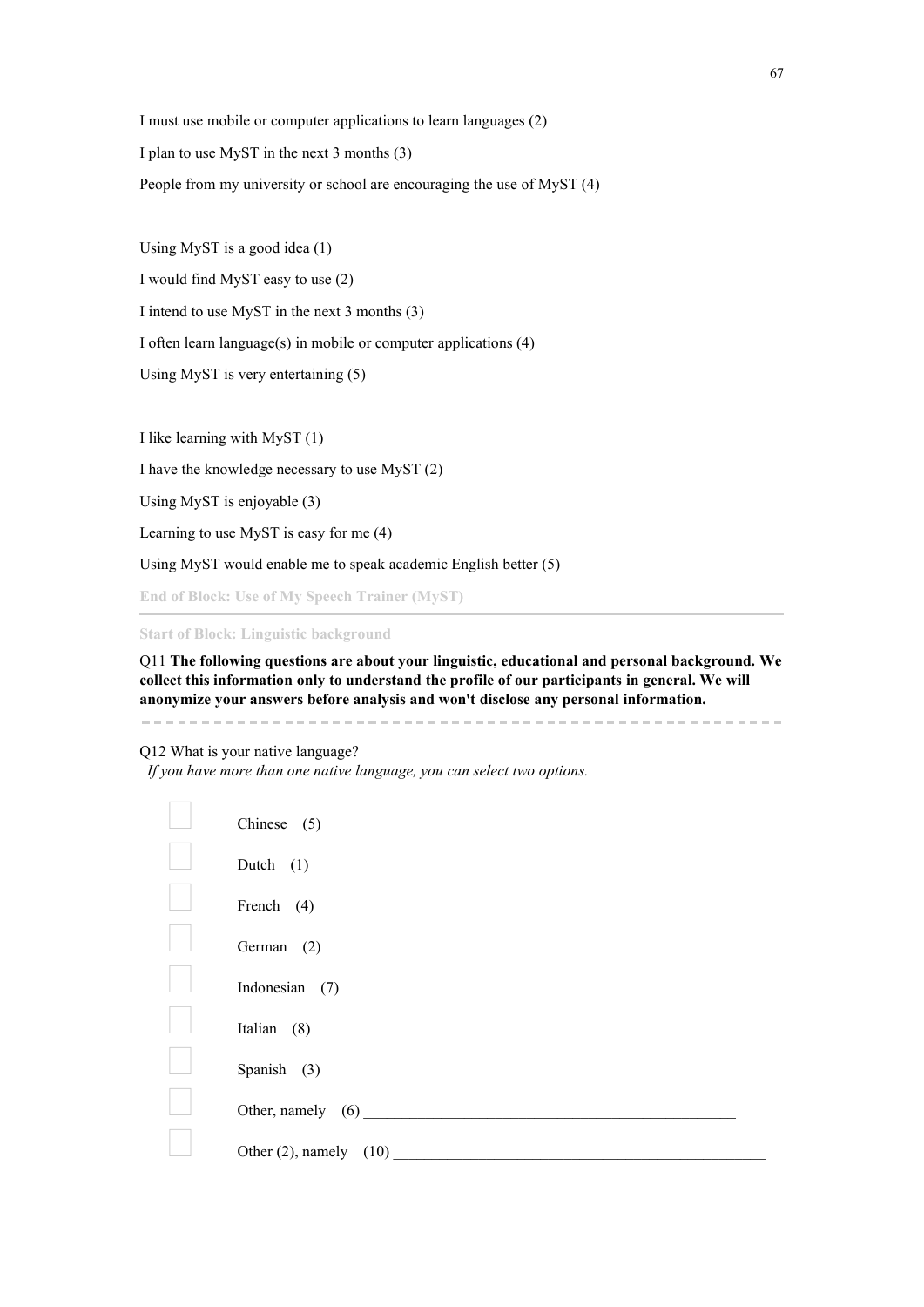Q13 How would you rate your current spoken English proficiency?

**B1** (I can deal with most situations likely to arise whilst travelling in an area where the language is spoken. I can enter unprepared into conversation on topics that are familiar, of personal interest or pertinent to everyday life (e.g. family, hobbies, work, travel and current events). I can connect phrases in a simple way in order to describe experiences and events, my dreams, hopes and ambitions. I can briefly give reasons and explanations for opinions and plans. I can narrate a story or relate the plot of a book or film and describe my reactions.) (1)

B2 (I can interact with a degree of fluency and spontaneity that makes regular interaction with native speakers quite possible. I can take an active part in discussion in familiar contexts, accounting for and sustaining my views. I can present clear, detailed descriptions on a wide range of subjects related to my field of interest. I can explain a viewpoint on a topical issue giving the advantages and disadvantages of various options.) (2)

o **C1** (I can express myself fluently and spontaneously without much obvious searching for expressions. I can use language flexibly and effectively for social and professional purposes. I can formulate ideas and opinions with precision and relate my contribution skilfully to those of other speakers. I can present clear, detailed descriptions of complex subjects integrating sub-themes, developing particular points and rounding off with an appropriate conclusion.) (3)

C<sub>2</sub> (I can take part effortlessly in any conversation or discussion and have a good familiarity with idiomatic expressions and colloquialisms. I can express myself fluently and convey finer shades of meaning precisely. If I do have a problem I can backtrack and restructure around the difficulty so smoothly that other people are hardly aware of it. I can present a clear, smoothly-flowing description or argument in a style appropriate to the context and with an effective logical structure which helps the recipient to notice and remember significant points.) (4)

I am a native speaker of English  $(5)$ 

Q14 Please name other languages (except of English) that you can speak fluently. Start with the language you can speak the best.

| Language 4: $(8)$ |  |
|-------------------|--|

**End of Block: Linguistic background**

**Start of Block: Demographic data**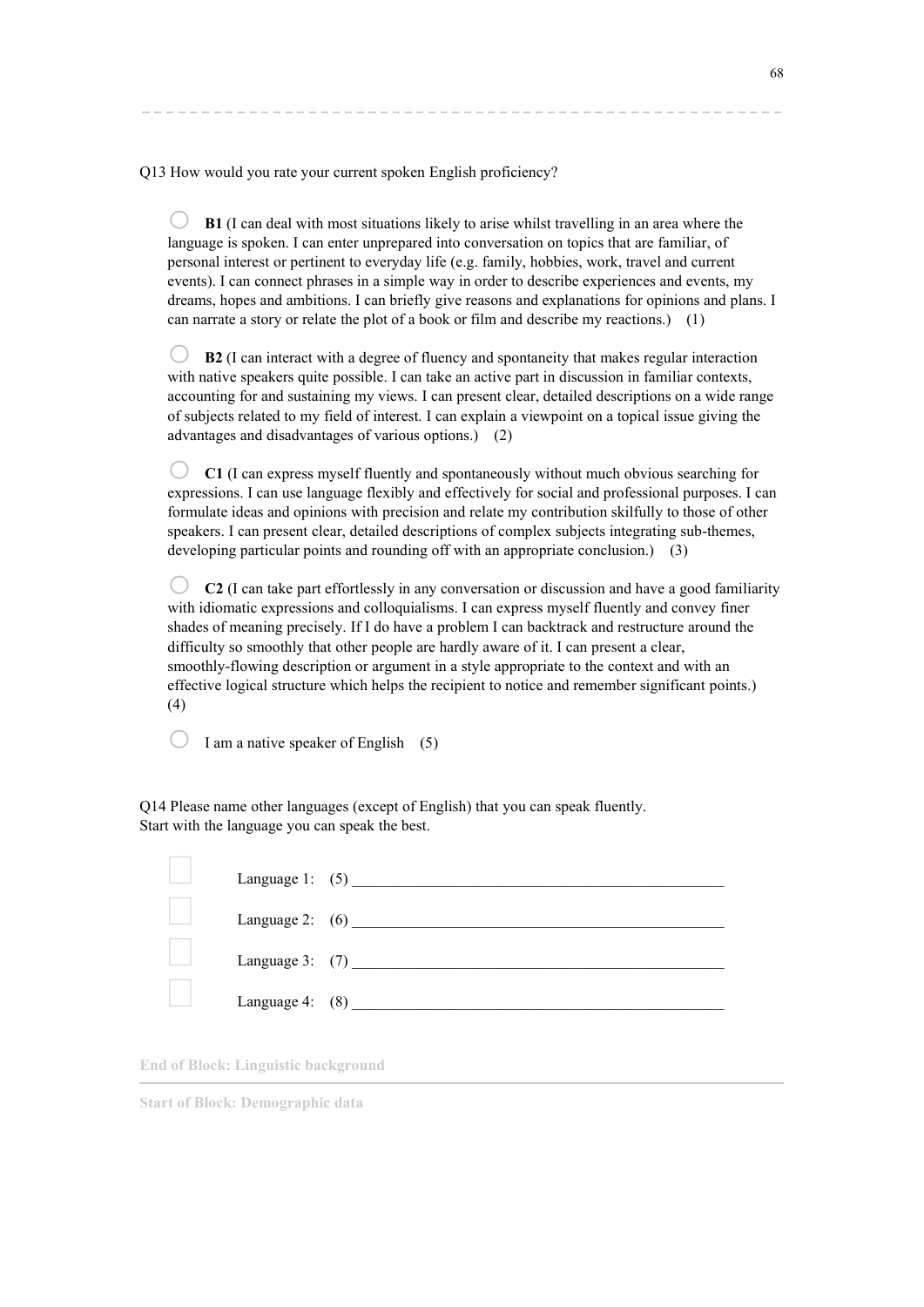Q15 In which university or college do (will) you study?

|  | Radboud University (1) |  |
|--|------------------------|--|
|--|------------------------|--|

o Other, namely (2) \_\_\_\_\_\_\_\_\_\_\_\_\_\_\_\_\_\_\_\_\_\_\_\_\_\_\_\_\_\_\_\_\_\_\_\_\_\_\_\_\_\_\_\_\_\_\_\_

Q16 What is the degree you are (or will be) enrolled in?

Bachelor's (1) Master's  $(2)$ 

PhD  $(3)$ 

Q17 What year of study are you in?

Q18 What is the title of your degree? *Please specify your specialization. Example: International Business Communication*

\_\_\_\_\_\_\_\_\_\_\_\_\_\_\_\_\_\_\_\_\_\_\_\_\_\_\_\_\_\_\_\_\_\_\_\_\_\_\_\_\_\_\_\_\_\_\_\_\_\_\_\_\_\_\_\_\_\_\_\_\_\_\_\_

 $\_$  , and the set of the set of the set of the set of the set of the set of the set of the set of the set of the set of the set of the set of the set of the set of the set of the set of the set of the set of the set of th

Q19 What is your gender?

| $\bigcirc$ Female (1) |  |  |  |  |  |  |  |
|-----------------------|--|--|--|--|--|--|--|
| $\bigcirc$ Male (2)   |  |  |  |  |  |  |  |
| O Other $(3)$         |  |  |  |  |  |  |  |

Q20 What is the country of your nationality? *Please select the country where you have lived the longest since you were born.*

 $\blacktriangledown$  Afghanistan (1) ... Zimbabwe (1357)

Q21 What is your age?

 $\blacktriangledown$  Under 18 (37) ... 25 or older (45)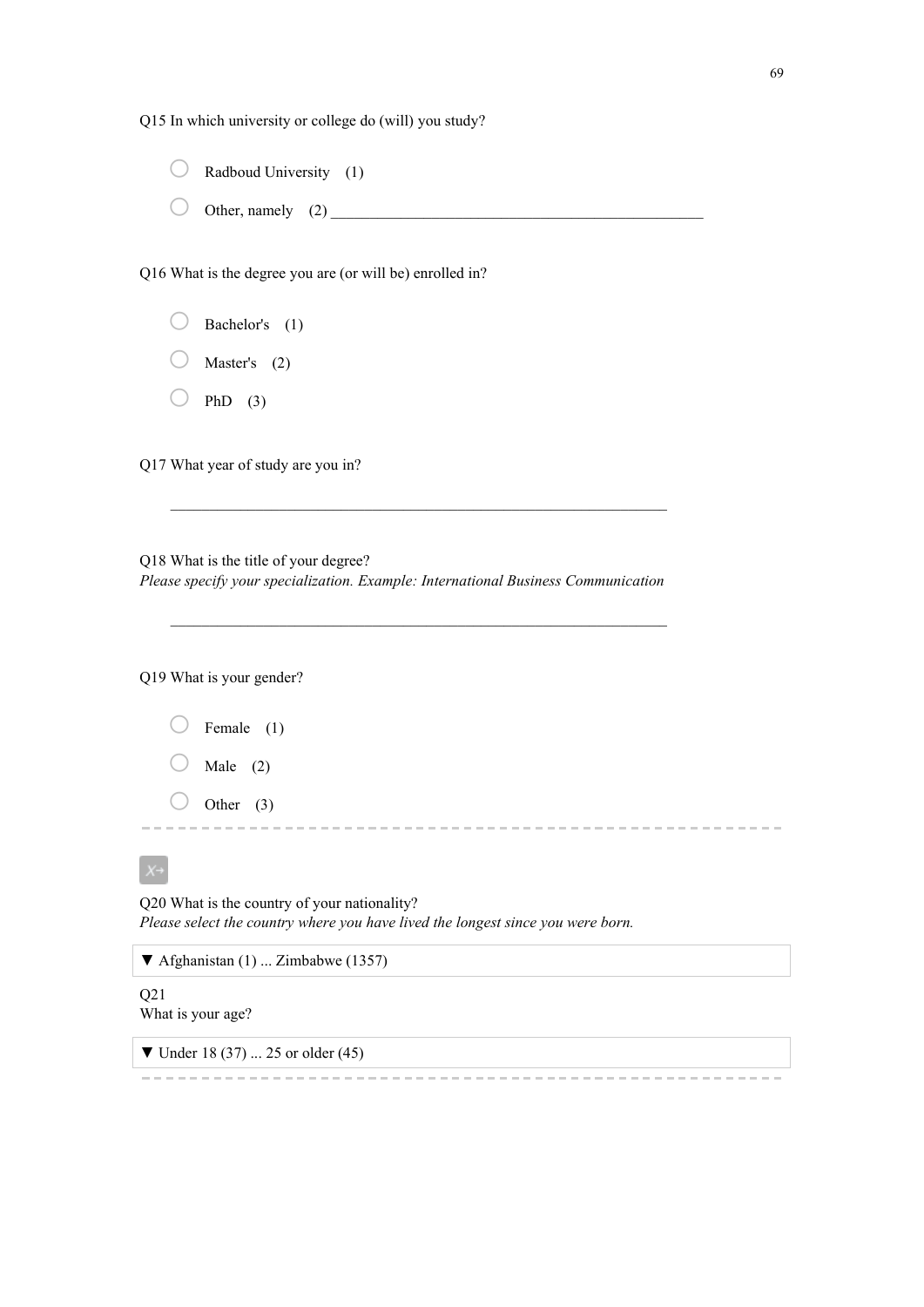Q22 How much time have you spent on doing the exercises in My Speech Trainer?

 $\bigcirc$  I haven't completed any exercises in My Speech Trainer (5)

 $\bigcirc$  10 minutes or less (1)

 $10-20$  minutes  $(2)$ 

 $20-30$  minutes  $(3)$ 

 $30$  minutes and more  $(4)$ 

I have completed all exercises in My Speech Trainer (6)

Q23 If you have not completed any exercises in My Speech Trainer, could you share with us why?

Q24 Would you like to share something else about your experience with My Speech Trainer?

\_\_\_\_\_\_\_\_\_\_\_\_\_\_\_\_\_\_\_\_\_\_\_\_\_\_\_\_\_\_\_\_\_\_\_\_\_\_\_\_\_\_\_\_\_\_\_\_\_\_\_\_\_\_\_\_\_\_\_\_\_\_\_\_

 $\_$  ,  $\_$  ,  $\_$  ,  $\_$  ,  $\_$  ,  $\_$  ,  $\_$  ,  $\_$  ,  $\_$  ,  $\_$  ,  $\_$  ,  $\_$  ,  $\_$  ,  $\_$  ,  $\_$  ,  $\_$  ,  $\_$  ,  $\_$  ,  $\_$ 

*If you have any suggestions or remarks, please write them down here. F*or example, what is one thing you liked best / least about MyST?

Q25 If you would like to be informed about the results of the study, or contribute more by for example participating in an interview, please register your interest below and we will be provide you with updates at your email.

 $\bigcirc$  Yes, I would like to receive an update about the study results. (1)

No, thank you.  $(2)$ 

**End of Block: Demographic data**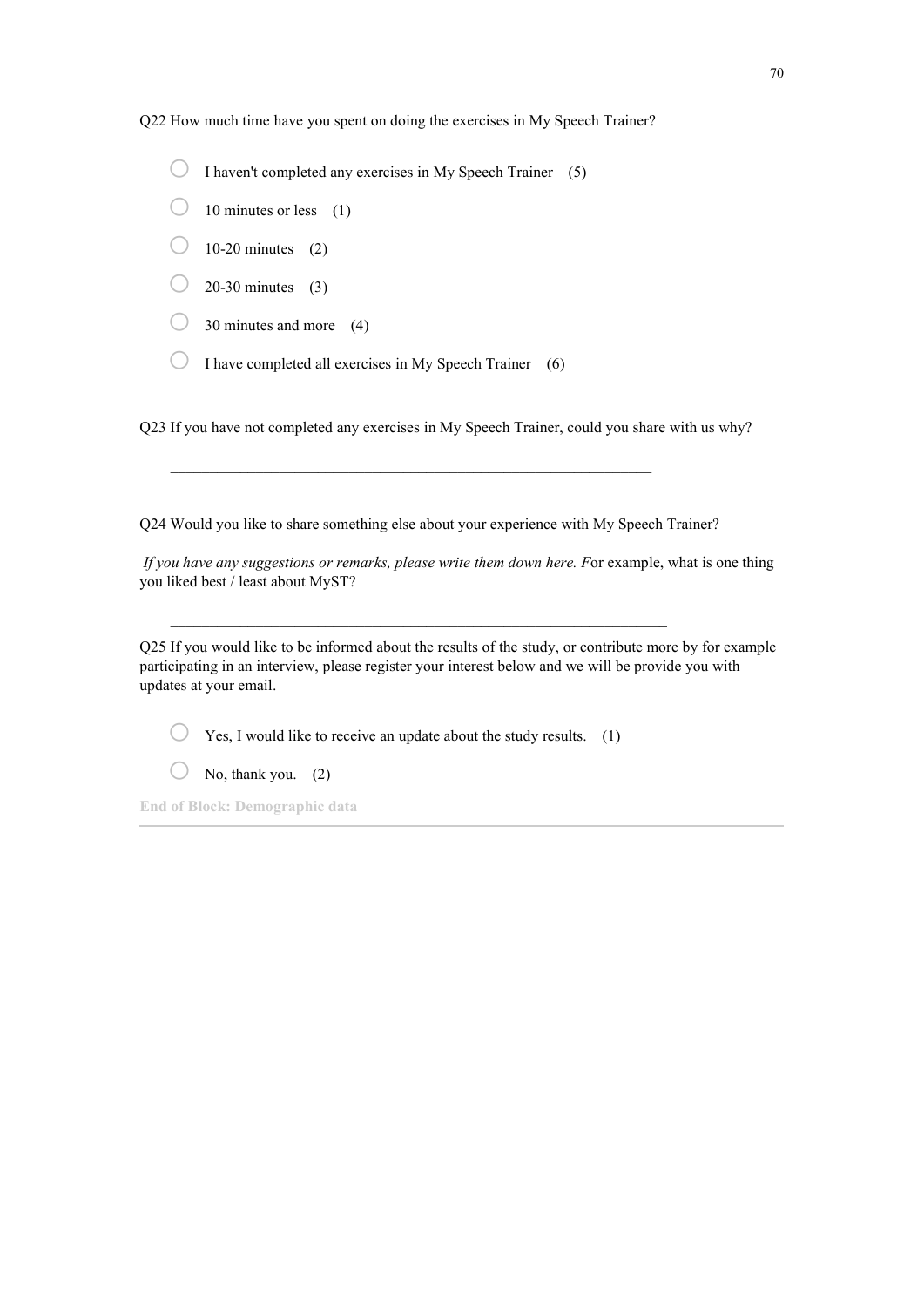# **Appendix C. Participants' remarks about My Speech Trainer**

Full responses to the open-ended question are provided below.

The question:

"Would you like to share something else about your experience with My Speech Trainer? If you have any suggestions or remarks, please write them down here. For example, what is one thing you liked best / least about MyST?"

## **Responses**

I tried out a few of the exercises apart from the pronunciation one it went well. In the pronunciation exercise I had trouble, although I was pronouncing the words right. I think the app furthermore works very well!

I like that you have to talk out loud

MyST is not suitable for crowded environments.

It was simple and easy to navigate around. The questions and objectives were clear and not confusing in any way.

It looks fun

It says to click next, but in reality there's an arrow, that makes it a bit confusing. Perhaps you could change that so it matches. Also, the microphone doesn't always hear what is being said correctly, so you could make it into a combination, where you have to click on the right answer and say the complete sentence out loud.

I like that the app gives the user to chance to advance their pronunciation, which not many other apps focus on.

It's probably a very sensitive program, so some of my answers were counted wrong, when I spoke them right. Sometimes this makes it very frustrating to work with a program.

Feedback on the answers would be an addition.

There was a bug in one of the exercises where you have to put words into the correct order. Click, hold and slide a word from left to right the app still counts is as sliding the page to the right, making your current page fade away.

The app is very easy to use, and very usefull because you really have to pronounce all the different words carefully.

We can't copy the words or the sentences in the app. There are some words which we don't know what it mean, and it is very handy if we can copy this words to translate it. - There aren't so many exercises. - In the app we can see the members! But I don'